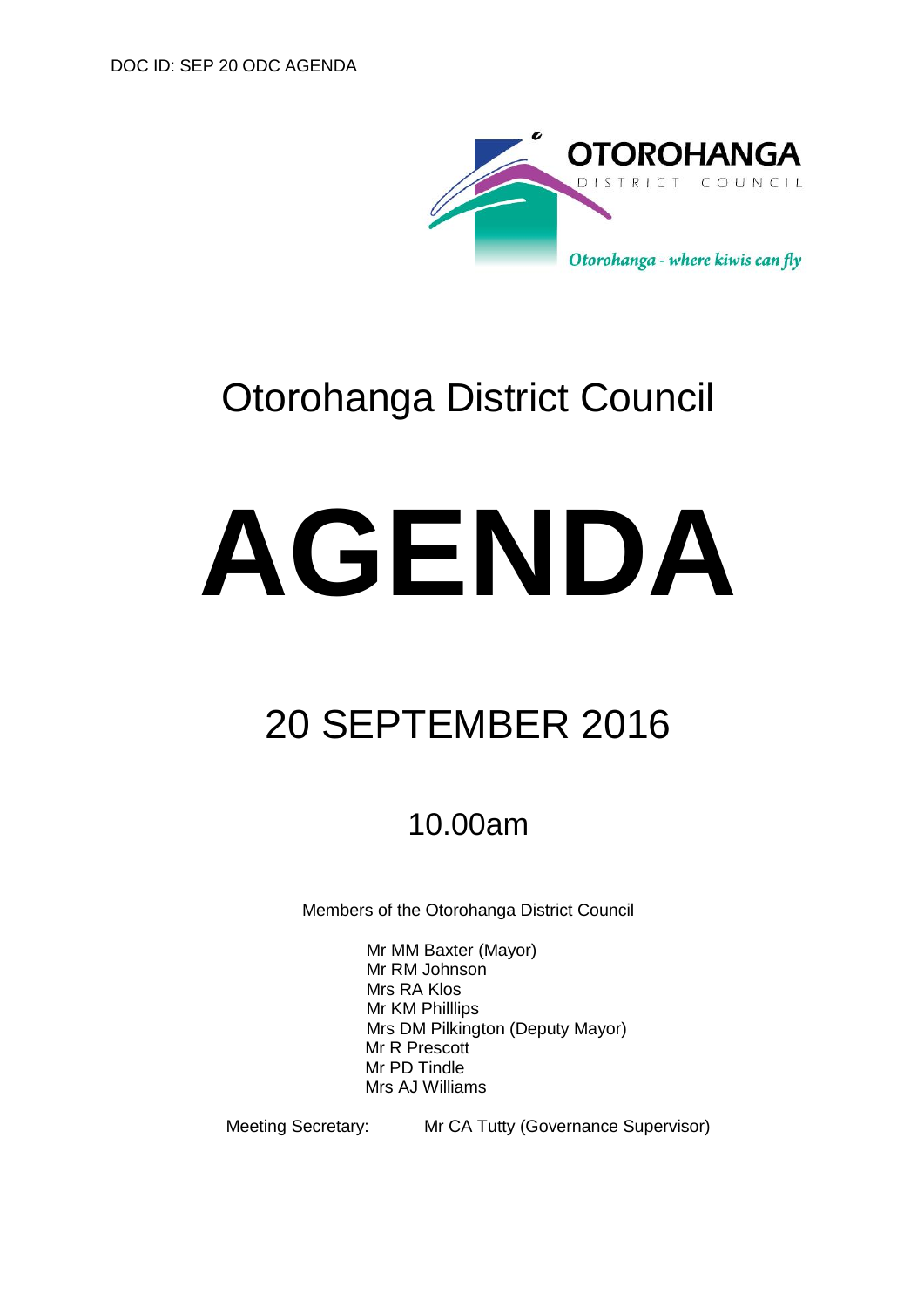# **OTOROHANGA DISTRICT COUNCIL**

20 SEPTEMBER 2016

Notice is hereby given that an ordinary meeting of the Otorohanga District Council will be held in the Council Chambers, 17 Maniapoto Street, Otorohanga on 20 September 2016 commencing at 10am.

9 September 2016

**DC Clibbery CHIEF EXECUTIVE**

# **AGENDA**

## **ORDER OF BUSINESS:**

| <b>ITEM</b>           | <b>PRECIS</b>                                                                                  | <b>PAGE</b>    |
|-----------------------|------------------------------------------------------------------------------------------------|----------------|
| <b>PRESENT</b>        |                                                                                                |                |
| IN ATTENDANCE         |                                                                                                |                |
| <b>APOLOGIES</b>      |                                                                                                |                |
| <b>OPENING PRAYER</b> |                                                                                                |                |
|                       | <b>ITEMS TO BE CONSIDERED IN GENERAL BUSINESS</b>                                              |                |
|                       | CONFIRMATION OF MINUTES - 16 AUGUST 2016                                                       |                |
|                       | DECLARATION OF INTEREST                                                                        |                |
| <b>REPORTS</b>        |                                                                                                |                |
| <b>ITEM 335</b>       | LEASING OF PART OF BOB HORSFALL RESERVE & ASSOCIATED<br><b>MATTERS</b>                         | $\overline{2}$ |
| ITEM 336              | UPDATING OF OTOROHANGA DOMAIN RESERVE MANAGEMENT PLAN                                          | 5              |
| <b>ITEM 337</b>       | POTENTIAL RESIDENTIAL SUBDIVISION DEVELOPMENT                                                  | 8              |
| <b>ITEM 338</b>       | SPORT SUPPORT FUND ALLOCATION                                                                  | 15             |
| <b>ITEM 339</b>       | CIVIL DEFENCE EMERGENCY PLANNING REPORT FOR MAY TO JULY<br>2016                                | 16             |
| <b>ITEM 340</b>       | ANNUALARIEIPLAR REOORTE ANOHOOHOORTEROOLLATOORY/ANNIDURGENOSINGS<br><b>AUTHORITY 2015-2016</b> | 25             |
| <b>ITEM 341</b>       | ANNUAL REPORT ON DOG CONTROL POLICY AND PRACTICES                                              | 37             |
| <b>ITEM 342</b>       | ODC MATTERS REFERRED FROM 19 JULY 2016                                                         | 41             |
| <b>GENERAL</b>        |                                                                                                | 41             |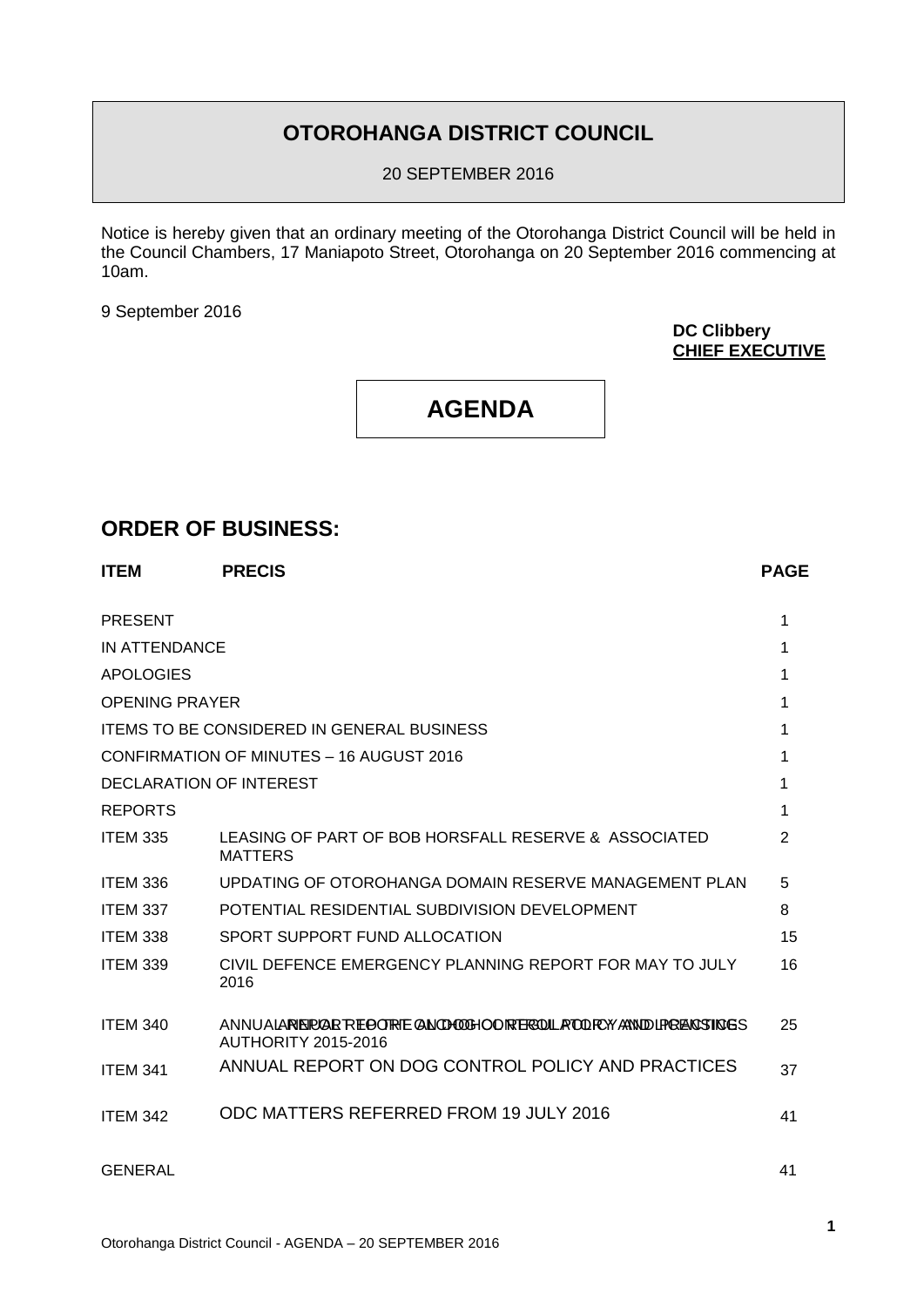#### **PRESENT**

#### **IN ATTENDANCE**

**APOLOGIES**

**ITEMS TO BE CONSIDERED IN GENERAL BUSINESS**

**CONFIRMATION OF MINUTES – 16 AUGUST 2016**

**DECLARATION OF INTEREST**

**REPORTS**

| <b>ITEM 335</b> | Leasing of Part of Bob Horsfall Reserve and Associated Matters     |
|-----------------|--------------------------------------------------------------------|
| To:             | <b>Mayor and Councillors</b><br><b>Otorohanga District Council</b> |
| From:           | <b>Chief Executive</b>                                             |
| Date:           | 20 September 2016                                                  |

#### **Relevant Community Outcomes**

- Ensure services and facilities meet the needs of the Community
- Promote the local economy and opportunities for sustainable economic development
- Manage the natural and physical environment in a sustainable manner
- Foster an involved and engaged Community

#### Executive Summary

Public submissions on the proposed changes to arrangements in respect of the playing of paintball in the Bob Horsfall Reserve in Otorohanga are presented for consideration.

#### **Staff Recommendation**

It is recommended that:

- 1. A lease be granted to Kiwiana Leisure Park for the use of the area of the Bob Horsfall Reserve described in the report to Council of 17 May 2016 for the purpose of conducting games of paintball, subject to such conditions as may be specified by Council's Chief Executive. The lease shall have effect from 15 October 2016.
- 2. That from 15 October 2016 the previously granted permission for the general public to play paintball within the Bob Horsfall Reserve is withdrawn.

#### **Report Discussion**

At Council's meeting of 17 May 2016 issues relating to the playing of paintball in the Bob Horsfall Reserve and associated potential liabilities were discussed.

Otorohanga District Council - AGENDA – 20 SEPTEMBER 2016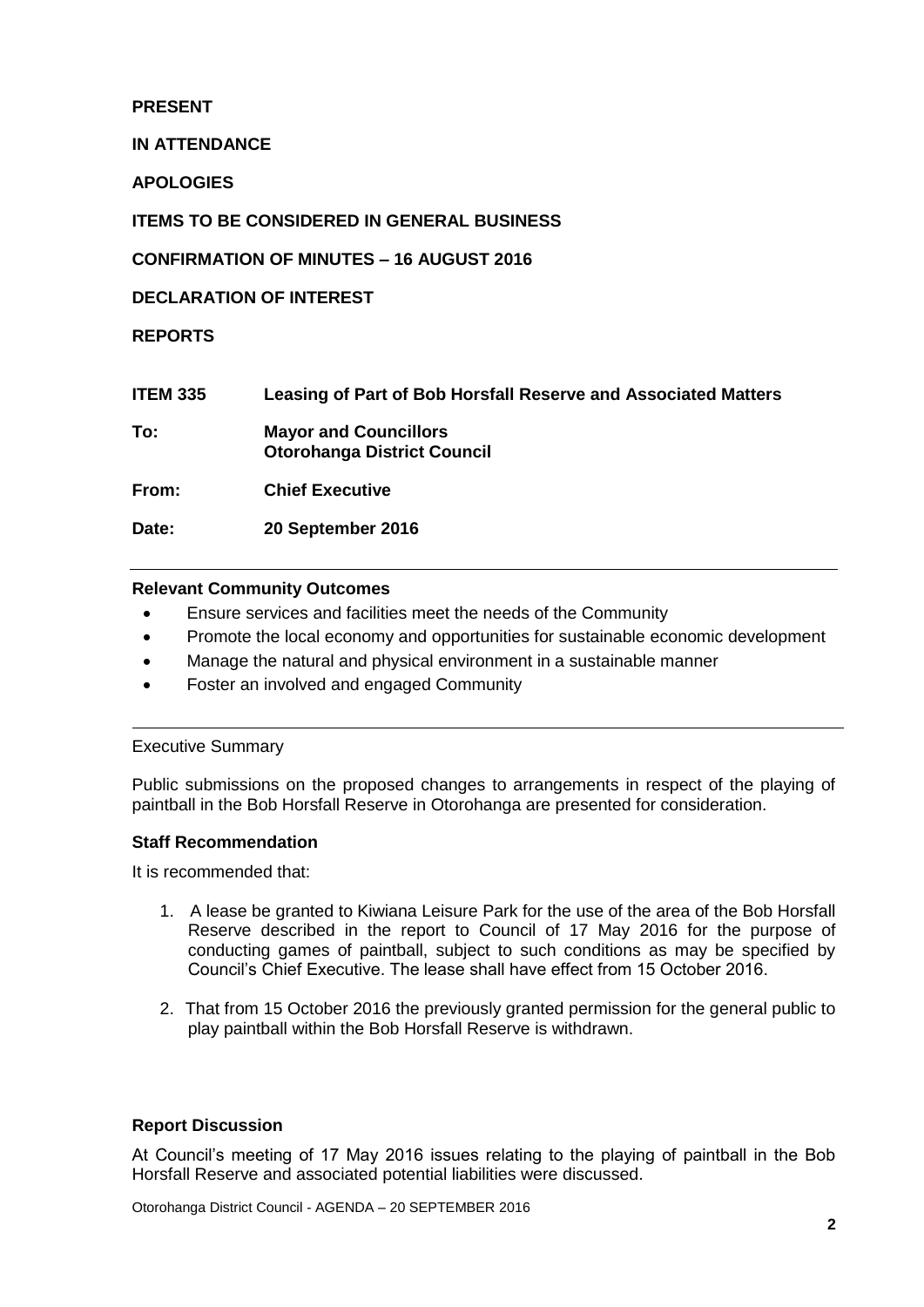Council resolved as follows:

*Public notice is given and submissions invited in respect of:*

*a) The proposed withdrawal of the existing permission for the general public to play paintball within the area of the Bob Horsfall Reserve previously designated for this purpose; and*

*b) The proposed leasing of the designated area referred to above to a private party for the playing of paintball on a commercial basis.*

Such public consultation was subsequently conducted, with one submission being received, a copy of which is attached.

Many of the points raised in the submission have already been discussed with the Otorohanga Community Board.

Points 3, 4, 7, 8 and 9 (the latter to a limited degree) are considered suitable for potential inclusion as conditions in a lease of the paintball area. It is not believed that point 1 can be stipulated as a condition of a lease, but words encouraging the lessee to permit such access could be included, and it seems very unlikely that there would be any problem with access being prevented outside of paintball games.

Point 2 will be addressed by the proposed resolution.

The issue raised in point 5 does need to be addressed, but it is believed that should not be particularly difficult or expensive, though this work is in addition to that

Point 6 cannot be considered directly related to paintball, and is therefore considered outside the scope of discussion at this point.

It is not considered that anything in the submission significantly opposes the original proposal, and it is therefore suggested that both elements of the proposal be approved.

#### **Dave Clibbery CHIEF EXECUTIVE**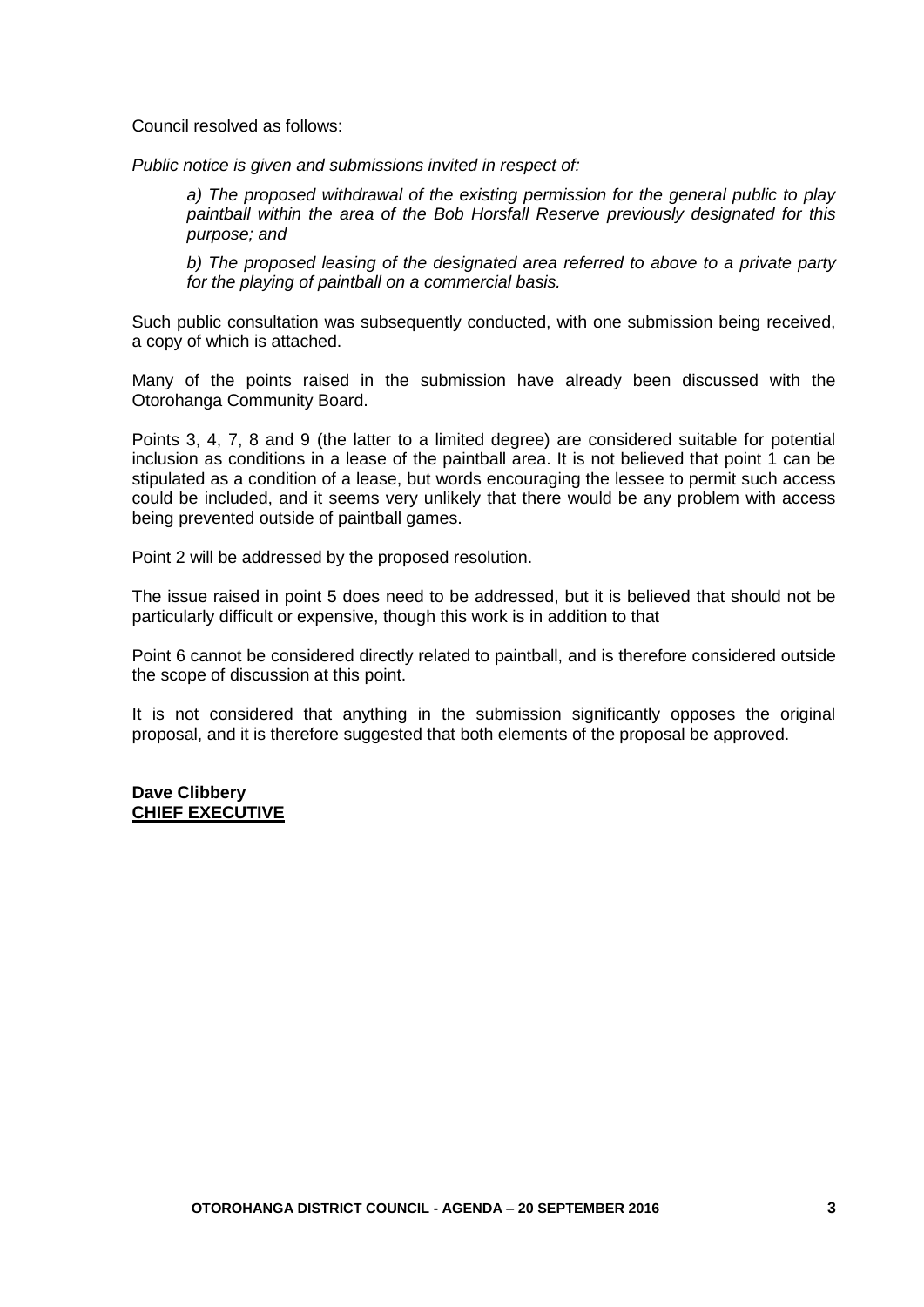Submission to Otorohanga District Council regarding proposed changes to Reserve use in the Bob Horsfall Reserve Dave Williams 25/05/16

I support proposal a. Regarding proposal b.

I submit that

- 1. A lease for commercial paintball in the designated area (site) should allow the use of the site by the public when the site is not being used for paintball.
- 2. Paintball operations should cease until an approved safety plan is in place. The safety plan to include reporting accidents and incidents to ODC.
- 3. The track is to be cleaned of debris after each battle and left in a safe condition for the public consistent with all building codes, track standards and grading systems as identified in the Building Department report to the Otorohanga Community Board 28 Jan 2014.
- 4. There is no deliberate damage or removal of any of the natural vegetation.
- 5. The detour track along the Dry Ridge to the Cul de sac be bought up to the same standards identified in the same Building Department report, ODC to do this work.
- 6. The Cul de sac serves as a hub to the 5 tracks. This area should be should be landscaped to present the site better for all users including the operators. There should be a gravelled area to allow safe vehicle turnaround, no grass to mow and fast growing native trees planted around the perimeter. ODC to do this work.
- 7. The lease term to be no more than three years with no right of renewal.
- 8. The paintball operators and Council consider using the adjoining open paddock for any further developments.
- 9. When paintball operation cease the site is revegetated with suitable native plants
- Thanks for the opportunity to make a submission to this change of use in the Bob Horsfall Reserve.

#### **Dave Williams**

Cc OCB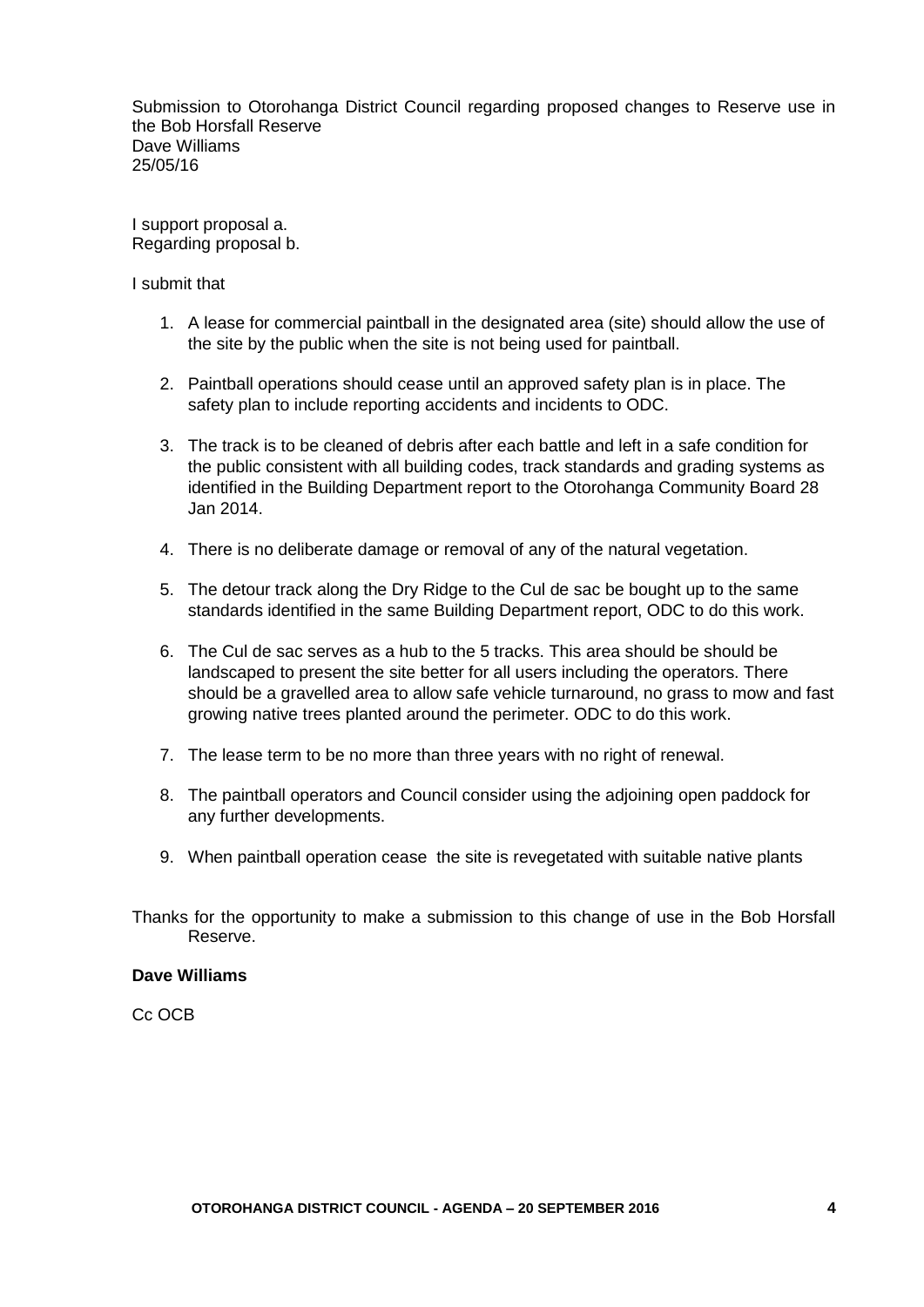| <b>ITEM 336</b> | Updating of Otorohanga Domain Reserve Management Plan              |
|-----------------|--------------------------------------------------------------------|
| To:             | <b>Mayor and Councillors</b><br><b>Otorohanga District Council</b> |
| From:           | <b>Chief Executive</b>                                             |
| Date:           | 20 September 2016                                                  |

#### **Relevant Community Outcomes**

- Ensure services and facilities meet the needs of the Community
- Foster an involved and engaged Community

#### **Executive Summary**

A draft copy of a proposed updated Reserve Management Plan for the Otorohanga Domain Passive Reserve Areas is presented for Council's consideration.

#### **Staff Recommendation**

It is recommended that:

- 1. Council approves the proposed revised Reserve Management Plan for the passive areas of the Otorohanga Domain, as per the supplied draft document.
- 2. That Council gives consideration to how the identified works required to give effect to the Reserve Management Plan might be funded.

#### **Report Discussion**

At the request of the Otorohanga Community Board (OCB), and in consultation with the Board, the existing Reserve Management Plan ('RMP') for the Otorohanga Domain Passive Reserve Areas ('ODPRA') has been reviewed. This plan covers those areas that are referred to as the Bob Horsfall Reserve and Rotary Park, that are used for passive recreation rather formal sport. A draft copy of the proposed revised version of this document is provided under separate cover.

This draft document reflects the following:

- 1. A strong desire of the OCB for the ODPRA to continue to exist as a 'native bush reserve' as was envisaged when the first RMP for these areas was developed between 2000 and 2002.
- 2. A recognition that effective delivery of this original vision for the ODPRA requires greater levels of input from Council than was perhaps recognised when the original RMP was developed. Issues such as control of plant and animal pests, management of native vegetation (including maintenance of property sight lines), and maintenance of structures all require greater ongoing effort, with associated costs. Initial assumptions that such activities could largely be effectively undertaken by volunteers on an ongoing basis and without significant cost to Council were perhaps naïve.

Because of point 1 above the general form of the draft updated RMP has been based around the original RMP, with a significant amount of the content of that document being retained,

#### **OTOROHANGA DISTRICT COUNCIL - AGENDA – 20 SEPTEMBER 2016 5**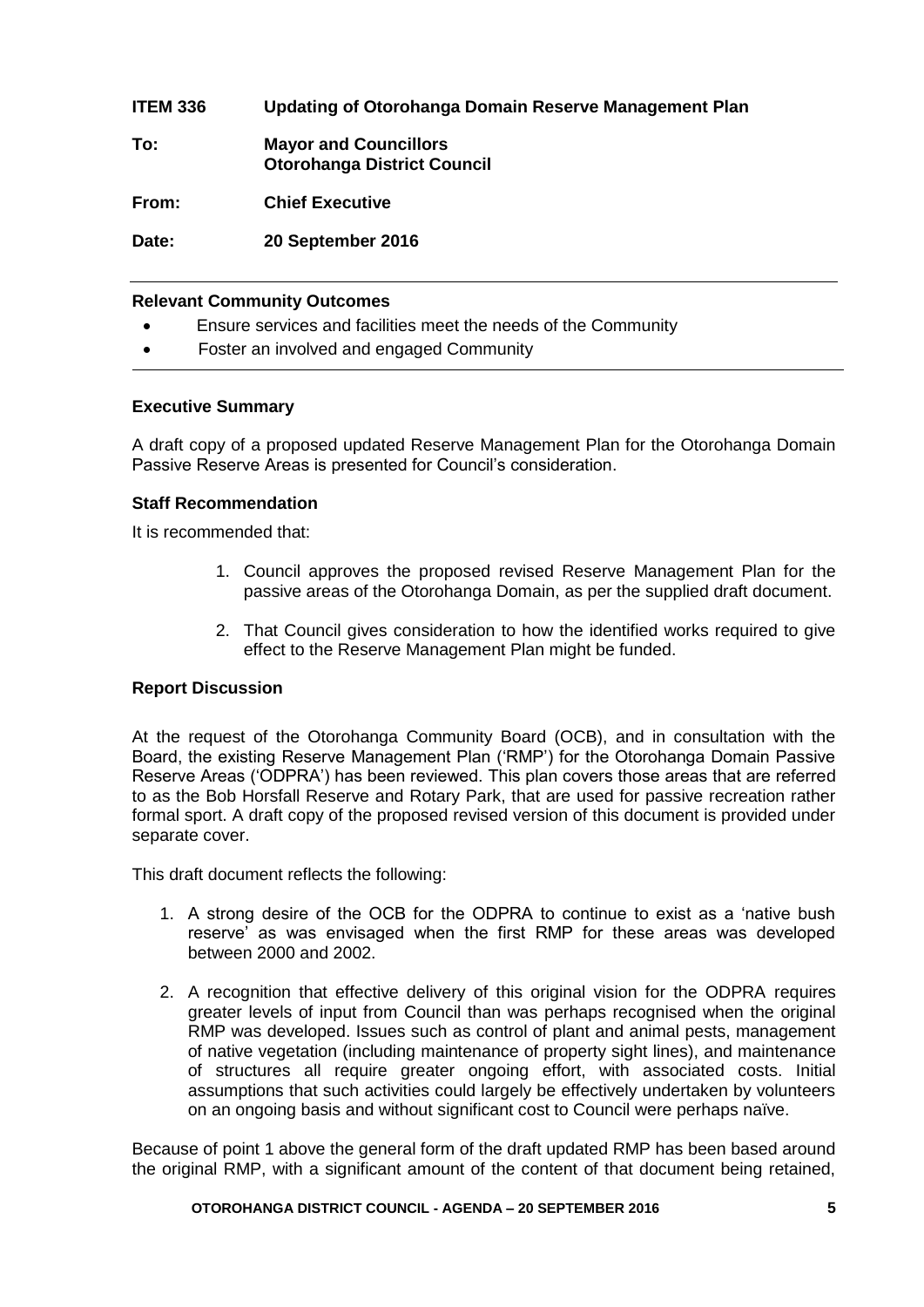including details of the original RMP development process. The draft document at this stage also contains original text that has been struck out, to provide a point of reference.

The need to address point 2 has however resulted in a significant amount of new content being added, which is identified by being in red text. The most significant of these additions are considered to be a comparison of the current state of the area against the objectives of the original RMP (Appendix 6), and development of a potential program of works to address existing shortfalls (Appendix 7).

#### **Legal Context**

The ODPRA RMP is a statutory document, to which the provisions of section 41 of the Reserves Act 1977 apply. The Act requires that when an RMP for a particular area is first developed it is made subject to public consultation in accordance with subsections (5) and (6) of section 41. Such a process occurred for the ODPRA RMP between 2000 and 2002.

A similar public consultation process must be undertaken if a comprehensive review of an RMP is undertaken that suggests a fundamental change to the way in which the reserve is managed.

In this case however it is suggested that since the use of ODPRA is generally proposed to remain unchanged as a 'native bush reserve' the suggested amendments to the RMP fall into the category described in subsection (4) of section 41, which states '*The administering body of any reserve shall keep its management plan under continuous review, so that, subject to subsection (3), the plan is adapted to changing circumstances or in accordance with increased knowledge*' and in this case public consultation is not required.

Furthermore recent amendments to the Reserves Act no longer require local authorities to submit RMPs for recreation reserves to the Minister of Conservation for approval, and as such the management of such reserves is an the discretion of the particular local authority that administers it, provided of course that the details of such management are in accordance with the provisions of the Act.

Council is therefore the decision maker in matters relating to this document and the management of the reserve, though it could if it wished undertake public consultation.

#### **Funding Issues**

There are currently significant shortfalls in a number of aspects of the management of the ODPRA, which have had a cumulative effect. There is a backlog of work in respect of the management of vegetation and structures that needs to be addressed, and once this has been achieved there needs to be a continuing much higher level of investment in the maintenance of the reserve if it is not to again slip backwards.

The extent of work required is beyond the capability of Council's existing landscape services staff, and specialist contractors will be needed for much of it.

It is difficult to precisely know how much will need to be spent to achieve the Board's vision for the reserve, but it will be significant; an initial estimate suggests additional expenditure of around \$27,000 per year for the next 4 years, and around \$21,000 per year on an ongoing basis thereafter.

These costs reflect the fact that attempting to have such a natural area inside an urban community has a number of challenges that do not exist in more typical larger scale native bush environments. Whereas a large area of native bush that can effectively be left to 'look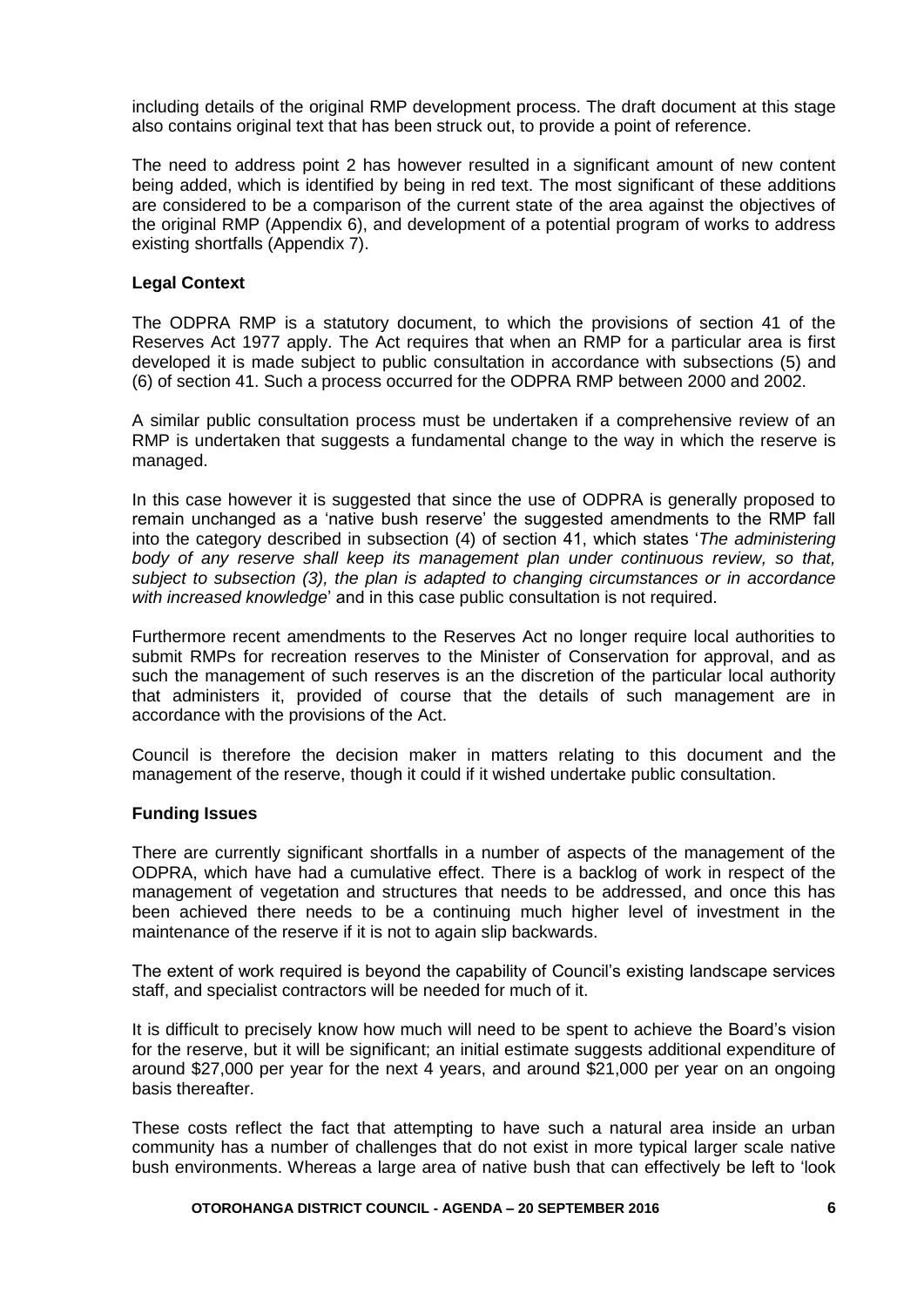after itself' substantial effort will always be needed to manage effects of surrounding private residential properties on the reserve, and vice-versa.

Whilst there appear to be opportunities to reduce some elements of these costs (in particular animal pest control) there are also other elements (such as track maintenance) where costs might be significantly higher than have been assumed, and as such it is suggested that the figures above are reasonable guidelines.

A simple way to meet these costs would be to increase the operational expenditure budgets in the Otorohanga Parks and Reserves account, but it is recognised that as this account is District funded, and has already had very substantial budget increases in recent years, Council may be reluctant to do so.

Such potential reluctance has been discussed with the OCB and another alternative could be to reallocate most of the annual *Sundry Reserves Improvements* capital budget in the Otorohanga P&R account (currently set at \$30,000 + inflation per year throughout the period of the Long Term Plan) to provide operational funding for the works in the ODPRA.

Doing so would be based on the principle that further new parks and reserves assets should not be created if we cannot properly maintain what we already have. Whilst this approach generally appears sound it will however require some other sources of funding to be obtained for the completion of other capital works that have already been commenced, the most notable of which is the enhancements to the areas around Lake Huiputea and the Huiputea Tree, in accordance with the Memorandum of Understanding what we have with the Maori Trustees of that area. The Otorohanga Community's Special Fund (which has been recently been augmented by the proceeds of the sale of the last Council owned section at Progress Drive) could potentially be used for this purpose.

It should again be noted that discussions with the OCB have indicated that the Board is strongly committed to the continuing management of the ODPRA as a 'natural' bush reserve, and does not wish to consider alternative management options.

#### **Dave Clibbery CHIEF EXECUTIVE**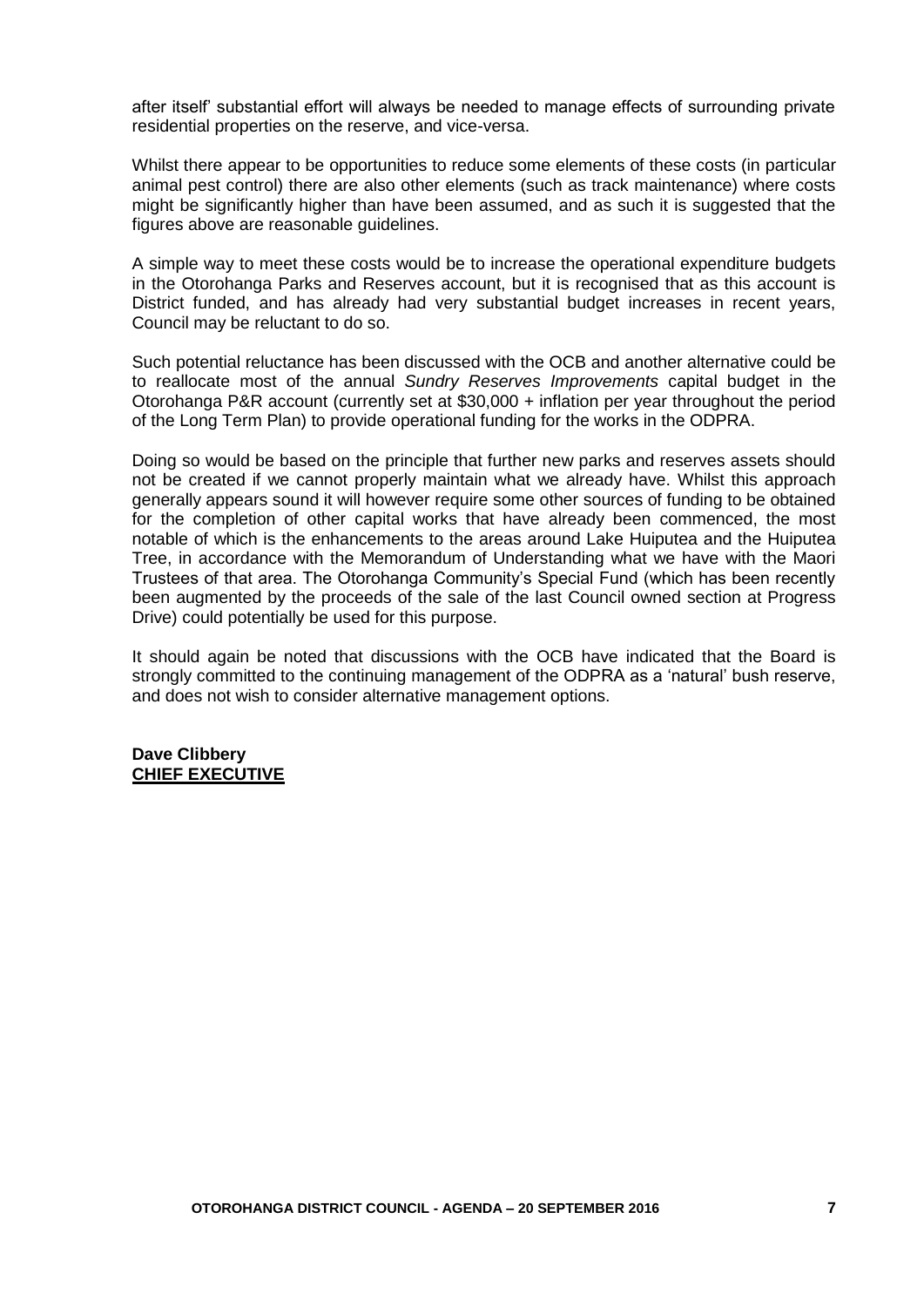| <b>ITEM 337</b> | <b>Potential Residential Subdivision Development</b>               |
|-----------------|--------------------------------------------------------------------|
| To:             | <b>Mayor and Councillors</b><br><b>Otorohanga District Council</b> |
| From:           | <b>Chief Executive</b>                                             |
| Date:           | 20 September 2016                                                  |

#### **Relevant Community Outcomes**

- Ensure services and facilities meet the needs of the Community
- Promote the local economy and opportunities for sustainable economic development

#### **Executive Summary**

Community consultation is suggested on a proposed Council funded residential property development.

#### **Staff Recommendation**

It is recommended that:

Consultation with the community be undertaken on the potential Council funding of a relatively large scale residential subdivision development in Otorohanga, through use of the Special Consultative Procedure of the Local Government Act 2002, based upon the Statement of Proposal attached to this report.

#### **Report Discussion**

A critical shortage of residential property for rental in and around Otorohanga has persisted for almost two years, and more recently a similar shortage of properties for sale has also developed.

The rapid development of these shortages (which do not appear likely to ease in the short term) has highlighted the limited capacity of local housing stock. The small extent of house development that has occurred in town in recent years has only kept pace with the need to house a stable population, but with declining average household sizes, and there is very little capacity to accommodate population growth, even at a relatively low level.

There currently appear to be a number of continuing factors that have the potential to draw new residents to the community, but the lack of accommodation available for people wishing to move to the town is clearly a constraint on such growth, and Council and the OCB have in recent times been giving consideration to how this might be addressed.

Developing substantial additional housing in Otorohanga has some challenges. Opportunities to develop small-scale infill are limited and are unlikely to occur in sufficient volume to significantly increase supply. This type of small-scale development might at best be able to provide the number of additional houses (around 5 per year) needed to house the existing number of residents but with the decreasing average household sizes associated with the increases in average age of the population that has been forecast to occur up to around 2030.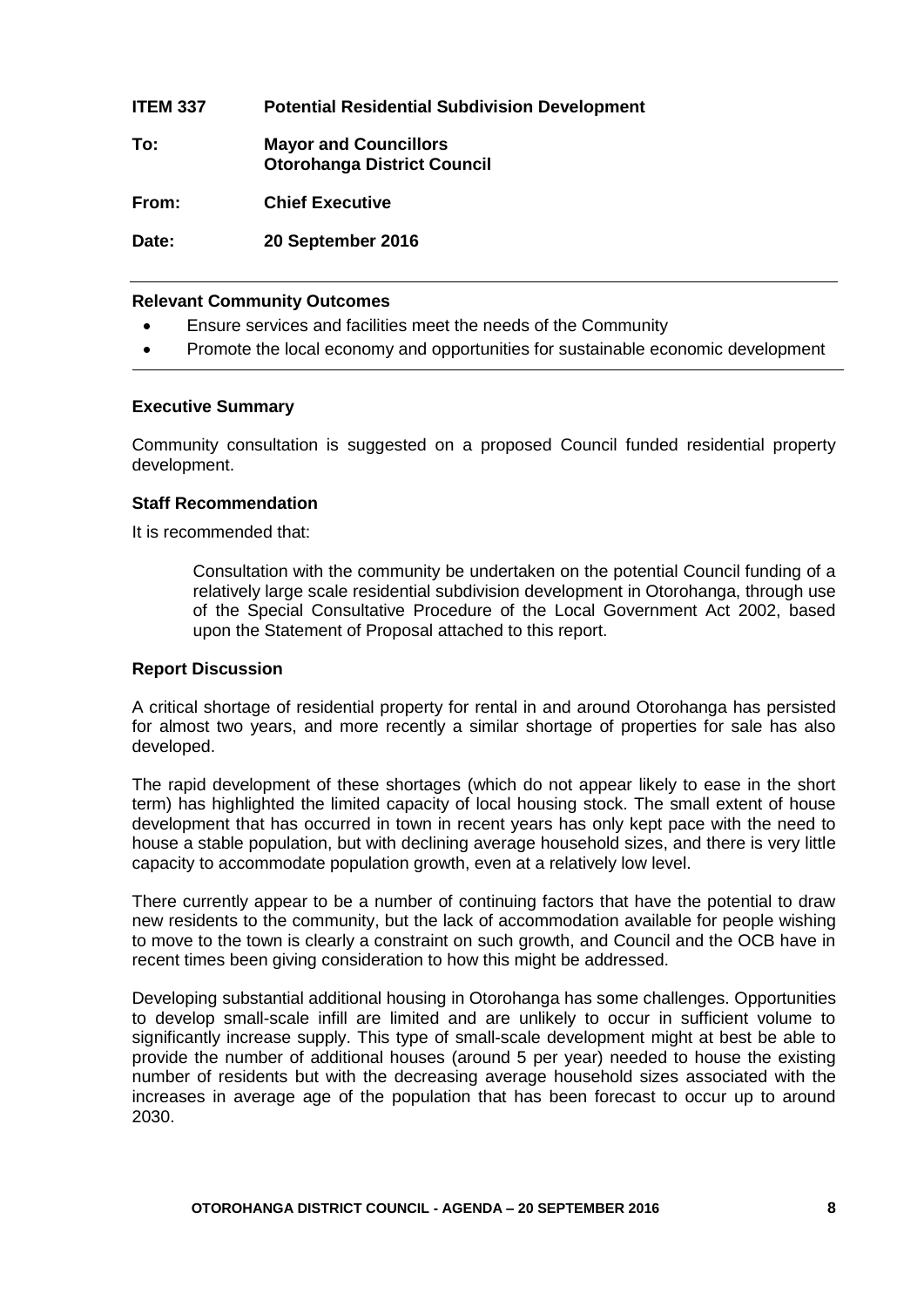It is believed that for real growth of the community to occur (which seems to be desired by all parties) larger new 'green fields' residential developments in or around the town would be essential.

Whilst it would be preferable for private investors to undertake such developments, previous experience suggests that this is unlikely to occur. Otorohanga is only located at the fringes of the strongly growing central Waikato area, and as such the potential direct financial rewards from large scale property development are balanced with some fairly significant risks, which has not created a strong investment equation for private parties.

A belief that the private sector would not take a strong role in local property development led Council to undertake the Progress Park and Westridge subdivisions in the early 2000s.

Whilst these developments were not very profitable in simple financial terms they are considered to have been broadly beneficial for the community.

Previous discussion involving Council and the OCB has indicated a belief that these parties once again need to take the lead, to conduct large scale subdivision developments in or around Otorohanga in the relatively near future.

A number of apparent opportunities for such subdivision developments have been previously discussed, and attention is currently focussed on a potential extension of the Westridge development to link Thomson and Harper Avenues, with an economic evaluation of a development concept at this location currently being undertaken, further details of which will be presented at the meeting. There is however as yet no firm commitment to the development being at this particular location, and the feedback that is sought from the community at this stage is primarily in relation to the general acceptability of Council investing in a residential subdivision at some location in or around Otorohanga, not necessarily at Westridge.

It is proposed that public consultation is undertaken on a proposal for Council funding of such a development, through use of the Special Consultative Procedure of the Local Government Act 2002. The Otorohanga Community Board indicated its support for such consultation at its meeting of 6 September 2016.

This public consultation is necessary because such a Council funded development has not previously been indicated in Council's Long Term Plan or in any other statutory documents. Whilst it would be hoped that a Council investment in such property development would yield revenues that are sufficient to cover costs, there is nevertheless a need for a substantial initial investment and the potential for significant holding costs.

Details of the Statement of Proposal (which duplicates some of the content of this report, and which may be slightly amended to include some key details from the economic evaluation of the Westridge extension option once those are received) and the advertisement proposed to be used for this consultation are attached.

It is important to note that the consultation proposed to be undertaken at this stage is only that required in respect of matters pertaining to the Local Government Act, in particular the funding of a residential development. Consultation relating to matters under the Resource Management Act would be more site-specific and would occur if and when an application is made for a Resource Consent, at a later time.

#### Dave Clibbery **CHIEF EXECUTIVE**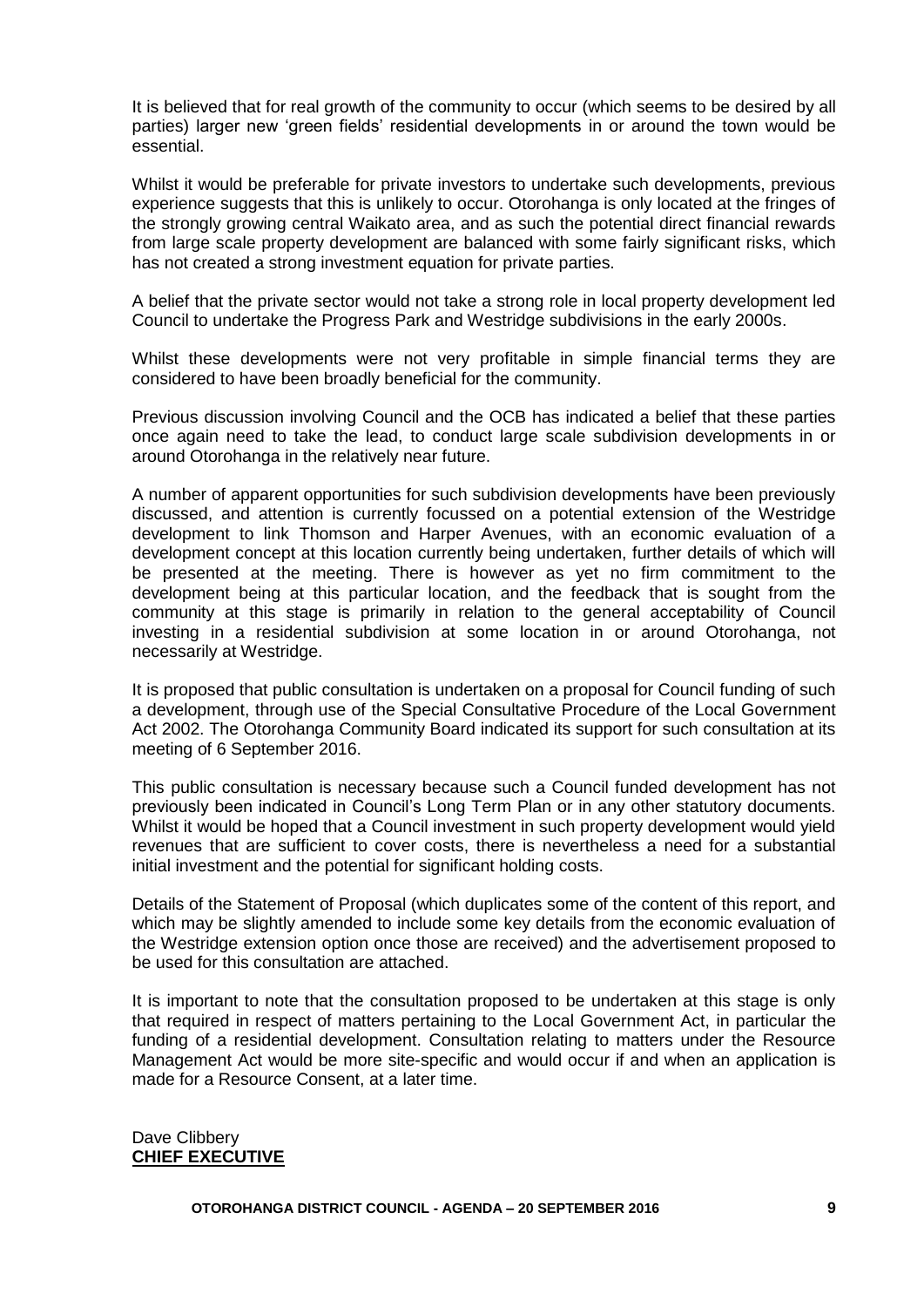# **Otorohanga District Council**

# **Statement of Proposal:**

# **Council Investment in Residential Subdivision Development**

#### **1. Introduction**

Otorohanga District Council has recently been giving consideration to funding a further relatively large scale residential subdivision in or around Otorohanga. Such an activity and expenditure has not been previously signalled in Council's 2015-2025 Long Term Plan or in any other current planning document, and for this reason it is considered necessary to undertake consultation with the community in respect of this before any decisions on this matter are made.

#### **2. Purpose of this Statement of Proposal**

Council wishes to hear the views of the community in respect of a potential Council financial investment in a residential subdivision, and has chosen to follow the Special Consultative Procedure of the Local Government Act 2002 to ensure that this consultation is meaningful and that the community has adequate opportunity to express those views.

As part of the Special Consultative Procedure the Council must produce a Statement of Proposal, which contains a summary of information that is a fair representation of the major matters in the proposal, and make it available to the community. This document is that Statement of Proposal. The information contained in this Statement of Proposal has been approved by Council for notification and consultation.

#### **3. Desire for Community Growth**

Like much of rural NZ, Otorohanga (both the town and the district) has until recently been experiencing a prolonged gradual loss of population, as people tend to move towards larger urban centres. This loss of population has a range of negative effects on the local economy and community. Many of the services and businesses that were previously available in small towns such as Otorohanga have been relocated to those larger centres, which in turn makes the smaller community less attractive as a destination for new residents and businesses, potentially creating a 'vicious circle' of decline.

Whilst there are some benefits in living in a small town, these can be significantly offset by the negative effects of a shrinking population.

Otorohanga has however been fortunate in that it is relatively close to the central Waikato region, which has experienced strong population growth, and this has to some degree protected the town and District from the severe decline that has affected some other rural areas. Whilst we have lost some population, the extent of this loss has so far been modest.

It is however believed that Otorohanga should aspire to more than just maintaining its population at around the current level, and that it would be preferable to have some growth, which would strengthen the community both now and in the future.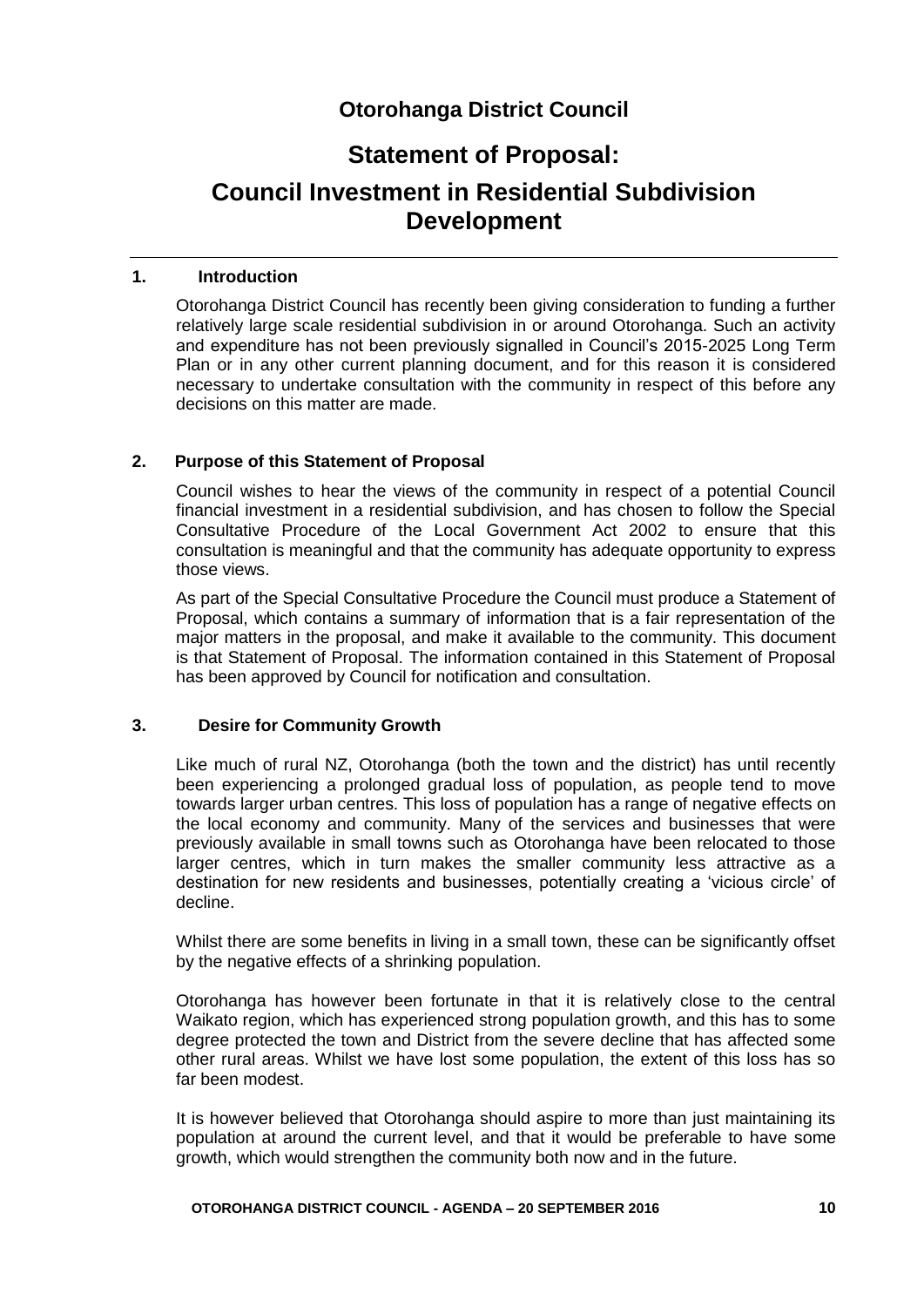#### 4. **Need for Residential Subdivision Development**

In recent times extremely strong demand for property has occurred in Auckland, fueled by immigration at record levels that appears likely to continue for some time. This effect has flowed on to other regions of the country, including Otorohanga, and is considered to offer potential for significant local population growth.

There currently appear to be a number of factors that have the potential to draw new residents to the Otorohanga community. Continuing high levels of immigration into NZ and increasingly unaffordable house prices in major centres is perhaps the most obvious of these factors, but recent proposals for new major businesses to be established in or around Otorohanga have also raised the prospect of new jobs being created that could bring new residents into the town.

A lack of accommodation available for people wishing to move to the town is however clearly a constraint on growth at present. A critical shortage of residential property for rental in and around Otorohanga has however persisted for almost two years, and more recently a similar shortage of properties for sale has also developed.

The rapid development of these shortages (which do not appear likely to ease in the short term) has highlighted the limited capacity of local housing stock. The small extent of house development that has occurred in town in recent years has only kept pace with the need to house a stable population, but with declining average household sizes, and there is very little capacity to accommodate population growth, even at a relatively low level.

Developing substantial additional housing in Otorohanga has some challenges. Opportunities to subdivide existing residential sections are limited and are unlikely to occur in sufficient volume to significantly increase supply. This type of small-scale development might at best be able to provide the number of additional houses (around 5 per year) needed to house the existing number of residents but with the decreasing average household sizes associated with the increases in average age of the population that has been forecast to occur up to around 2030.

It is believed that for the desired real growth of the community to occur larger new 'green fields' residential developments in or around the town would be essential.

Whilst it would be preferable for private investors to undertake such developments, previous and current experience suggests that this is unlikely to occur. Otorohanga is still only located at the fringes of the strongly growing central Waikato area, and as such the potential direct financial rewards from large scale property development are balanced with some fairly significant risks, which has not yet created a strong longterm investment equation for private parties.

Despite the current strength of the local property market Council is not aware of any proposals for privately funded subdivisions of medium or large scale.

A similar belief that the private sector would not take a strong role in local property development led Council to undertake the Progress Park and Westridge subdivisions in the early 2000s. Whilst these developments were not very profitable in simple financial terms they are considered to have been broadly beneficial for the community.

Previous discussion involving Council and the Otorohanga Community Board (OCB) has indicated a belief that these parties once again needs to take the lead, to conduct relatively large scale subdivision developments in or around Otorohanga in the near future.

A number of apparent opportunities for such subdivision developments have been considered, and attention is now focussed on a potential further extension of the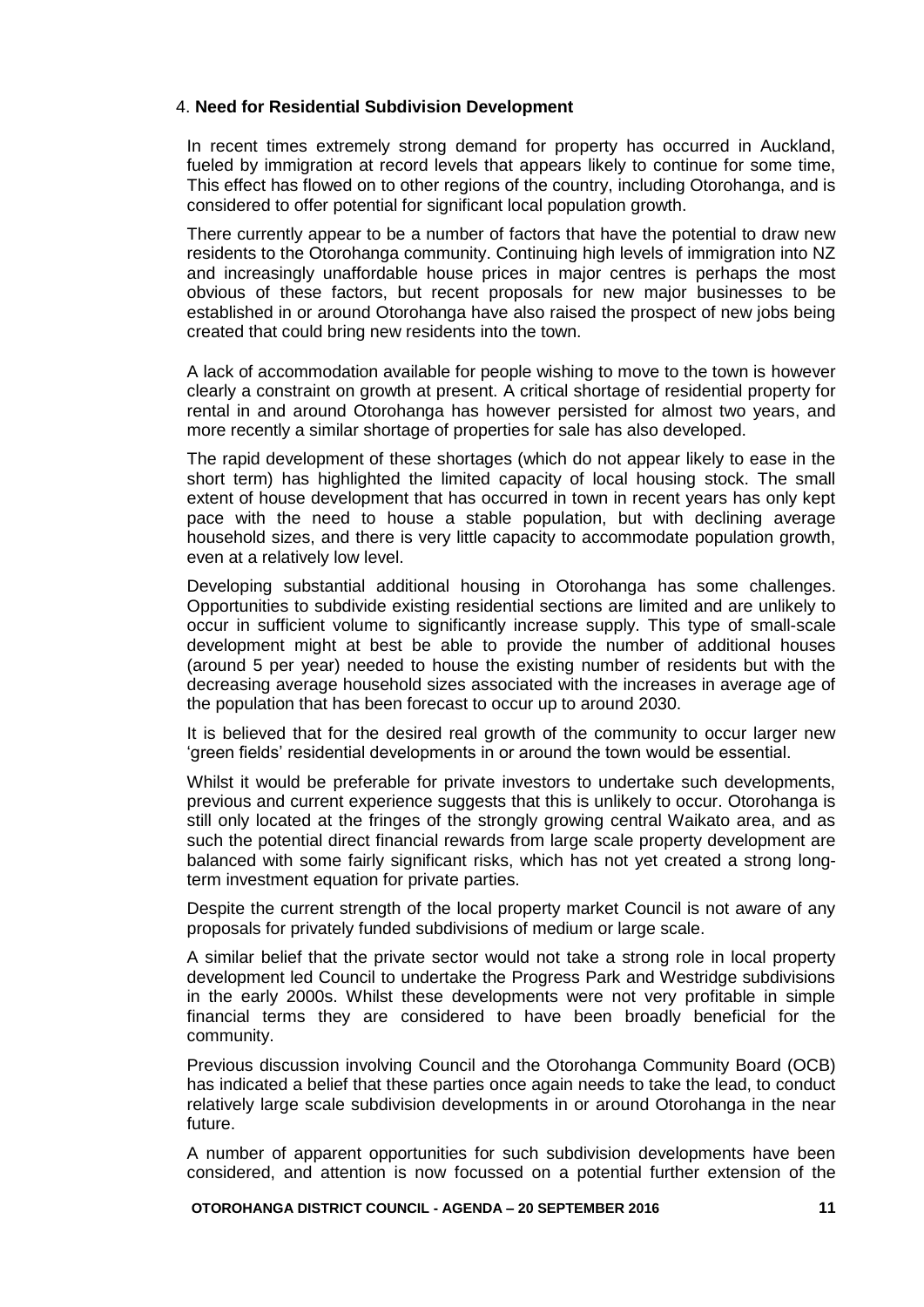Westridge development, with an economic evaluation of this option currently being undertaken.

#### 5. **Proposal**

Council seeks feedback from the community on a proposal to invest a significant amount in the development of a new residential subdivision of perhaps between 40 and 50 new lots, in or around the Otorohanga township.

Whilst attention is currently focused on this development being a potential extension of the Westridge subdivision that links Thomson Avenue and Harpers Avenue, there is not currently any commitment to it being at this location, and a final decision on where such a subdivision is to be conducted would only be made at a later stage.

The subdivision would be funded from an account created for that purpose that was associated with the Otorohanga town community and the ratepayers therein.

It is envisaged that the development would be funded by loan raised for this purpose. Raising such loans would mean that  $-$  in the short term at least  $-$  the overall level of debt carried by Otorohanga District would be increased.

It would be hoped that the costs of undertaking the subdivision could be recovered and the debt repaid through the sale of the created sections, and that as such the development would be at least cost-neutral for the community.

In the short term there are also expected to be existing positive balances within the accounts of the Otorohanga Community that could be utilized to cover financial carrying costs such as interest charges until such time as those costs could be recovered through sales, without the need to increase rates.

The primary risk associated with such a subdivision is considered to be that the created sections cannot be sold sufficiently quickly, or at sufficiently high prices to cover the cost of the development. Whilst the demand for local property is currently very strong, the possibility of a downturn is always present.

Offering something that meets the demands of the market is therefore essential, and Council has learnt from its own previous experience with property development in the community and that of others, and is strongly focused on meeting those market demands in terms of property location, size, contour and the setting (or limitation) of covenants. It is important that the sections that are created can meet the needs of a relatively broad range of potential buyers, rather than attempting to create a product orientated towards a particular niche in the market.

Council will also explore potential means of working with builders to provide 'house and land packages' on some of the created sections. It is believed that many people looking to buy a home would prefer to have the reduced complexity and uncertainty that comes with buying a house that is already constructed, rather than having to organise house building themselves.

In terms of timing, Council believes that there is currently a strong opportunity to draw new residents to the Otorohanga Community if more houses were available, and is therefore keen to progress the development of a new residential subdivision as quickly as possible. There are however a number of administrative and physical stages that must be undertaken, which might in total take up to 12 months to complete.

Whilst residential property development is not generally considered to be a 'core business' of local government, the circumstances of our District are different to other districts where strong potential for profit results in the private sector effectively driving this activity. As such it is considered appropriate that ODC/OCB engages in this activity as part of its role to help facilitate economic development.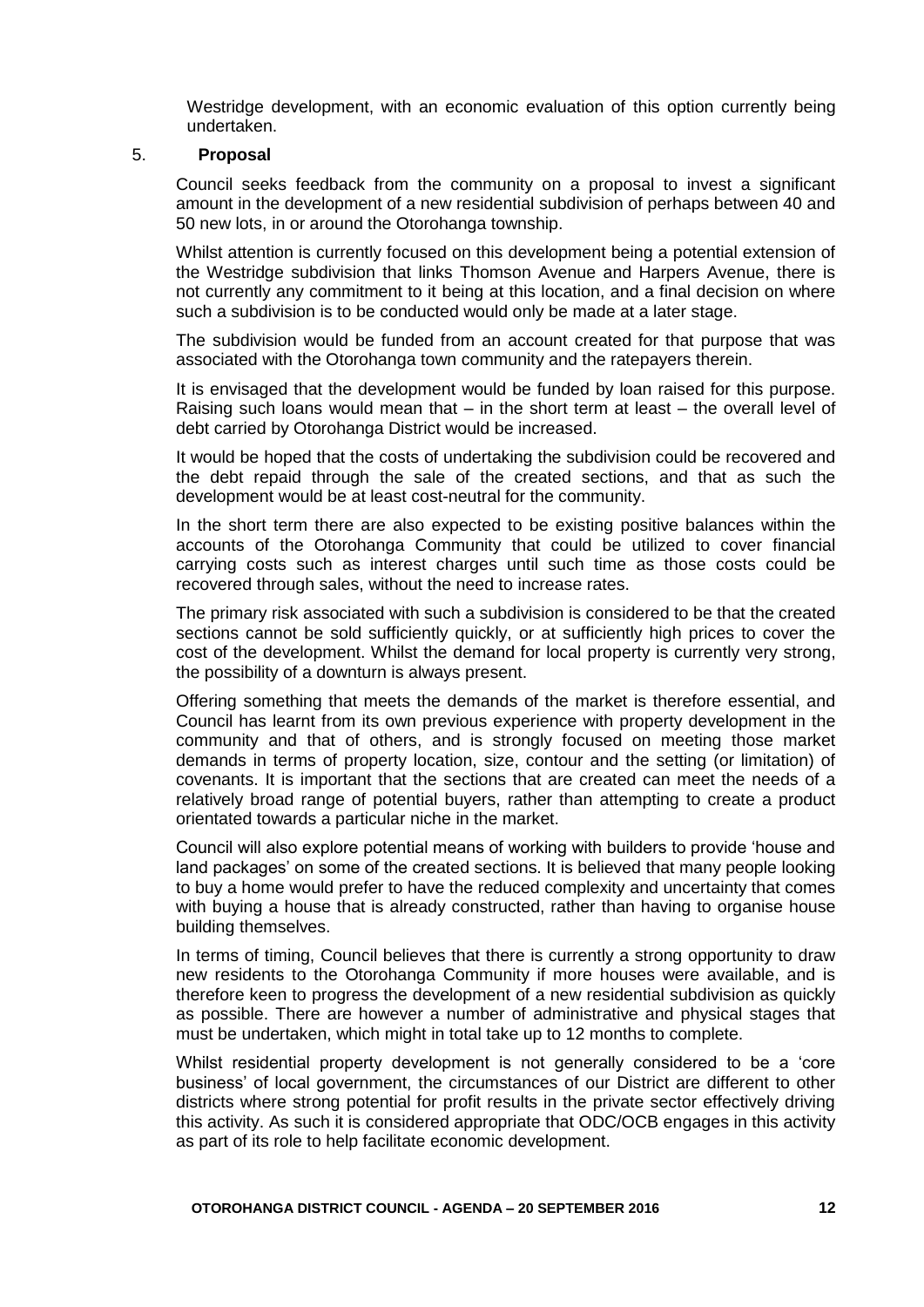ODC has traditionally taken a conservative approach towards expenditure, and has in recent years been strongly committed to a strategy of reducing debt. In this case however Council believes that a bolder approach and a willingness to take on additional debt is necessary to take advantage of the opportunity for the community.

#### **6. Scope of Consultation**

It is important to note that the consultation proposed to be undertaken at this stage is only that required in respect of matters pertaining to the Local Government Act, in particular the funding of a residential development.

We wish to know if residents would be supportive of public funds being invested in an appropriate subdivision development that was judged to have good prospects of being at least cost neutral in the longer term.

Consultation relating to matters under the Resource Management Act would be more site-specific and would occur if and when an application is made for a Resource Consent, at a later time.

#### **7. Making Submissions**

Submissions in respect of the proposal can be made in writing, and should be addressed to:

The Chief Executive Otorohanga District Council PO Box 11 **OTOROHANGA** 

Submissions must be received by Friday 28 October 2016.

**Dave Clibbery CHIEF EXECUTIVE**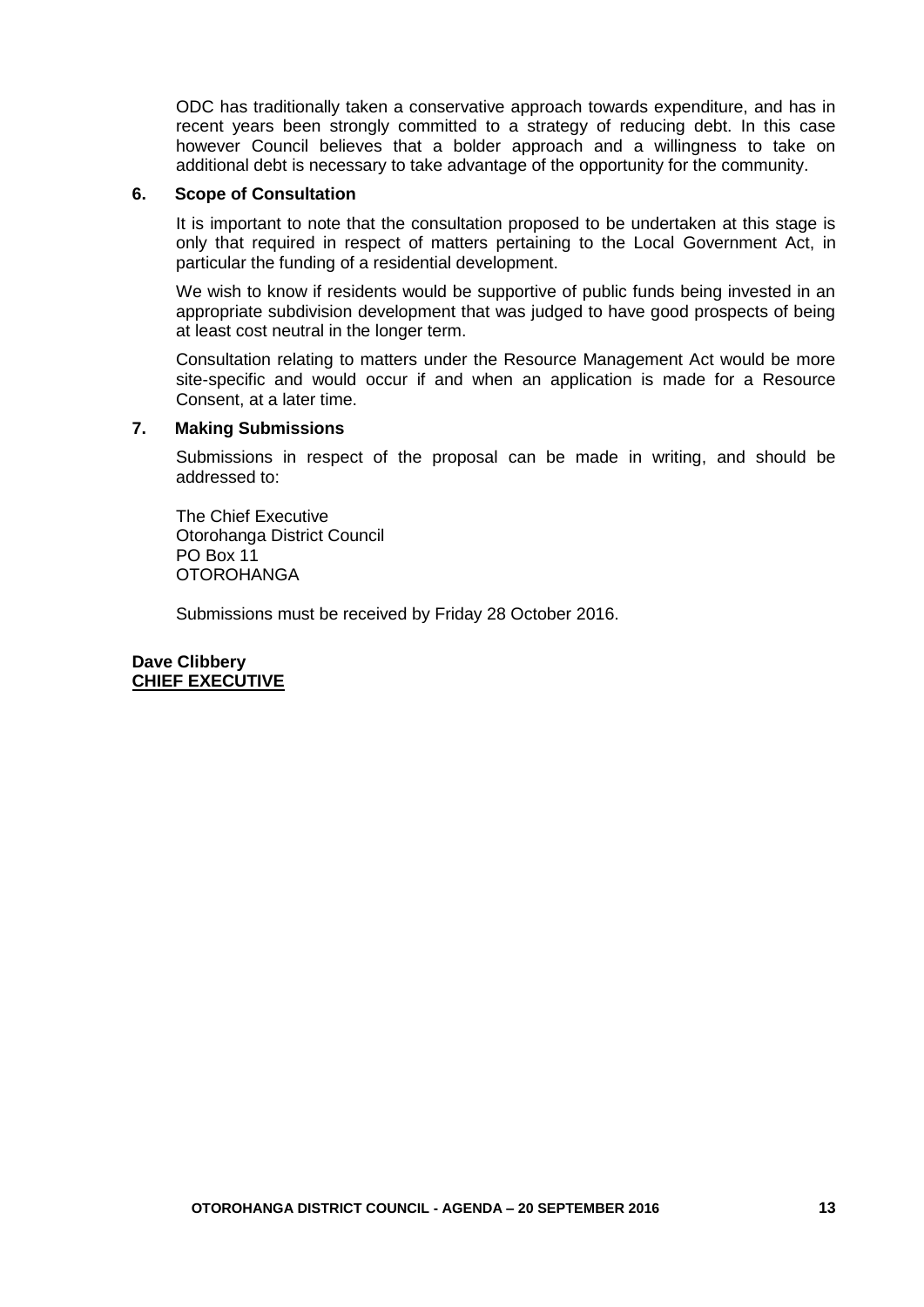#### **Proposed Advertisement**

#### **Consultation – Potential Council Investment in Residential Subdivision Development**

Council seeks feedback from the community on a proposal to invest a significant amount – perhaps in the order of \$ - on the development of a new residential subdivision of around 50 new sections, in or around the Otorohanga township.

It is believed that there is currently an opportunity to increase the population of Otorohanga if additional housing was available, and that it would be appropriate for Council to taking a leading role in the provision of such housing by undertaking a residential subdivision.

Whilst attention is currently being focused on this development being a potential extension of the Westridge that links Thomson and Harper Avenues, there is not currently any commitment to it being at this location, and it a final decision on a location would only be made at a later stage.

It would be hoped that the costs of undertaking the subdivision could be recovered through the sale of the created sections, and that as such the development would be cost-neutral for the community.

A more detailed Statement of Proposal is available from Council on request.

It should be noted that at this stage the consultation being conducted relates to the Council funding of some type of subdivision, rather than the environmental impact of such a development at a particular location. Consultation regarding environmental matters would be conducted as part of a subsequent process to obtain Resource Consents.

Submissions in respect of the proposal can be made in writing, and should be addressed to:

#### **The Chief Executive**

Otorohanga District Council PO Box 11 **OTOROHANGA** 

Submissions must be received by Friday 28 October 2016.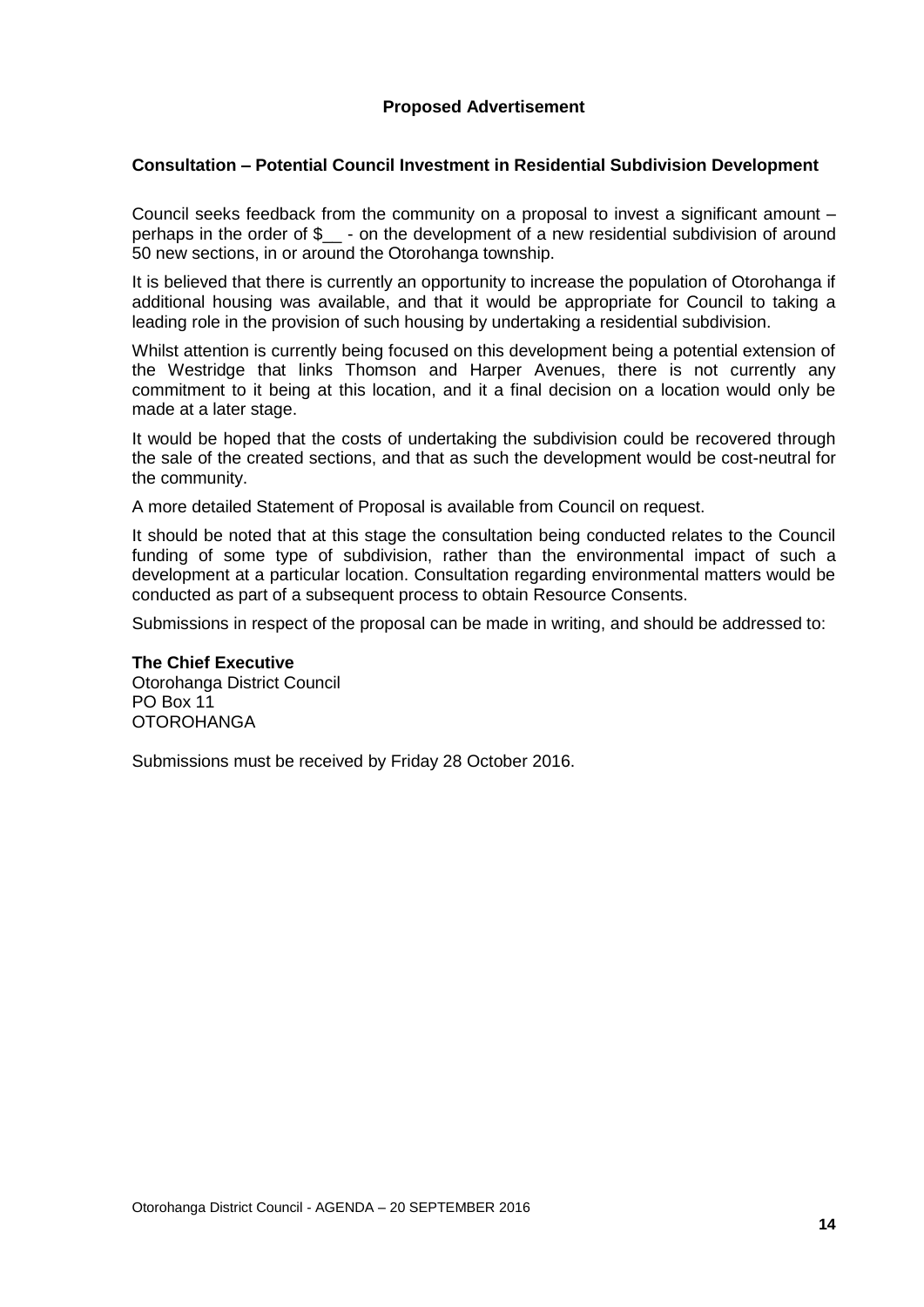#### **ITEM 338 Sport Support Fund Allocation**

**To: Mayor and Councillors Otorohanga District Council From: Chief Executive**

**Date: 20 September 2016**

#### **Relevant Community Outcomes**

- Ensure services and facilities meet the needs of the Community
- Foster an involved and engaged Community

#### **Executive Summary**

It is proposed that applications are invited for a further round of funding under Council's Sport Support Fund, and that consideration is given to the recently established District Sport Committee making the decisions on the allocation of this funding.

#### **Staff Recommendation**

It is recommended that:

Applications be invited from local sports clubs for operational financial support under Council's Sport Support Fund for the period from 2016/17 to 2017/18.

#### **Report Discussion**

A letter has recently been received from a local sporting group expressing their interest in applying for funding from Council's Sport Support Fund.

An annual allocation of \$15,000 was previously established for this purpose, of which \$6,500 per year is now committed for the 2015/16 to 2017/18 financial year period.

The outstanding balance from the 2015/16 year was allocated to two sports club projects, but the primary purpose is to provide ongoing support for the operational activities of clubs that are facing ongoing financial challenges.

For the 2016/17 to 2017/18 years \$8,500 of the budgeted funding is currently unallocated, and it is suggested that applications be invited for the use of this funding for such operational purposes.

It is suggested that these applications would be invited for funding over a two year period, rather than three years as in the previous round. The reason for this is that it seems desirable to have a comprehensive review/renewal process for all allocations at a particular time in the future, rather than having staggered expiry dates that result in piecemeal decisions.

It is also suggested that consideration be given as to whether it would be appropriate for the recently established District Sport Committee to make the decisions on the allocation of this funding in response to the applications received, rather than having Council undertake this.

#### **Dave Clibbery CHIEF EXECUTIVE**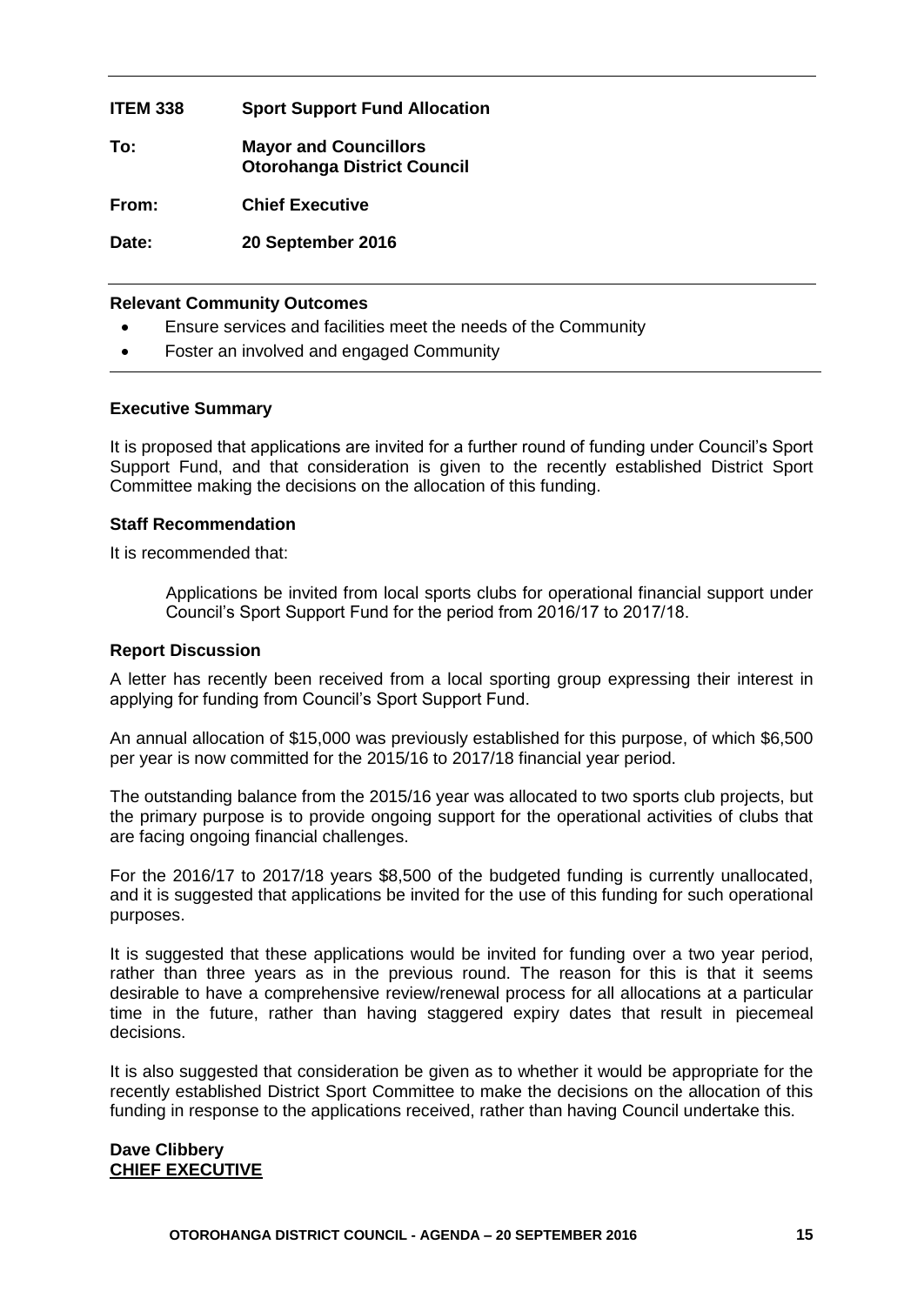**ITEM 339 Civil Defence Emergency Planning Report For May To July 2016 To: His Worship the Mayor & Councillors Otorohanga District Council From: Local Civil Defence Controller Date: 20 September 2016**

#### **Relevant Community Outcomes**

- The Otorohanga District is a safe place to live
- Ensure services and facilities meet the needs of the Community
- Promote the local economy and opportunities for sustainable economic development
- Manage the natural and physical environment in a sustainable manner

#### **Executive Summary**

To provide the quarterly update report on the Civil Defence Emergency Management activity for the period 1 May to 31 July 2016. This includes emergency management activities under the shared service arrangement between Waipa, Otorohanga and Waitomo District Councils and activities of the Waikato Civil Defence Emergency Management Group including the Joint Committee.

#### **Recommendation:**

*That the Civil Defence Emergency Planning report from Andrew Loe Local Civil Defence Controller and Martin Berryman Emergency Management Operations Manager for the period 1 May to 31 July 2016 be received.*

#### **Background**

The Local Civil Defence Controller and Emergency Management Operations Manager will now provide a quarterly information report to Council on emergency management activities affecting the Western Waikato Emergency Operating Area (WWEOA) which includes Waipa, Otorohanga and Waitomo District Councils.

#### **Report Discussion**

During the reporting period the following significant civil defence emergency management activities were undertaken. Activities will be reported under the headings of the `4 Rs' which highlight the four main tenets of current emergency management planning.

#### **Reduction**

The CDEM Operations Manager attended a National CDEM Resilience Conference in Wellington and the Waikato Region Hazards forum in June. In both of these forums the underlying message was that more work needs to be undertaken both at the national and regional level, in identifying Natural Hazards and Risks to communities. These outcomes will help to drive Reduction initiatives in all areas.

Staff from the Regional Hazard Forum are progressively working through the region to identify the key hazards to enable us to adequately communicate this information to local territorial authorities and to support communities in their Community Response Planning processes.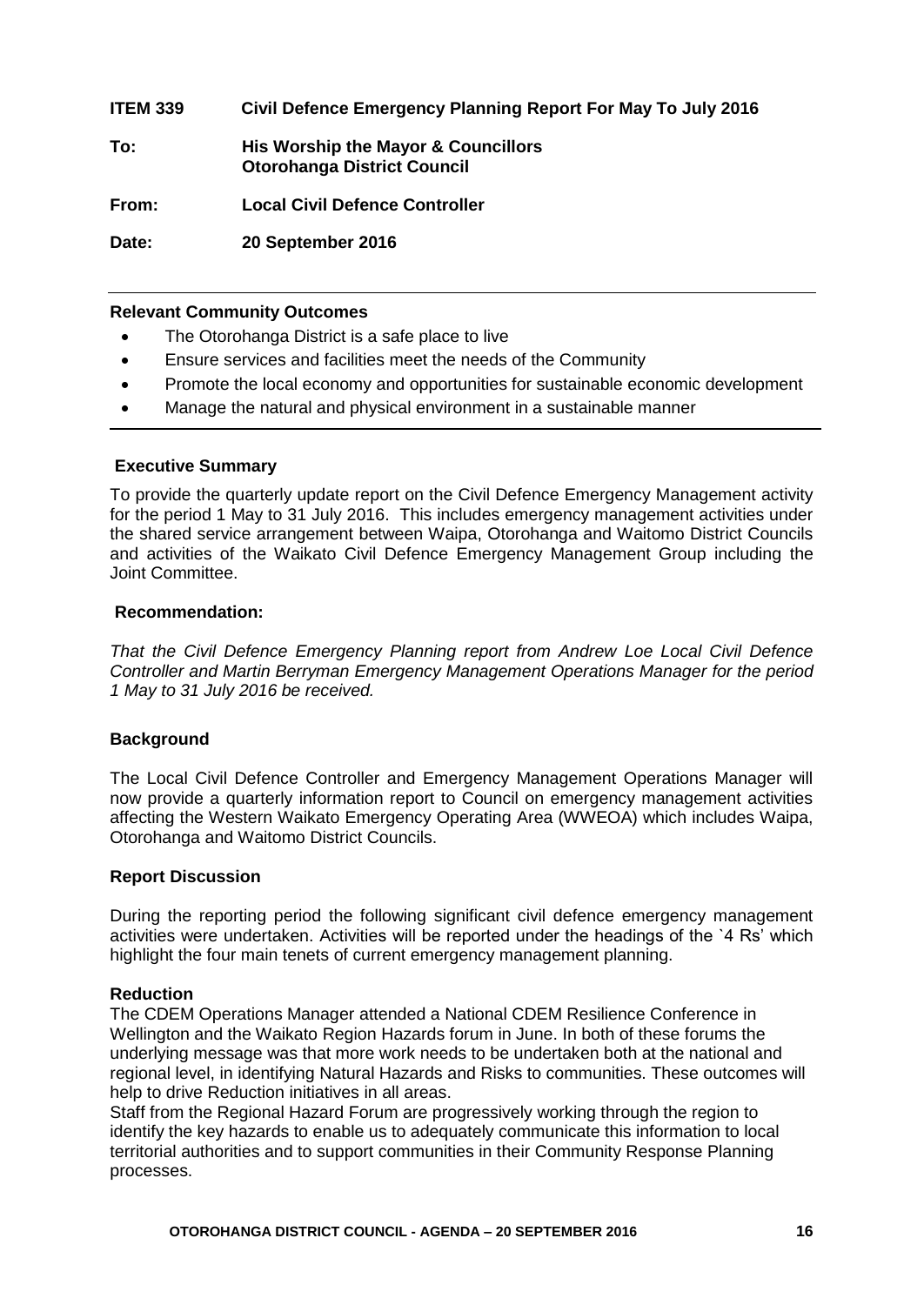#### **Readiness**

#### **Training and exercises**

#### *Annual programed training and exercises completed*

The last of the annual Civil Defence Emergency Operating Centre (EOC) training and exercise activities were completed this quarter. Across the three Councils the following training has been undertaken: **training**

Three Foundation Training Courses (4hrs) for new and existing staff. One Civil Defence Exercise at each Council EOC – Otorohanga exercise was held on 18 April and I attended the Waitomo exercise on 29 June as the acting Local Controller.

#### **Welfare**

#### *Establishment of a Civil Defence Centre training*

During the three exercises held across the Western Waikato Area two Civil Defence Centres for welfare purposes were simultaneously designated in each location requiring staff to set up each and deploy resources to operate these. This activity highlighted the fact that each council requires more staff trained in the registration process and the basic operation of a Civil Defence Centre (Welfare Centre). Physical resources have and are progressively being acquired.

#### *Civil Defence Centre identification program (Welfare)*

The Waikato Civil Defence Emergency Management Group (CDEM), using local civil defence professionals, have undertaken a project to identify region-wide local facilities that may have the resources to support the local community in a civil defence emergency. A review of the appropriate civil defence signage to identify the welfare facility is also being undertaken. This program has commenced capturing the relevant information on the location of the existing welfare centres within the three Council's urban and rural districts.

This information will be incorporated into the 'Intramaps' mapping system, being used within each of the Councils. Our GIS Officer Trevor Penwarden has established a layer within 'Intramaps' so that information i.e. key infrastructure, locations, places of significance relevant for the management of an event, can be displayed or retrieved and assist the Local Controller and EOC team to make informed decisions These activities are continuing and the data layer will require regular updating to ensure the information remains current.

#### **Local Marae preparedness strategy**

No further activity on this matter has occurred in this quarter.

#### **New Civil Defence coordinator role**

It was identified by the WWEOA Shared Service committee that due to the future workload to be met by the three councils in order to be operationally ready there was a need to employ an additional coordinator to assist the one person allocated across the three councils. A job description has been drawn up and sized and funding allocated, however this recruitment has been placed on hold pending the outcome of the discussions on changes to the management of the WWEOA.

#### **Community response plans**

Due to Training and Civil Defence Centre assessment being undertaken no further action has occurred with Community Response Plans.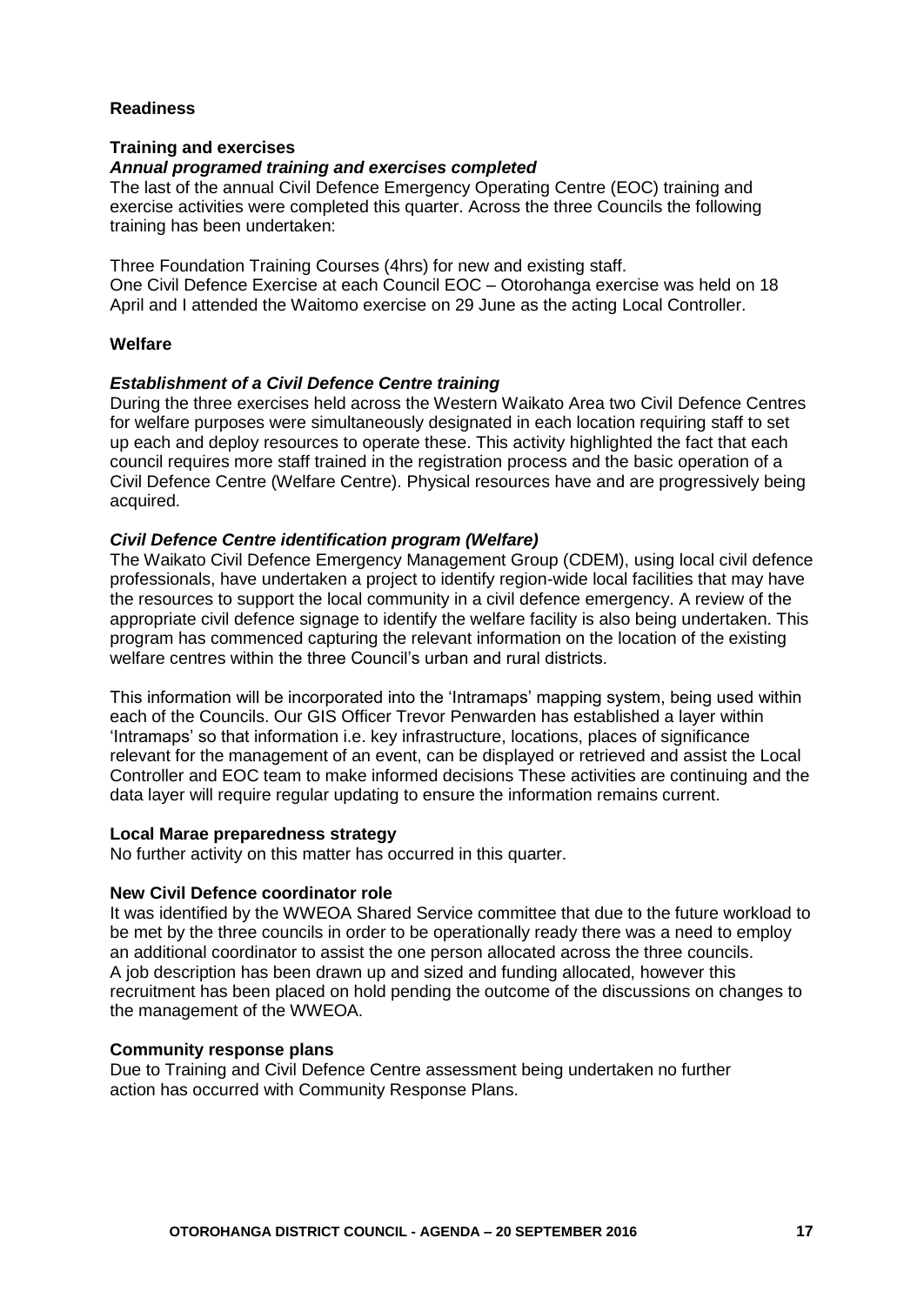#### **National Exercise Tangaroa**

The local and regional planning for this exercise is well under way. A workshop in Otorohanga was held in July with Council's infrastructure and civil defence staff and staff from St John, Police, NZ Fire Service and the Waikato District Health Board. The potential impact of exercise scenario on our District was discussed and all participants gained insights into the functions and responses planned by the various organisations present.

This information will be used to assist in planning for the National Emergency Operating Centre activation exercise (Day 1) and for two other days which are planned as table top exercises.

Waitomo District Emergency Operating Centre at Te Kuiti will be activated on Day 1 (8am-4pm 31 Aug). The EOC will be resourced from staff across the three Councils who will man the centre in two shifts. The Exercise scenario is to test a national response to a severe (Richter scale 8) earthquake in the Kermadec Trench which sends a powerful tsunami to the east coast of NZ.

#### **Response**

Other than monitoring Local Severe Weather Warning there have been no emergency situations requiring Civil Defence resources or personnel.

#### **Recovery**

Three Recovery Plans and the necessary processes have been prepared as the basis of a Council Recovery Plan. These have been placed into each Council's system for progression towards approval and adoption. Once completed and approved by the respective Councils it will become the basis for the Recovery Manager to commence consultation with the various community representatives.

The position of Recovery Manager is being reviewed in two of the three councils at present.

#### **Waikato Civil Defence Emergency Management Group Joint Committee**

The Waikato Civil Defence Emergency Management Group Joint Committee meeting was held on 13 June 2016. Minutes of the meeting are attached to this report. The next meeting of the Joint Committee is scheduled for 5 September 2016.

#### **Waikato Civil Defence Emergency Management Group Plan**

The proposed Waikato CDEM Group Emergency Management Plan 2016-2020 has been reviewed and discussed at all levels of interested stakeholders. The plan was released for public consultation mid-June with submissions closing 20 July.

A hearing and deliberations on the six submissions received was held on 8 August. No submitters asked to speak to the hearing. The final draft of the new Group Plan will be presented to the Joint Committee for adoption on 5 September.

#### Andrew Loe **LOCAL CIVIL DEFENCE CONTROLLER**

#### Martin Berryman **EMERGENCY MANAGEMENT OPERATIONS MANAGER**

**Appendix 1: Minutes of the last meeting of the Waikato Civil Defence Emergency Management Group Joint Committee**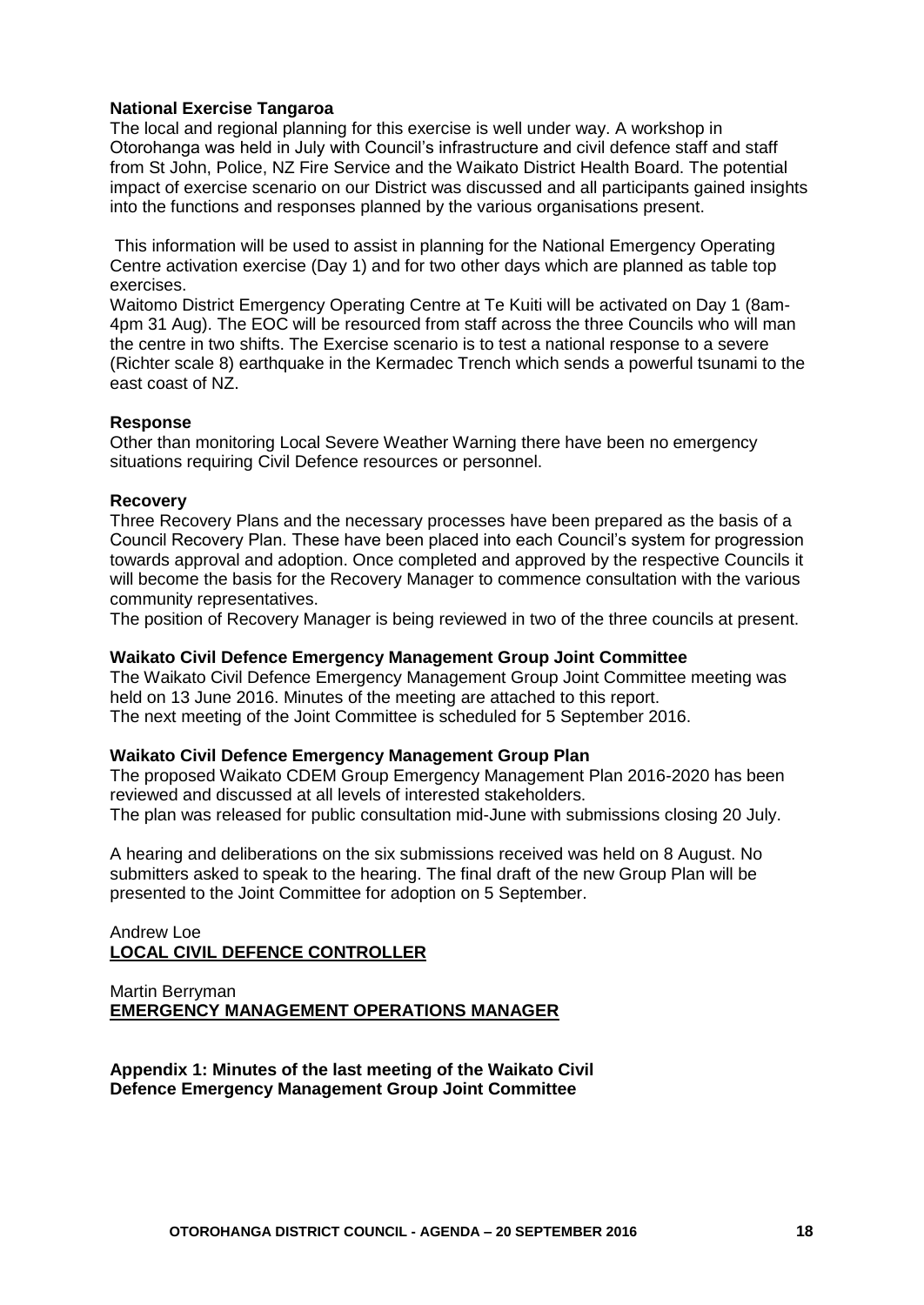#### **WAIKATO CIVIL DEFENCE EMERGENCY MANAGEMENT GROUP JOINT COMMITTEE**

Minutes of the meeting of the Waikato Civil Defence Emergency Management Group Joint Committee, held in the Council Chambers, Waikato Regional Council, 401 Grey Street, Hamilton East at 1.00pm on 13 June 2016.

#### **MEMBERS: Waikato Regional Council**

Cr Hugh Vercoe

**Hamilton City Council Representative** Cr Leo Tooman

**Hauraki District Council Representative** Mayor John Tregidga

**Matamata Piako District Council Representative** Cr Brian Hunter

#### **Otorohanga District Council Representative** Cr Robert Prescott

**South Waikato District Council Representative** Cr Thomas Lee

**Thames Coromandel District Council Representative** Cr Peter French

**Waikato District Council Representative** Cr Jacqui Church

#### **Waipa District Council Representative** Cr Judy Bannon

**Waitomo District Council Representative** Cr Allan Goddard

#### **IN ATTENDANCE Hauraki District Council Representative** Cr Max McLean

**STAFF:** CEG Chair (Langley Cavers), Group Controller (Lee Hazelwood), Team Leader GEMO (Greg Ryan), Democracy Advisor (Jennie Cox)

**APOLOGIES Ministry of Civil Defence & Emergency Management** Suzanne Vowles

#### **Taupo District Council Representative**

Cr Anna Park /1st alt Cr Kirsty Trueman /alt Mayor David Trewavas Accepted

#### **Confirmation of Agenda** (Agenda Item 1)

Mayor Tregidga moved/Cr Hunter seconded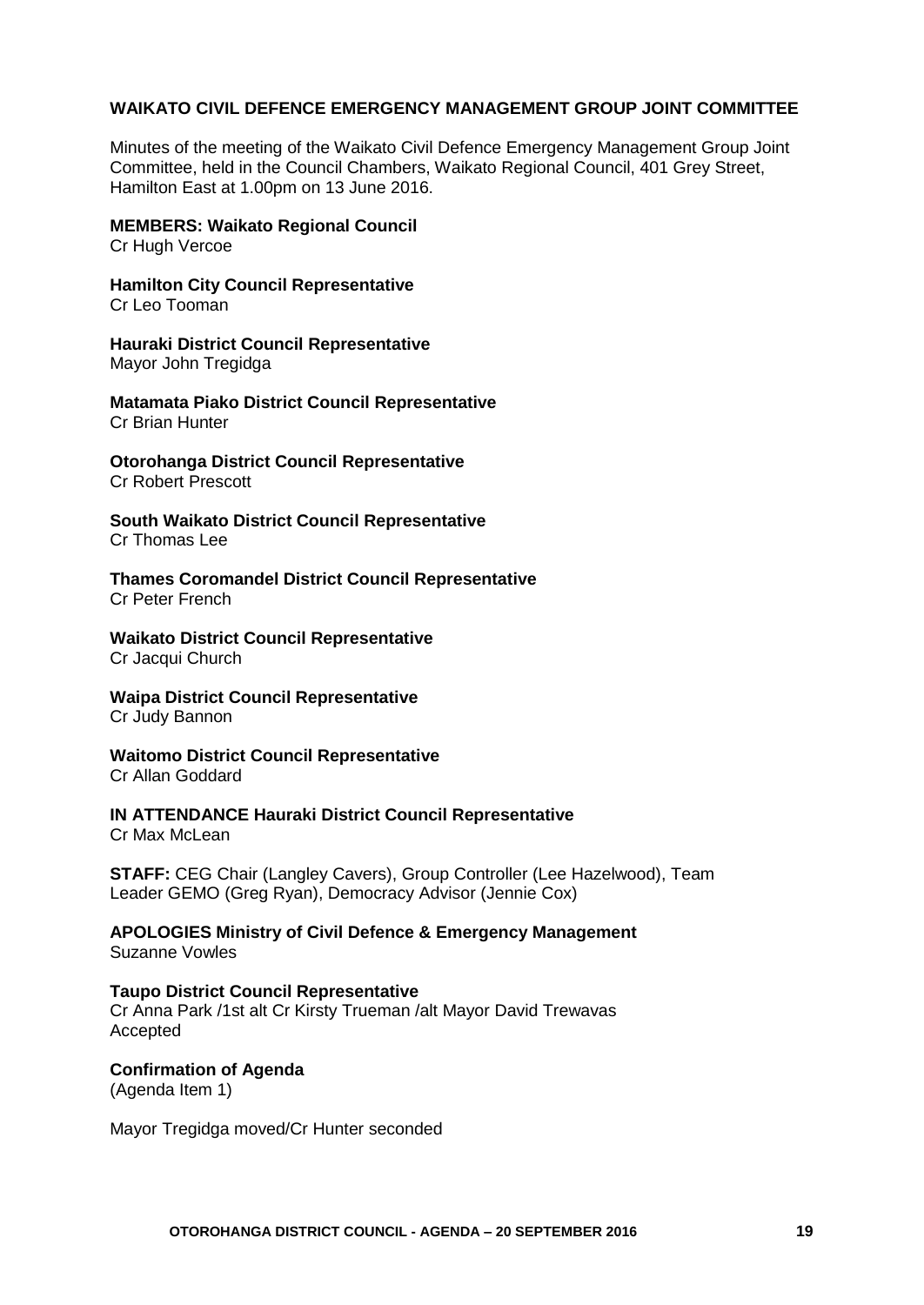#### **CD16/10 THAT the agenda of the Waikato Civil Defence Emergency Management Group of 13 June 2016 as circulated be confirmed as the business for the meeting. The motion was put and carried (CD16/10)**

Report of Waikato Civil Defence and Emergency Management Group Joint Committee – 13 June 2016 p2

#### **Disclosures of Interest**

(Agenda Item 2) There were no disclosures of interest

#### . **SCHEDULE A: (UNDER DELEGATION FOR THE INFORMATION OF COUNCIL)**

#### **Minutes of Previous Meeting**

File: 03 04 18 (Agenda Item 3) Docs # 3712687 Cr Church moved/Cr Tooman seconded **CD16/11**

#### **THAT the Minutes of the Waikato Civil Defence Emergency Management Group Joint Committee meeting of 7 March 2016 be received and approved as a true and correct record.**

#### **The motion was put and carried (CD16/11)**

Prior to commencing the agenda the Chair acknowledged there were a number of staff to be commended following recent recognition of their service to CDEM. Lee Hazelwood – for his contribution to CDEM as acknowledged by him being awarded a Silver Ministerial CDEM award. The Chair noted that Lee could be credited with building a quality team that has now become a benchmark for other regions.

Sharon Cousins‐O'Donnell – who had left the organisation – for her contribution over the past four years as the Waikato CDEM Group Training and Exercise Coordinator. The Chair noted that Sharon received praise for her work across groups and was expressly thanked by the Chair.

Matthew Pryor – who would be leaving – for his contribution over the past year as the Waikato CDEM Group Community Resilience Coordinator. The Chair thanked Matthew for his work and advised his focus on social marketing had boosted the profile of the Waikato CDEM to a national level.

#### **Waikato CDEM Group Plan**

File: 33 10 01 (Agenda Item 4) Doc # 6522416, 6536068

The report provided the Joint Committee with an overview of the proposed Waikato CDEM Group Plan, and request approval to proceed to the public consultation stage of the project. The Team Leader GEMO (Greg Ryan) and Group Controller (Lee Hazelwood) were present to take members through the plan and respond to any queries.

During questions, answers and related discussion, the Committee raised or noted the following matters:

Report of Waikato Civil Defence and Emergency Management Group Joint Committee – 13 June 2016 p3

‐ Within Section 8 (Partnerships), the map provided for the St John was not correct in the North, and the Fire Service Region 2 extended through to Gisborne. Members were advised the maps would be reviewed and updated following the meeting and prior to going to public consultation.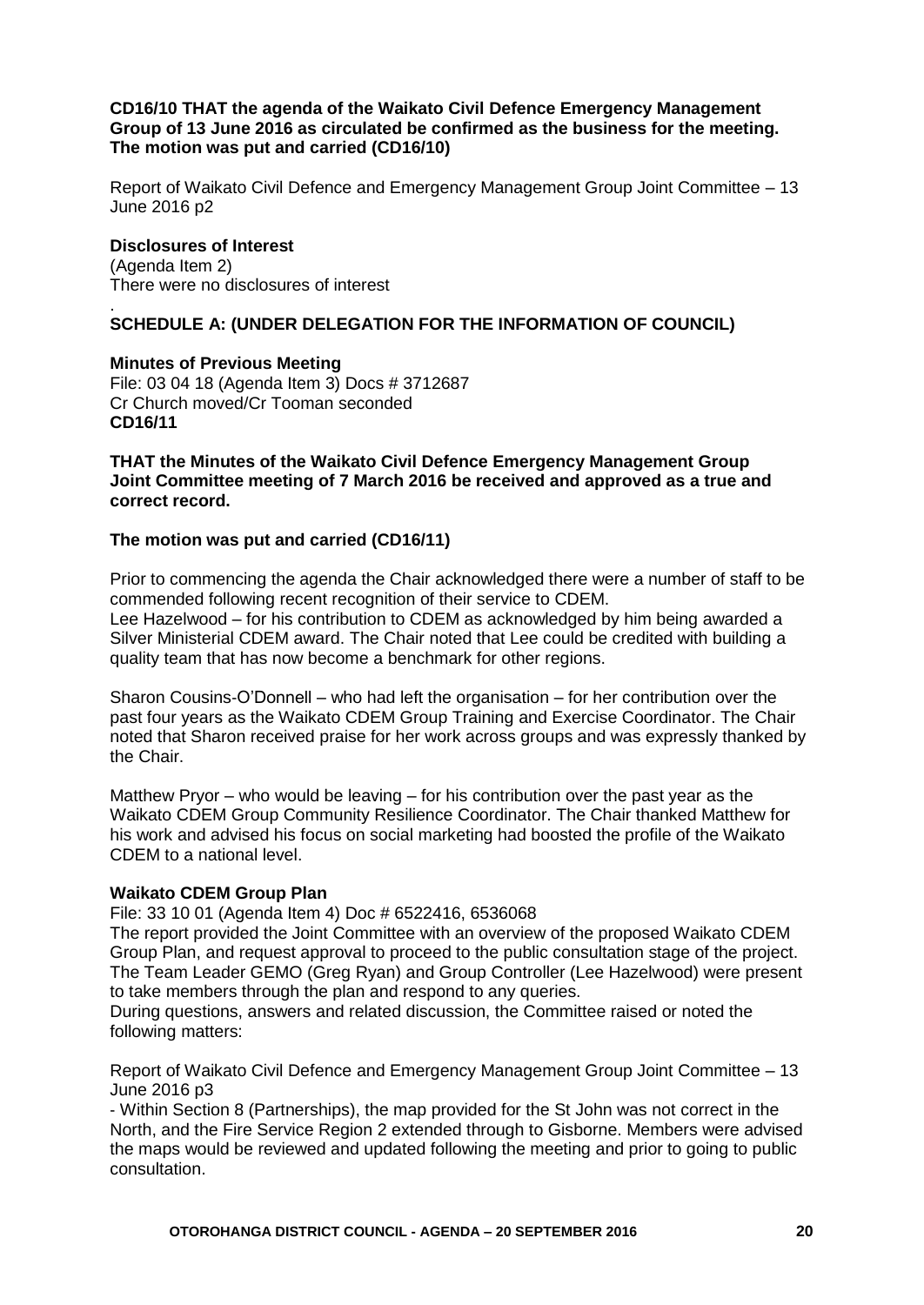‐ Within Section 4 (Resilience) – a member noted a disconnect in the Statistics and Goals when compared with the Community Resilience plans. Members were advised that there would be explanatory notes included within the Introduction that would expand on the information that the graphic provided and explained what the tool was actually a measure of (Civil Defence readiness rather than Community resilience).

‐ Members noted that Section 5 related to organisational readiness and Section 3 (Reduction) would acknowledge the work that had been done.

‐ On page 50, point 3.5.3 – a definition was requested to determine what would be an acceptable risk by a Territorial Authority and by the public. This was sought as a way to bridge the gap between the two expectations.

On Page 41 and Page 42 it was highlighted that the perception of the colour charts would be a risk to any one with colour blindness. Staff advised that they would look at the charts as part of the public consultation process.

‐ Members queried why drought was considered a "Very High" risk for Civil Defence. Members were advised that Civil Defence would be involved in the consequences of a drought particularly welfare of those in the community affected by a drought.

‐ Within the "Moderate" risks Terrorism was considered to be more likely in the realm of eco terrorism that would impact on the region, and the region's economy rather than international terrorism that may have more of a national impact. Should this change, the scenario that is used to evaluate terrorism risk would change, possibly resulting in a higher risk assessment. It was noted that risk is not static and would be re‐evaluated throughout the five‐year cycle of the plan.

‐ Waikato's CDEM staff provided support for the Regional Council's response to the Velvetleaf incursion.

‐ Concern was noted that Coastal erosion and global warming were not higher on the list of risks. Members were advised that the risk was based on a 100 year event that was becoming more and more frequent. The purpose of the table was to identify risks for Civil Defence and ensure the level of response was appropriate.

‐ Members acknowledged the amount of work and staff time taken to get the Group Plan Review to this point. Staff were thanked for their efforts.

‐ Members were provided with the dates for Public consultation, Hearings and Deliberations. Following the meeting of the Joint Committee in September 2016, to make the final decisions on the plan, the Plan would be released for Ministerial Approval and was expected to be returned for Committee approval at the meeting in November. Members were advised that the Committee was not discharged at the end of the triennium and the members would remain until membership of the Committee was determined by each of the member Councils.

‐ Members sought consideration to hold the Hearing and Deliberations on the same day if possible. Members were advised it would depend on the number of submissions and people seeking to be heard within the hearings but staff would look in to the options available.

Report of Waikato Civil Defence and Emergency Management Group Joint Committee – 13 June 2016 p4

Cr French moved/Cr Church seconded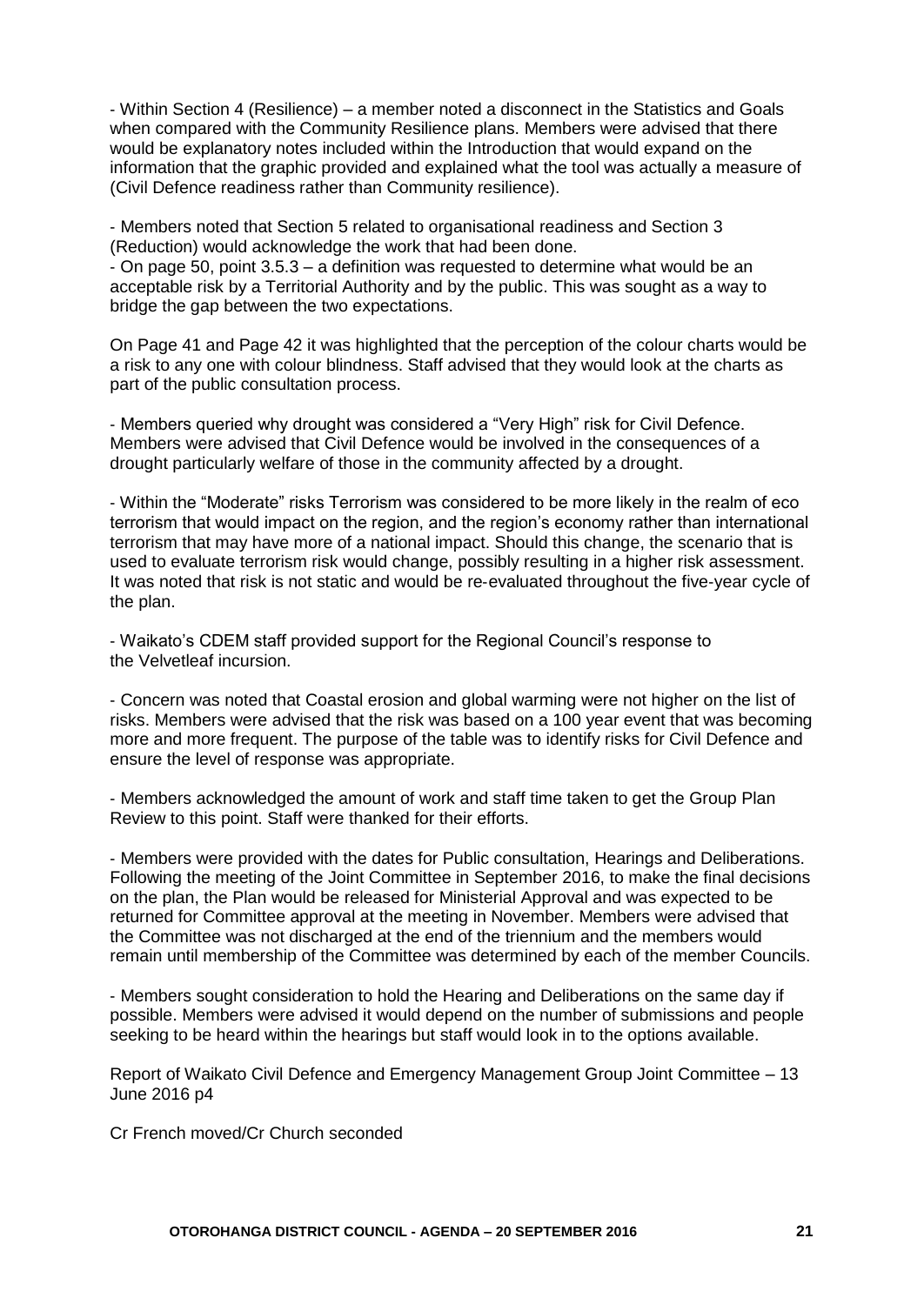#### **RESOLVED**

**CD16/12 THAT the Waikato CDEM Group Joint Committee: (a) ...receive this report "***Waikato CDEM Group Plan review***" (Doc # 6522416, dated 1 June 2016) for information. (b) …approve the proposed** *Waikato CDEM Group Plan* **(Doc # 6536068) for public consultation.**

**The motion was put and carried (CD16/12)**

#### **SCHEDULE B: (FOR RECOMMENDATION TO COUNCIL)**

#### **GECC Accommodation**

File: 30 10 01 (Agenda Item 5) Doc # 6307585

The report provided the Joint Committee with an update regarding the review of the GECC accommodation arrangements, along with requesting a recommendation regarding the options currently available. The Team Leader GEMO (Greg Ryan) and Group Controller (Lee Hazelwood) were present to take members through the report and respond to any queries. During questions, answers and related discussion, the Committee raised or noted the following matters:

‐ Members were advised that an All Hazards Centre with either Police or the NZ Fire Service was not in the immediate future for either organisation. The rental agreement was due to expire on 150 Victoria Street, Hamilton and the GEMO and Waikato Regional Council staff would be moving from the premises.

‐ The GEMO would initially relocate to the Deloitte building with other Waikato Regional Council staff, however it was considered impractical to remain at that location as it was not an Importance Level 4 (IL4) building nor did it support the desired level of integrated response.

‐ The Bryant Trust were building a building for Genesis Energy that would provide an IL4 space for the GEMO and provide an opportunity to further build on the stakeholder relationship held with Genesis. The building was occurring in central Hamilton on Ward Street, opposite Seddon Park.

‐ Members agreed that the six year term would provide for further discussions with either Police or the NZ Fire Services to continue around an All Hazards Centre, and should that still not be an option then a right of renewal for a further six years would provide certainty for GEMO staff.

‐ The recommendation of the Committee would be presented to Waikato Regional Council at the Council meeting on 30 June 2016.

Report of Waikato Civil Defence and Emergency Management Group Joint Committee – 13 June 2016 p5

Cr Vercoe moved/Mayor Tregidga seconded

#### **RESOLVED**

**CD16/13 THAT the Waikato CDEM Group Joint Committee: (a) ...receive this report "***GECC accommodation review***" (Doc # 6307585, dated 7 June**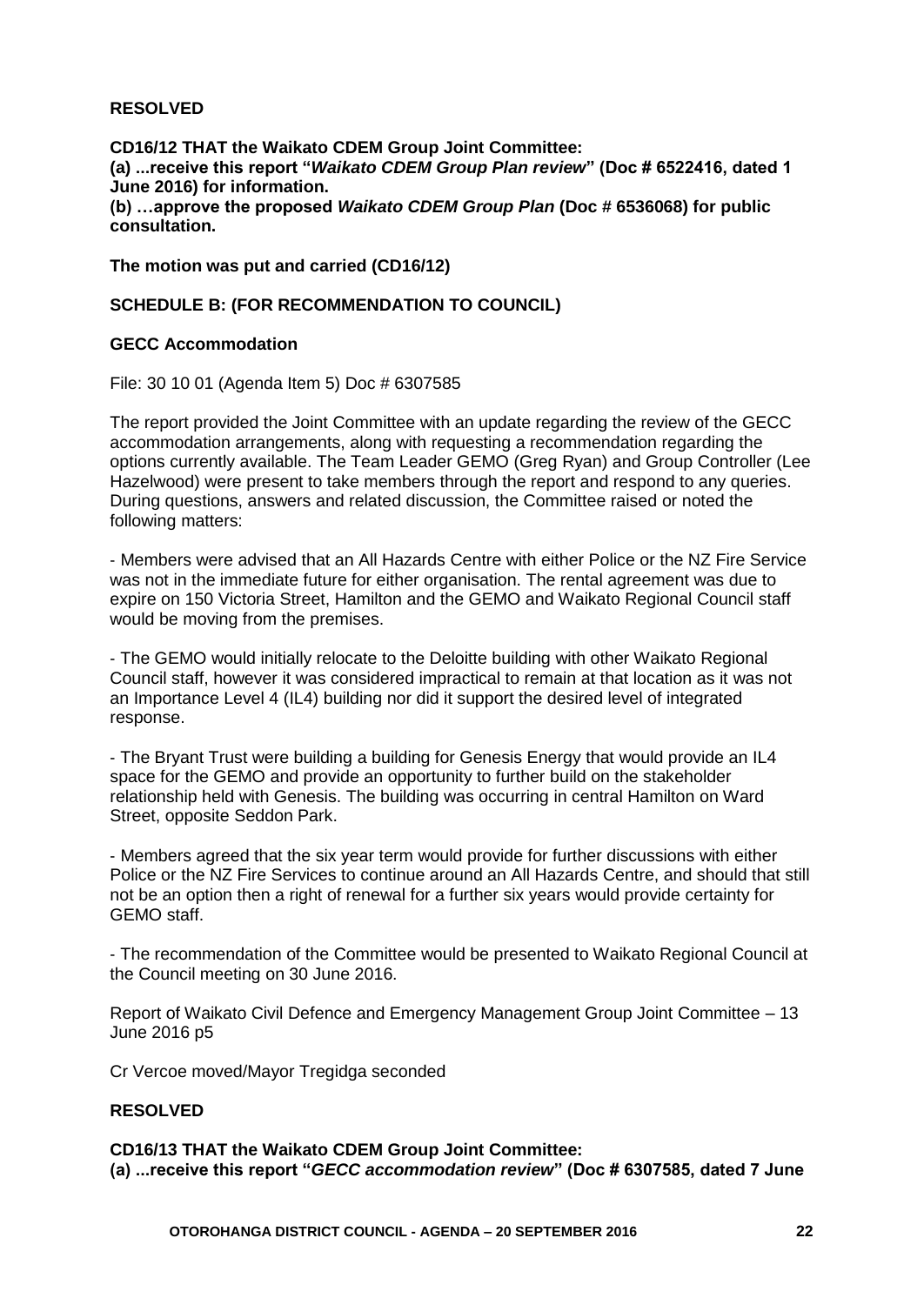#### **2016) for information.**

**(b) …recommend to the Waikato Regional Council that Option 1 (establish the GECC at the new Genesis Energy building for a 6 year term with a right of renewal for a further 6 years) be adopted in order to address the current GECC accommodation issues.**

#### **The motion was put and carried (CD16/13) SCHEDULE A: (UNDER DELEGATION FOR THE INFORMATION OF COUNCIL) Summarised CEG Minutes**

File: 33 10 01 (Agenda Item 6) Doc # 6517819

The report provided the Joint Committee with a summary of the matters raised and discussed at the last Coordinating Executive Group (CEG) meeting on 20 May 2016. The CEG Chair (Langley Cavers) advised members of a review that was occurring of the CEG regarding effective operation.

Cr Hunter moved/Cr Lee seconded

#### **RESOLVED**

#### **CD16/14 THAT the Waikato CDEM Group Joint Committee: (a) ...receive this report "***Summarised CEG minutes***" (Doc # 6517819, dated 1 June 2016) for information. The motion was put and carried (CD16/14)**

#### **GEMO Report**

File: 33 10 01 (Agenda Item 7) Doc # 6521960

The report provided a consolidated update on the work the Group Emergency Management Office (GEMO) is undertaking, including key projects and any additional matters for Joint Committee attention. During questions, answers and related discussion, the Committee raised or noted the following matters:

‐ Members were advised of a new Hazards application that was free and for useon smart phones. The GEMO would be ensuring there was promotion of the application to the public.

‐ The area of interest is determined by the user as a radius from a point on a map. Parameters could also be set by the user to determine what notifications would be received. ‐ There would be tutorials being rolled out through social media.

‐ As an ongoing item introducing members of the GEMO to the Joint Committee, Team Leader GEMO (Greg Ryan) provided his background to members.

Report of Waikato Civil Defence and Emergency Management Group Joint Committee – 13 June 2016 p6

Cr Bannon moved/Cr Goddard seconded

#### **RESOLVED**

**CD16/15 THAT the Waikato CDEM Group Joint Committee: (a) ...receive this report "***GEMO report***" (Doc # 6521960, dated 1 June 2016) for information.**

**The motion was put and carried (CD16/15)**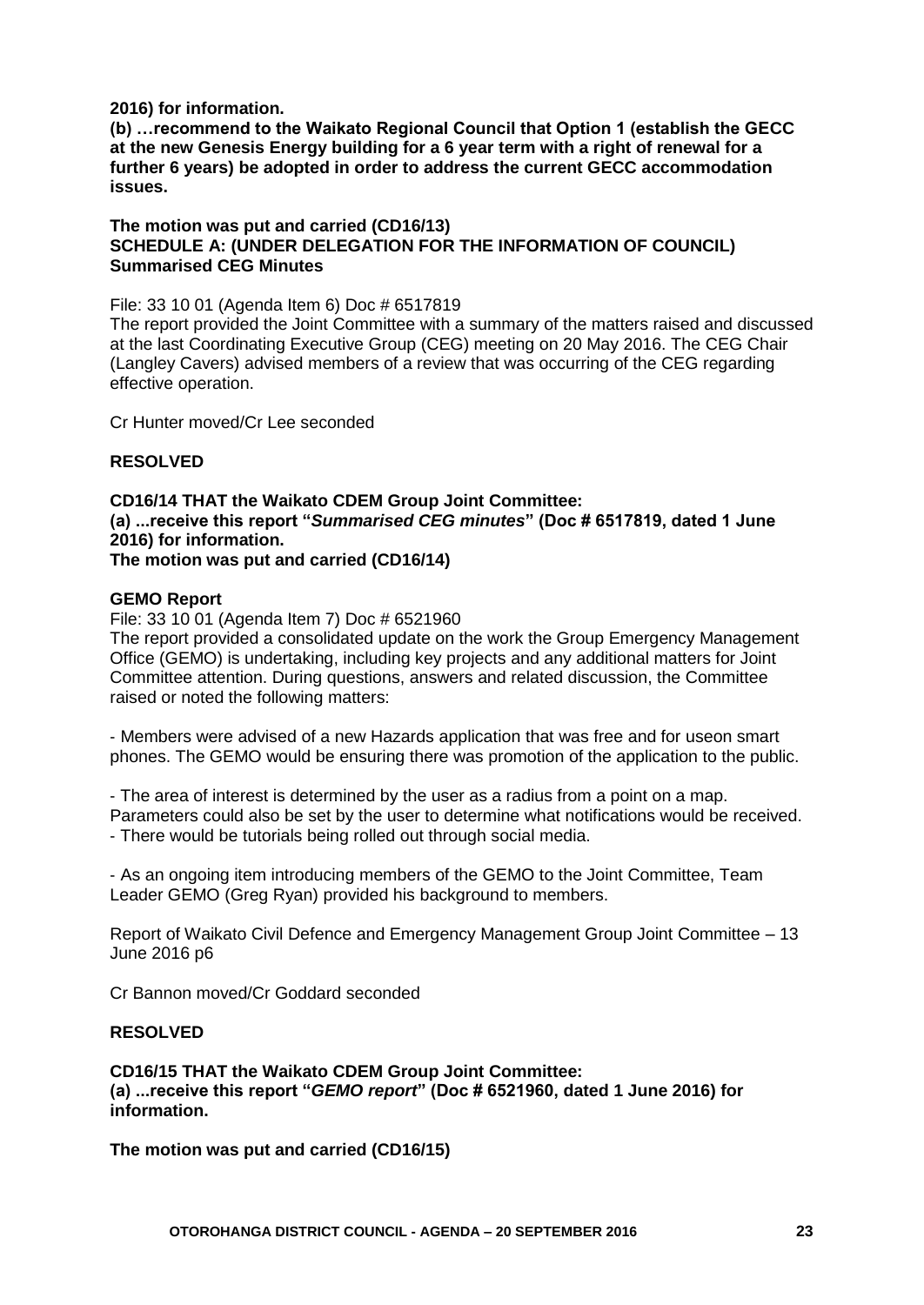#### **MCDEM Report**

File: 33 10 01 (Agenda Item 8) Doc # 6521969

Due to the absence of Suzanne Vowles of the Ministry of Civil Defence and Emergency Management, the report was not received.

#### **Items for Next meeting**

File: 03 04 18 (Agenda Item 9) The report provided for discussion on items for inclusion at the next meeting on 5 September 2016.

‐ Waikato CDEM Group Plan (approval for ministerial feedback).

‐ Informal barbecue or gathering for the members of the Joint Committee suggested to follow the final meeting of the triennium.

Meeting closed at 2.45pm Doc # 7896058

Joint Committee minutes 16.11.2016.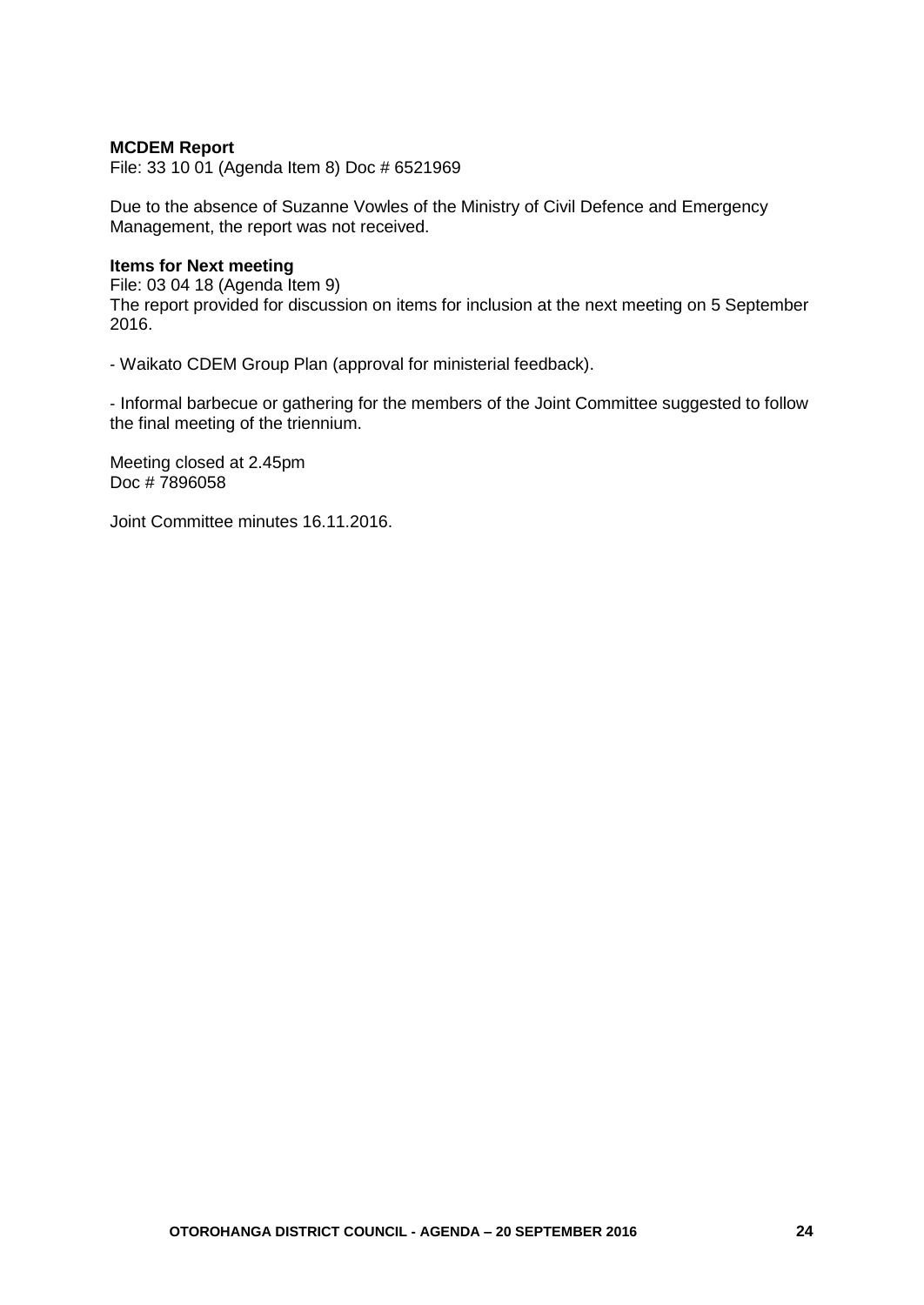# **ITEM 340 Annual Report To The Alcohol Regulatory And Licensing Authority 2015-16 To: His Worship the Mayor and Councillors Otorohanga District Council From: Environmental Services Manager**

**Date: 20 September 2016**

#### **Relevant Community Outcomes**

- The Otorohanga District is a safe place to live
- Ensure services and facilities meet the needs of the Community
- Promote the local economy and opportunities for sustainable economic development
- Manage the natural and physical environment in a sustainable manner

#### **Executive Summary**

The Annual Report to the Alcohol Regulatory and Licensing Authority covering the financial year 2015/16 is tabled for Councils information.

#### **Staff Recommendation**

It is recommended that:

The Annual Report to the Alcohol Regulatory and Licensing Authority 2015/16 be received.

## A Loe **ENVIRONMENTAL SERVICES MANAGER**

Attachment – Annual Report to ARLA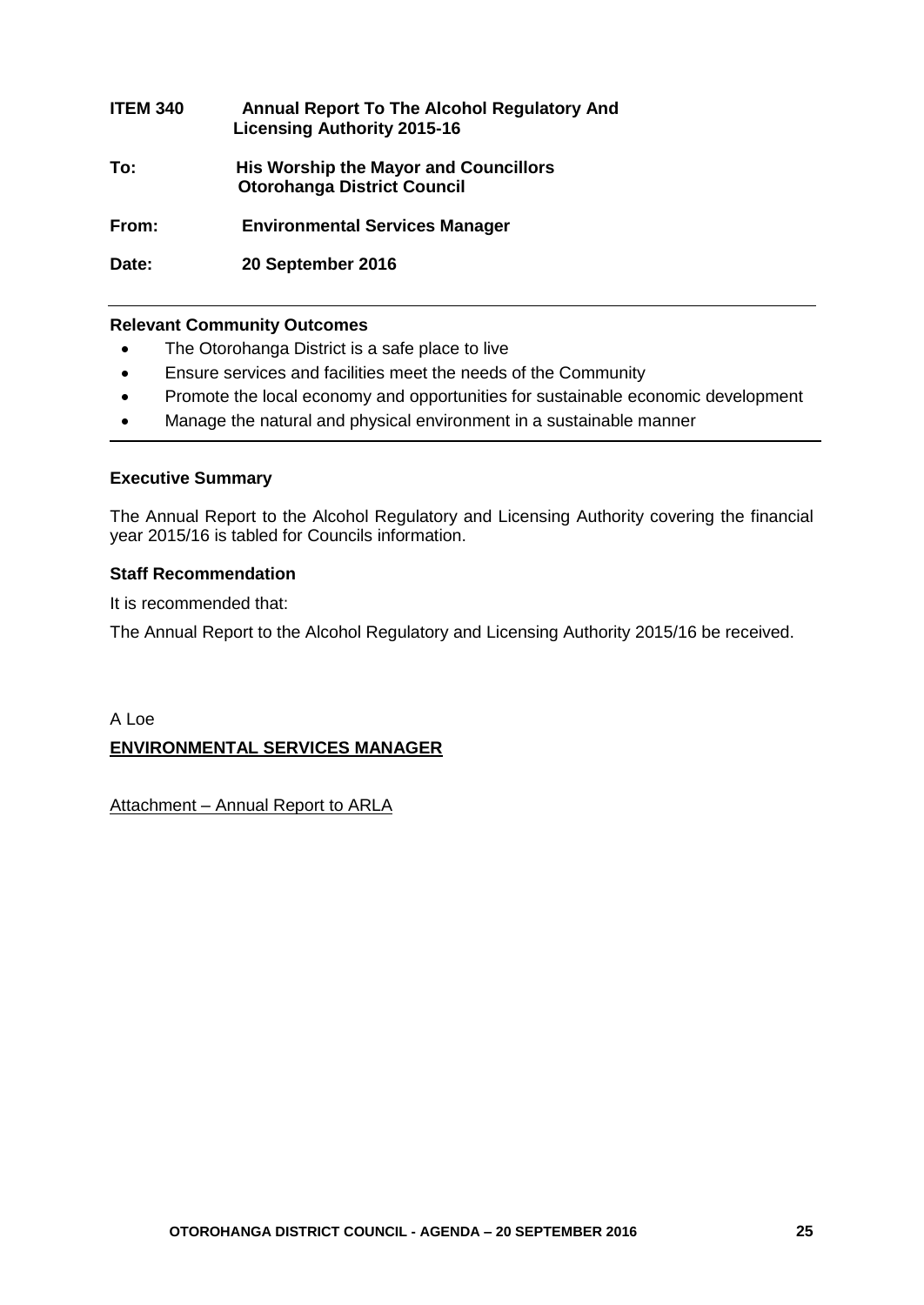# **2016 ANNUAL REPORT TO ALCOHOL REGULATORY AND LICENSING AUTHORITY**

**To:** The Secretary of the Alcohol Regulatory and Licensing Authority **From:** Andrew Loe, for Secretary Otorohanga District Licensing Committee **Subject: ANNUAL REPORT TO THE ALCOHOL REGULATORY AND LICENSING AUTHORITY 2015/16 Date:** 18 August 2016

## **1 OVERVIEW OF THE OTOROHANGA DISTRICT LICENSING COMMITTEE**

The Otorohanga District Licensing Committee is largely unchanged from that appointed in November 2013, being:

- Mrs D Sharpe Commissioner/Chairperson
- Mr R Johnson Deputy Chair (serving Councillor)
- Mr R Murphy Member
- **NS P Davies** Member
- Mr G Whittaker Member

Dr B McEwan resigned from the District Licensing Committee during the year but remains active with other Committees.

The Council staff supporting the DLC also remain largely unchanged, and have had delegations approved under the new Act. They are:

- Mr D Clibbery Council Chief Executive/DLC Secretary **Environmental Services Manager Environmental Services Manager**  Mr K Tutty Environmental Services Team Leader/ Delegated Secretary (for Waipa District)
- Mrs M Fernandez Licensing Inspector/Environmental Health Officer (Otorohanga/Otorohanga)

Karen Murray is the Environmental Services administrator for alcohol regulatory and licencing matters.

The Otorohanga District Licensing Committee appointments were for three years in order to align with the local government election cycle. These appointments will be reviewed in November this year. Should vacancies arise through current members standing down, these will be advertised and recommendations for appointments made to Council.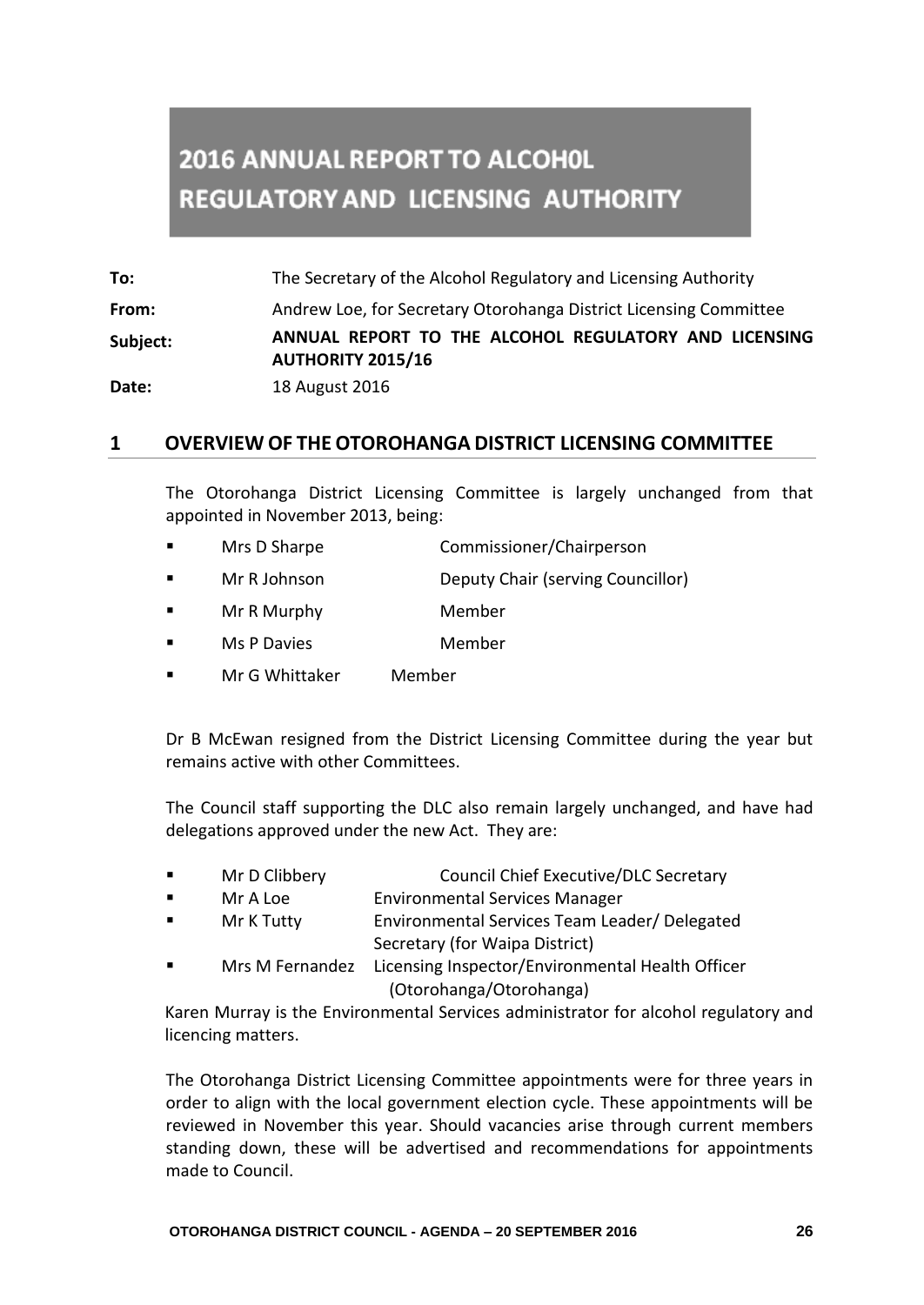## **2 DISTRICT LICENSING COMMITTEE WORKLOAD**

The hearing workload of the District Licensing Committee has continued to be light, with no matters relating to Otorohanga required to be heard by the Committee. The anticipated increase in opposition from the public and agencies based on the new criteria has not eventuated.

The DLC has met to determine six temporary authority applications. Temporary authority applications are circulated to the committee by e-mail and the committee then determines whether a teleconference or physical meeting is required.

There have no substantiated complaints regarding the operation of individual licensed premises. The Police have not advised Council of any instance where it has been necessary to issue an alcohol infringement notice within Otorohanga District.

The overall number of licences in force has fallen by two due to the sale and closure of two adjoining businesses. The Otorohanga Local Alcohol Policy does not propose a cap on any type of licence and it is anticipated the new owners will be applying for a licence(s) when their development of the new premises is completed.

The statistics of applications considered by the District Licensing Agency are summarised on page 3. They show the total number of applications on-par with previous periods.

The expanded criteria of the Act have seen the amount of time devoted to licensing activities increase, particularly in association with special licences. Council will need to assess future demand closely and also the demand of other legislation such as the Food Act 2014 which recently came in to force.

Currently the application for the local supermarket's off-licence renewal is being held by the District Licensing Committee due to opposition from the Medical officer of Health in relation to single-alcohol areas. This is being held pursuant to advice from ARLA, and awaiting the outcome of matters under appeal.

## **3 DISTRICT LICENSING COMMITTEE INITIATIVES**

From an administrative perspective work has continued to amend and simplify forms to assist both applicants and staff, such as creating separate and shorter forms for on-site and off-site special licences.

Effort has also continued to ensure applications arrive on time, and a number of applicants, particularly clubs, have had their special licence applications refused due to late filing times. This has been reiterated to applicants at every opportunity, including in pre-application information, press releases and direct communication.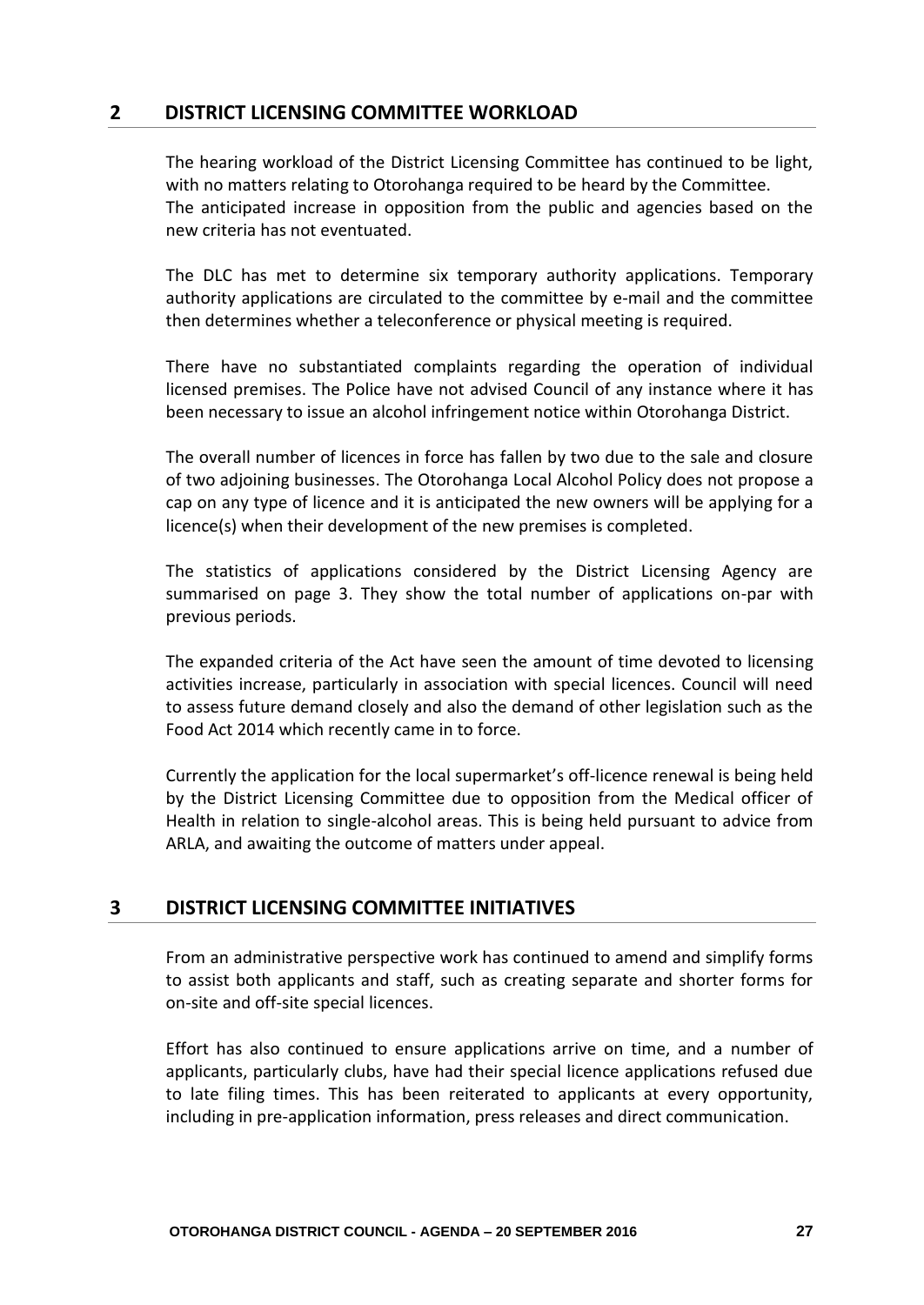Now that the implementation of the new Act has been completed and the Local Alcohol Policy is in force, regular liaison meetings with other agencies have resumed.

The District Licensing Committee has been proactive, making recommendations to the Secretary where issues arise with process or forms. For example, a recent change is the amendment of the wording where conviction information is requested, to clarify that excess breath alcohol and related offences are not "traffic offences" and must be declared.

#### **4 LOCAL ALCOHOL POLICY**

As previously reported the Otorohanga District Council has made good progress in adoption of a Local Alcohol Policy (LAP). All appeals have been dealt with and the Council has obtained permission from the Authority for minor amendments to the provisional policy.

The final adoption and notification of the policy has fallen outside of this reporting period and will covered in more detail in 2017. Despite the extended appeals process, the final version and practical application of the LAP is little-changed from the first draft. The maximum trading hours and other criteria signal a status-quo in many respects and most of the provisions of the LAP apply to new premises being licensed for the first time.

#### **5 CURRENT LEGISLATION**

In its last report the Otorohanga District Council raised concerns with the need to convene a meeting of the DLC in one form or another for unopposed temporary authorities, which are often needed at short notice. This remains the case. Efficiencies could be achieved if these matters were dealt with 'on the papers' with Committee members being allowed to confer by phone or email if necessary.

It was also highlighted that the threshold of 400 patrons between "large" and "small" events for special licences was problematic, and Council through staff delegations regularly exercise the ability to reduce events by one fee category in an effort to balance this. This continues to be the case.

The inclusion of the term "sell or supply" in section 22 relating to the need for special licences continues to cause confusion. This section uses the term "supply', but supply without a licence is not an offence. This Council has continued with its 'no sale – no licence' approach, reading the meaning as sell *and* supply, with the exception of events within restricted alcohol areas under the Alcohol Control Bylaw.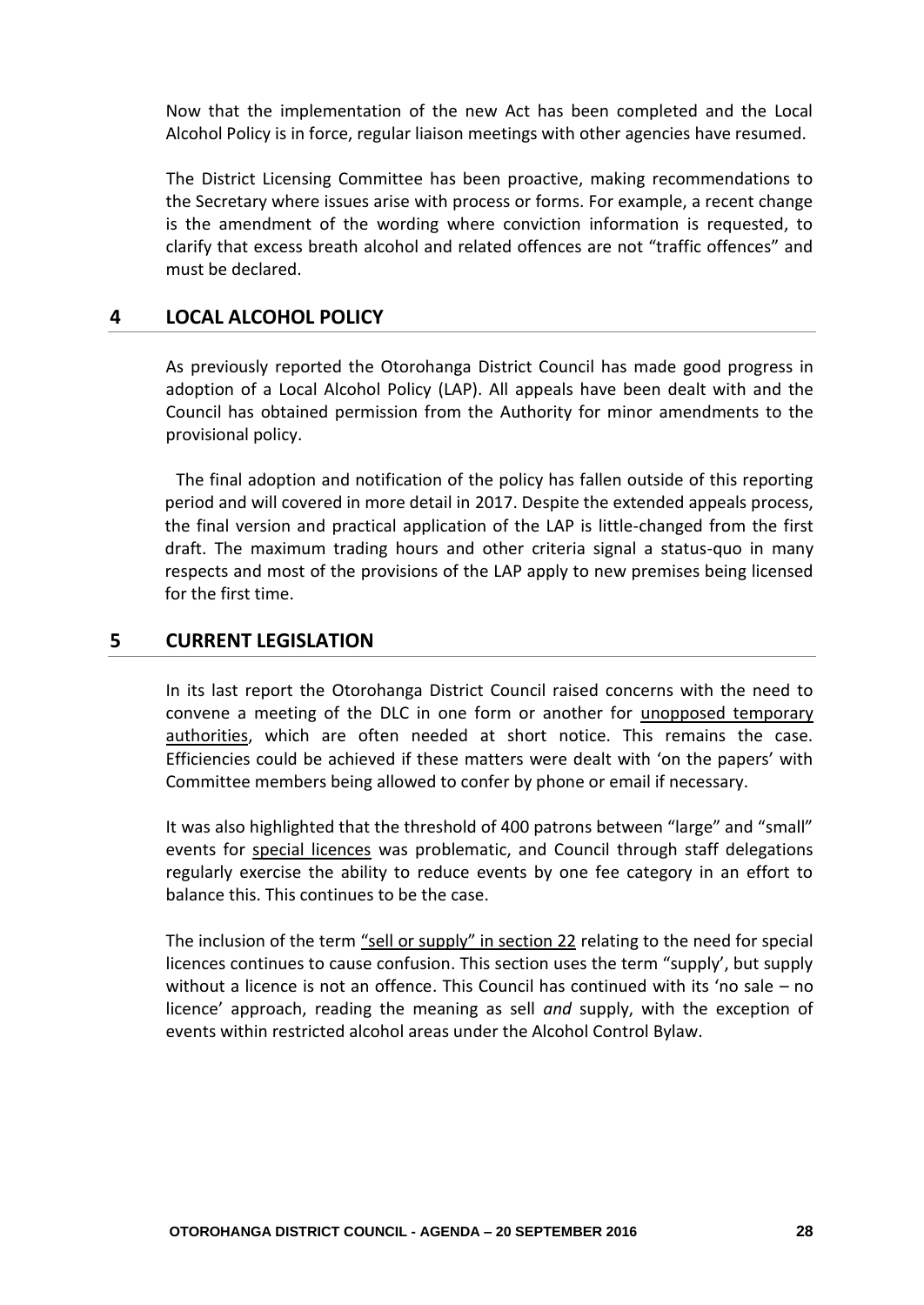#### **6 ENFORCEMENT AND INSPECTIONS**

The Otorohanga District Liquor Control Bylaw 2007 places a seasonal restriction over the Kawhia Community during the peak Christmas holiday season. The bylaw bans the consumption of alcohol on roads, reserves and public places. This is the third year since the period of the ban was extended from New Years Day until after Waitangi Day. As in previous years the Police did not report any instances of drunkenness or disorder. The feedback from the community confirmed the effectiveness of the bylaw.

Licensed premises continue to be inspected, primarily by the Police, at random and without notice. No enforcement action on the Council's behalf has resulted from these visits. The Council notes the encouragement to be more active in terms of the monitoring and enforcement of licensed premises. All premises receive at least one annual inspection with some business being visited multiple times depending on the Inspectors risk assessment. This is a similar number as last year indicating a consistent level of monitoring.

An effort has been made to ensure that a good proportion of these visits are afterhours when premises are operating. Events operating under special licences also continue to be a focus, with joint inspections by the Inspector and Police, or Medical Officer of Health when necessary. During the year two controlled purchase operations were conducted in the District. It is pleasing to report there were no sales to the minors attempting to purchase alcohol.

## **7 LIAISON WITH OTHER AGENCY GROUPS**

The Otorohanga District is served by four Police stations (Te Kuiti, Otorohanga and Te Awamutu and Kawhia (Single Officer). Council continues to experience a very good working relationship with Police, though there has been some variability in terms of the staff reporting on licence applications, meaning points of contact are not always clear. It is accepted that this is due to routine operational issues.

Council staff, Police, NZ Fire Service, and Public Health staff meet quarterly to discuss alcohol licensing issues. An Alcohol Collaboration Group has been formed covering the three Districts served by the combined Licencing Committee. Members of the group share hosting of the quarterly meeting, agendas are prepared and minutes kept for each meeting.

Inspectors continue to benefit from a very active NZ Institute of Liquor Licensing Inspectors both through its annual conference and e-mail forum.

The amount of communication with the District Health Board has increased with the need to consult with them in respect to special licences and off-licences which was not previously the case. Meetings have occurred to streamline processes around special licenses in particular.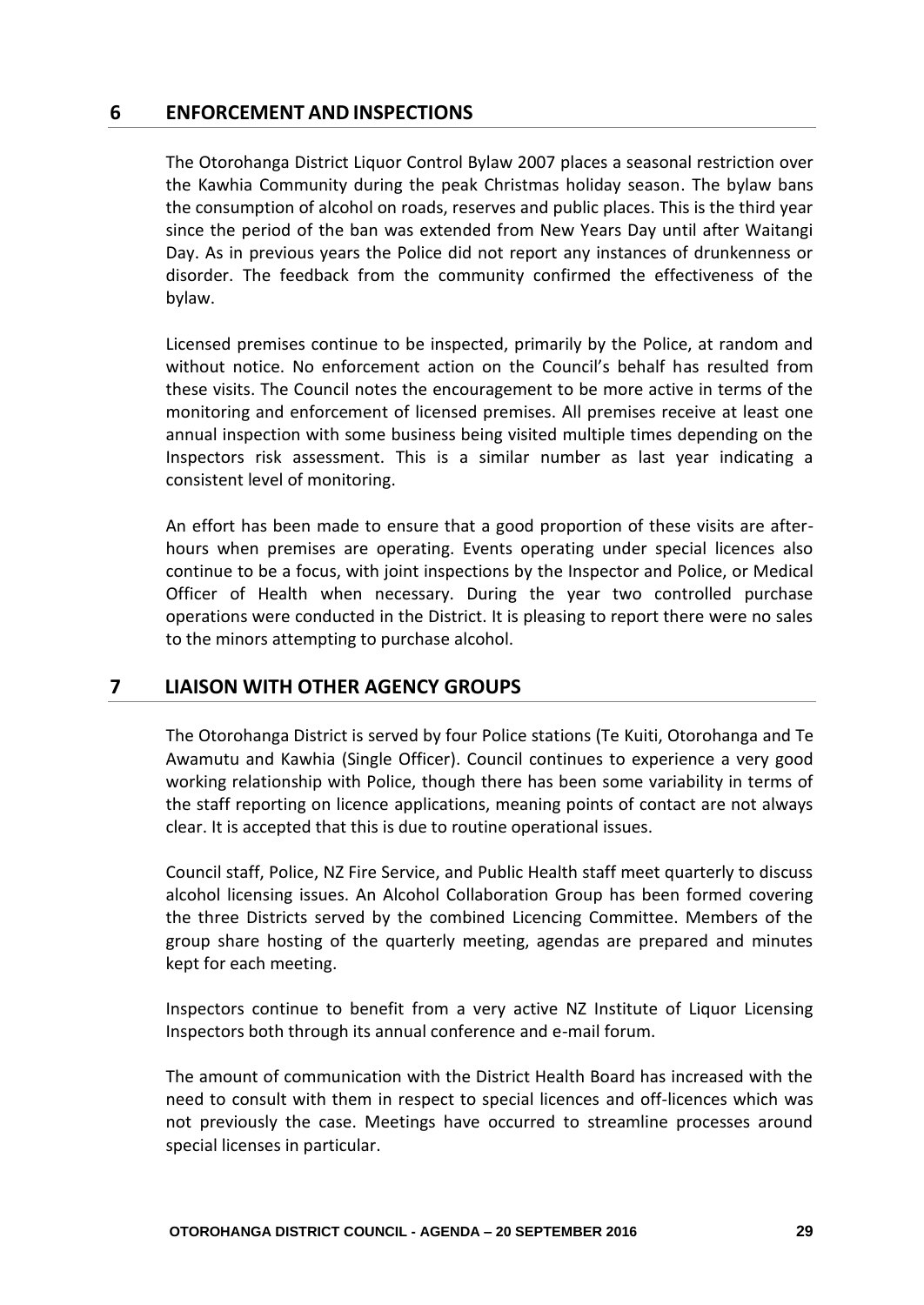Otorohanga District Council is in a shared services agreement with Waipa District Council who provide Licensing Inspector services to Otorohanga District and Waitomo District.

#### **8 OTHER MATTERS**

The Authority's direction that a replacement licence with a new licence number be issued each time a licence is renewed has continued to be applied, but as this also contains the text-box detailing the new expiry date of the licence, it serves to render the renewal notice obsolete.

Subject to the requirements of the Act relating to payment of fees and to the provisions of the Act relating to the suspension and cancellation of licenses the licence expires on: **The 4th day of July 2018** *NOTE: This licence replaces licence number 16/ON/012/2014 issued by Otorohanga District Licensing Committee*

As raised previously this causes an issue where the renewal notice then refers to the new licence number and that there are "no changes" to the conditions on that licence (which there would not be, as the renewal notice is then referring to a replacement licence that has already captured any amended conditions).

A direction that a replacement licence which contains that text-box shall be considered as a reminder notice in terms of section 135 would avoid this duplication.

The District Licensing Committee and its staff would also appreciate receiving copies of notices of hearings and decisions of the Authority in relation to action against managers or premises within the District. At present it does not appear that District Licensing Committees/Inspectors are receiving these documents unless they are party to the applications. The District Licensing Committee and Inspectors have been unaware of some hearings and decisions until informed by the Police. This creates issues for District Licensing Committees as one of the matters required to determine a premises' risk category is whether it has been subject to enforcement applications. The monthly summary of Authority decisions is however, useful.

#### **9 CONCLUSUON**

As always the District Licensing Agency wishes to acknowledge the work of the Authority, the Secretary, case managers, research officers and other support staff who assist in a range of capacities. This is much appreciated.

A Loe **For SECRETARY DISTRICT LICENSING COMMITTEE**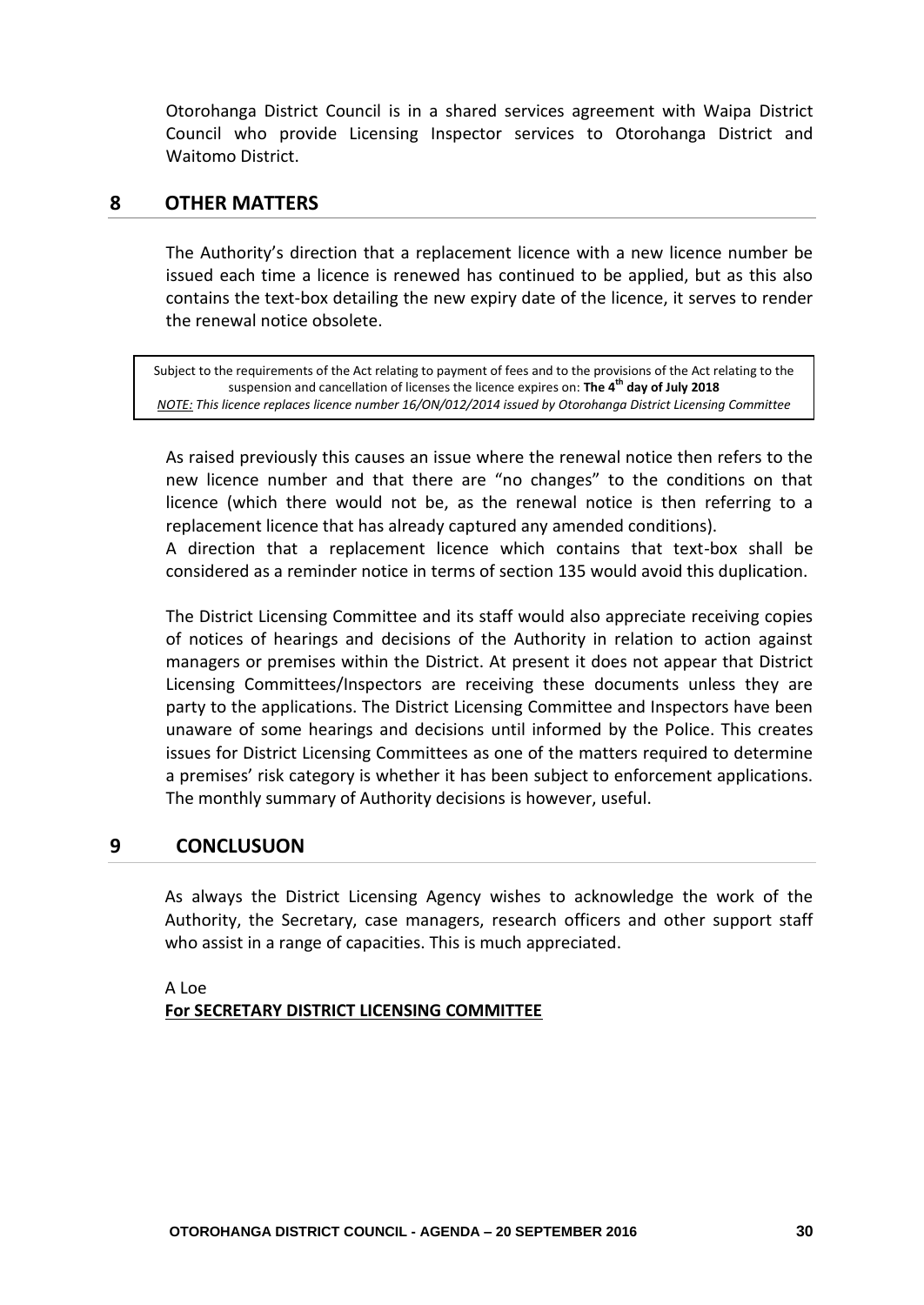# **Appendix 2**

Statistical information for the year ending 30 June 2015 for Otorohanga District Licensing Committee

| <b>Application type</b>                        | # received in<br>fee category<br><b>VERY LOW</b> | # received in<br>fee category<br><b>LOW</b> | # received in<br>fee category<br><b>MEDIUM</b> | # received in<br>fee category<br><b>HIGH</b> | # received in<br>fee category<br><b>VERY HIGH</b> |
|------------------------------------------------|--------------------------------------------------|---------------------------------------------|------------------------------------------------|----------------------------------------------|---------------------------------------------------|
| On-licence new                                 |                                                  |                                             | 1                                              |                                              |                                                   |
| On-licence<br>variation                        |                                                  |                                             |                                                |                                              |                                                   |
| On-licence<br>renewal                          | 1                                                | 1                                           | $\overline{2}$                                 |                                              |                                                   |
| Off-licence new                                |                                                  |                                             | 1                                              |                                              |                                                   |
| Off-licence<br>variation                       |                                                  |                                             |                                                |                                              |                                                   |
| Off-licence<br>renewal                         |                                                  |                                             |                                                |                                              |                                                   |
| Club licence new                               |                                                  |                                             |                                                |                                              |                                                   |
| Club<br>licence<br>variation                   |                                                  |                                             |                                                |                                              |                                                   |
| Club<br>licence<br>renewal                     | $\overline{2}$                                   |                                             |                                                |                                              |                                                   |
| <b>Total number</b>                            | $\overline{\mathbf{3}}$                          | 1                                           | $\overline{\mathbf{4}}$                        |                                              |                                                   |
| Total Fee paid to<br><b>ARLA</b><br>(GST incl) | \$51.75                                          | \$34.50                                     | \$207.00                                       | \$0.00                                       | \$0.00                                            |

# **Annual fees for existing licences received:**

| <b>Licence Type</b>                            | # received in<br>fee category<br><b>VERY LOW</b> | # received in<br>fee category<br><b>LOW</b> | # received in<br>fee category<br><b>MEDIUM</b> | # received in<br>fee category<br><b>HIGH</b> | # received in<br>fee category<br><b>VERY HIGH</b> |
|------------------------------------------------|--------------------------------------------------|---------------------------------------------|------------------------------------------------|----------------------------------------------|---------------------------------------------------|
| On-licence                                     | 2                                                |                                             | 6                                              |                                              |                                                   |
| Off-licence                                    |                                                  |                                             | 4                                              |                                              |                                                   |
| Club licence                                   | 5                                                |                                             | $\overline{2}$                                 |                                              |                                                   |
| <b>Total number</b>                            |                                                  |                                             | $12 \,$                                        |                                              |                                                   |
| Total Fee paid to<br><b>ARLA</b><br>(GST incl) | 120.75                                           | 34.50                                       | 621.00                                         |                                              |                                                   |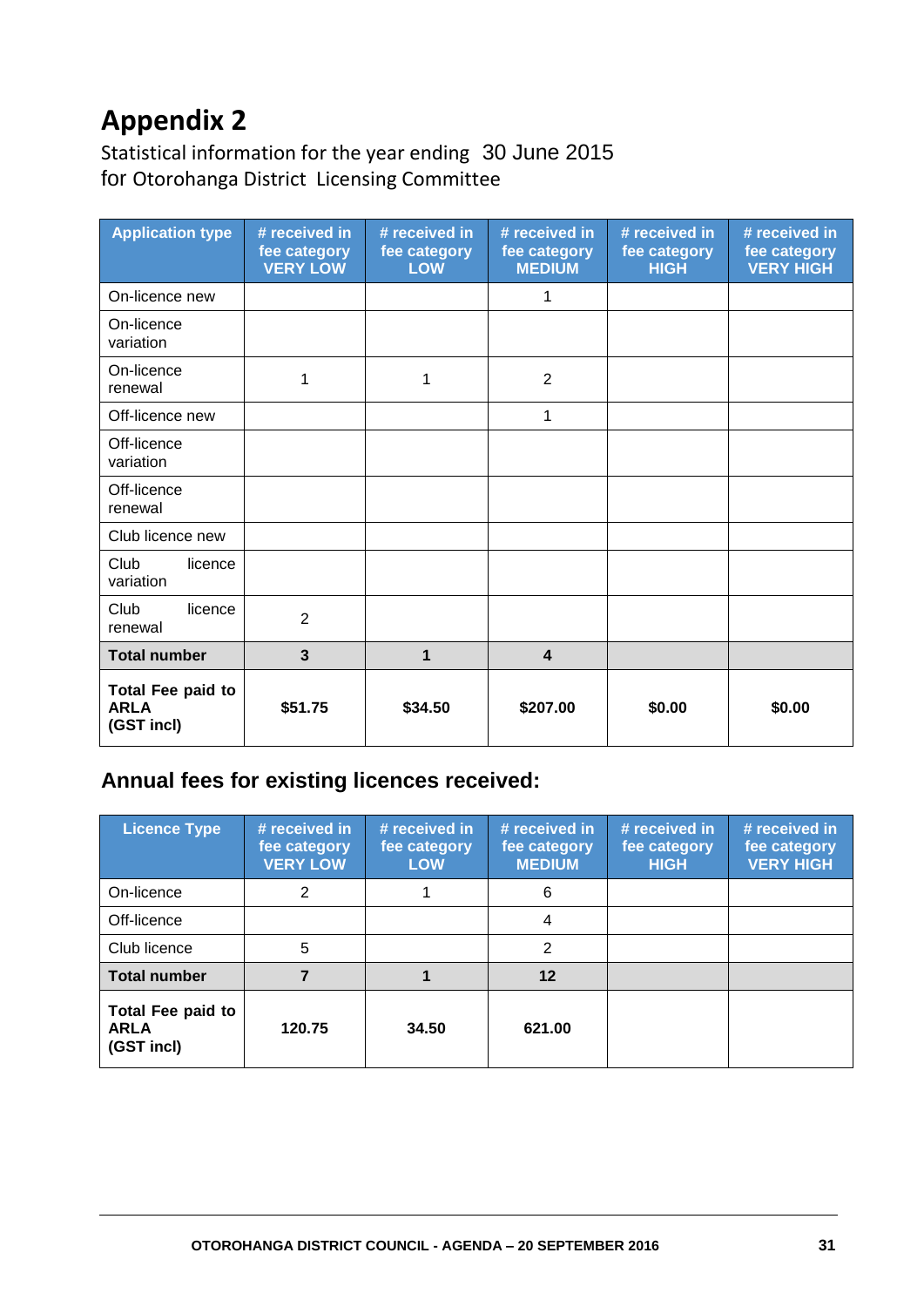# **Managers certificate applications received**

|                                          | <b>Number received</b> |
|------------------------------------------|------------------------|
| Manager's certificate new                |                        |
| Manager's certificate renewal            | 14                     |
| <b>Total number</b>                      | 21                     |
| <b>Total Fee paid to ARLA (GST incl)</b> | \$603.75               |

# **Special licence applications received**

|                                    | <b>Number received in</b><br>category: | <b>Number received in</b><br>category: | <b>Number received in</b><br>category: |
|------------------------------------|----------------------------------------|----------------------------------------|----------------------------------------|
|                                    | <b>Class 1</b>                         | <b>Class 2</b>                         | <b>Class 3</b>                         |
| Special licence                    |                                        | 12                                     | 20                                     |
| Temporary authority                |                                        |                                        |                                        |
| Permanent club charter<br>payments |                                        |                                        |                                        |

| \$1673.25<br>Total paid to ARLA |
|---------------------------------|
|---------------------------------|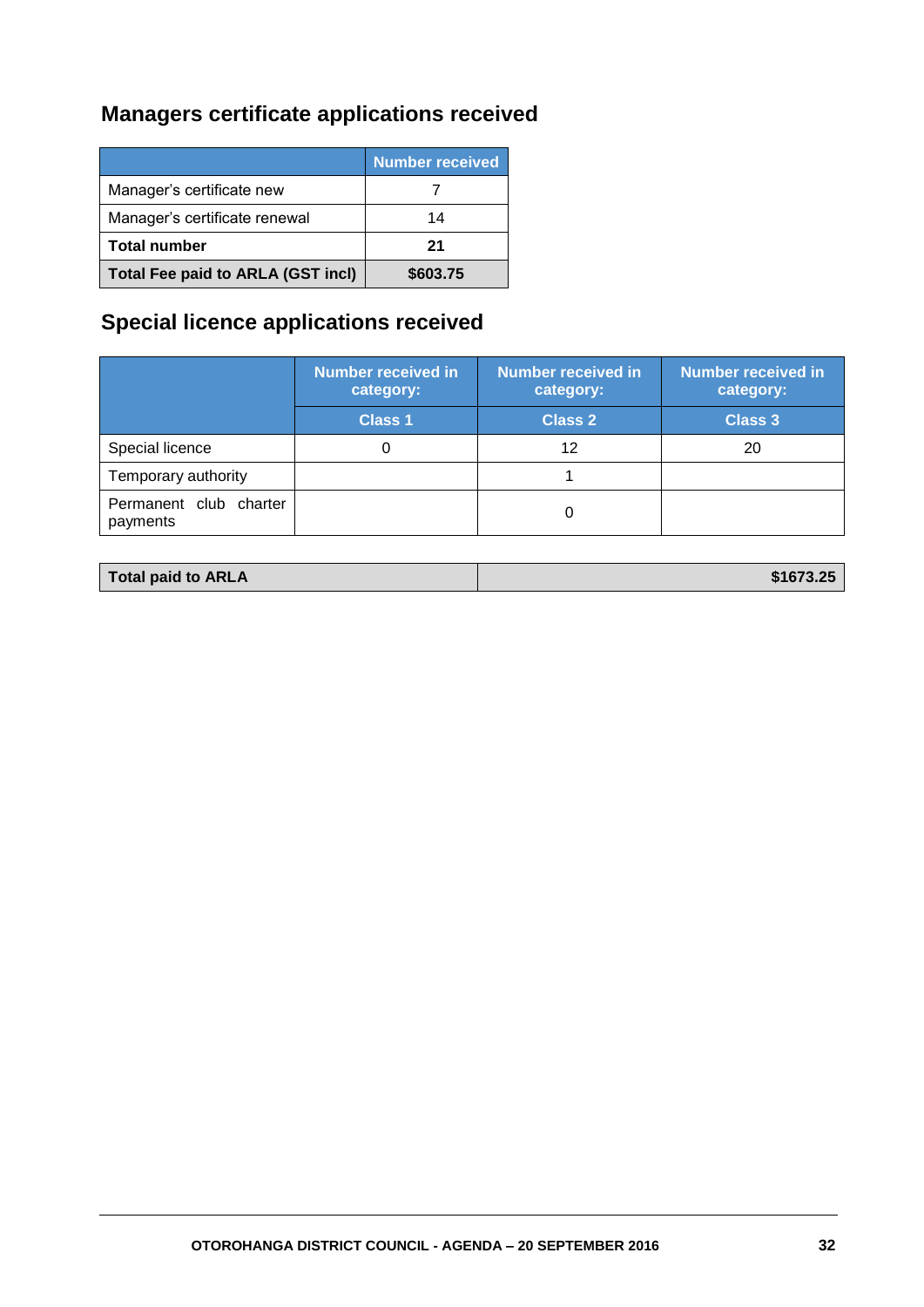# **Appendix 3**

Annual return year ending 30 June 2016

| <b>Application type</b>                               | # received in<br>fee category<br><b>VERY LOW</b> | # received in<br>fee category<br><b>LOW</b> | # received in<br>fee category<br><b>MEDIUM</b> | # received in<br>fee category<br><b>HIGH</b> | # received in<br>fee category<br><b>VERY HIGH</b> |
|-------------------------------------------------------|--------------------------------------------------|---------------------------------------------|------------------------------------------------|----------------------------------------------|---------------------------------------------------|
| On-licence new                                        |                                                  | 1                                           | 1                                              |                                              |                                                   |
| On-licence<br>variation                               |                                                  |                                             |                                                |                                              |                                                   |
| On-licence<br>renewal                                 |                                                  |                                             | 2                                              |                                              |                                                   |
| Off-licence new                                       |                                                  | 1                                           |                                                |                                              |                                                   |
| Off-licence<br>variation                              |                                                  |                                             |                                                |                                              |                                                   |
| Off-licence<br>renewal                                |                                                  |                                             | $\overline{2}$                                 |                                              |                                                   |
| Club licence new                                      |                                                  |                                             |                                                |                                              |                                                   |
| Club<br>licence<br>variation                          |                                                  |                                             |                                                |                                              |                                                   |
| Club<br>licence<br>renewal                            | 4                                                | $\overline{2}$                              | 1                                              |                                              |                                                   |
| <b>Total number</b>                                   | $\overline{\mathbf{4}}$                          | $\overline{\mathbf{4}}$                     | 6                                              |                                              |                                                   |
| <b>Total Fee paid to</b><br><b>ARLA</b><br>(GST incl) | \$69.00                                          | \$138.00                                    | \$310.50                                       | \$0.00                                       | \$0.00                                            |

# **Annual fees for existing licences received:**

| <b>Licence Type</b>                                   | # received in<br>fee category<br><b>VERY LOW</b> | # received in<br>fee category<br><b>LOW</b> | # received in<br>fee category<br><b>MEDIUM</b> | # received in<br>fee category<br><b>HIGH</b> | # received in<br>fee category<br><b>VERY HIGH</b> |
|-------------------------------------------------------|--------------------------------------------------|---------------------------------------------|------------------------------------------------|----------------------------------------------|---------------------------------------------------|
| On-licence                                            |                                                  |                                             | 5                                              |                                              |                                                   |
| Off-licence                                           |                                                  |                                             | 4                                              |                                              |                                                   |
| Club licence                                          |                                                  | 2                                           |                                                |                                              |                                                   |
| <b>Total number</b>                                   |                                                  | 4                                           | 10                                             |                                              |                                                   |
| <b>Total Fee paid to</b><br><b>ARLA</b><br>(GST incl) | \$120.75                                         | \$138.00                                    | \$517.50                                       | \$86.25                                      | \$0.00                                            |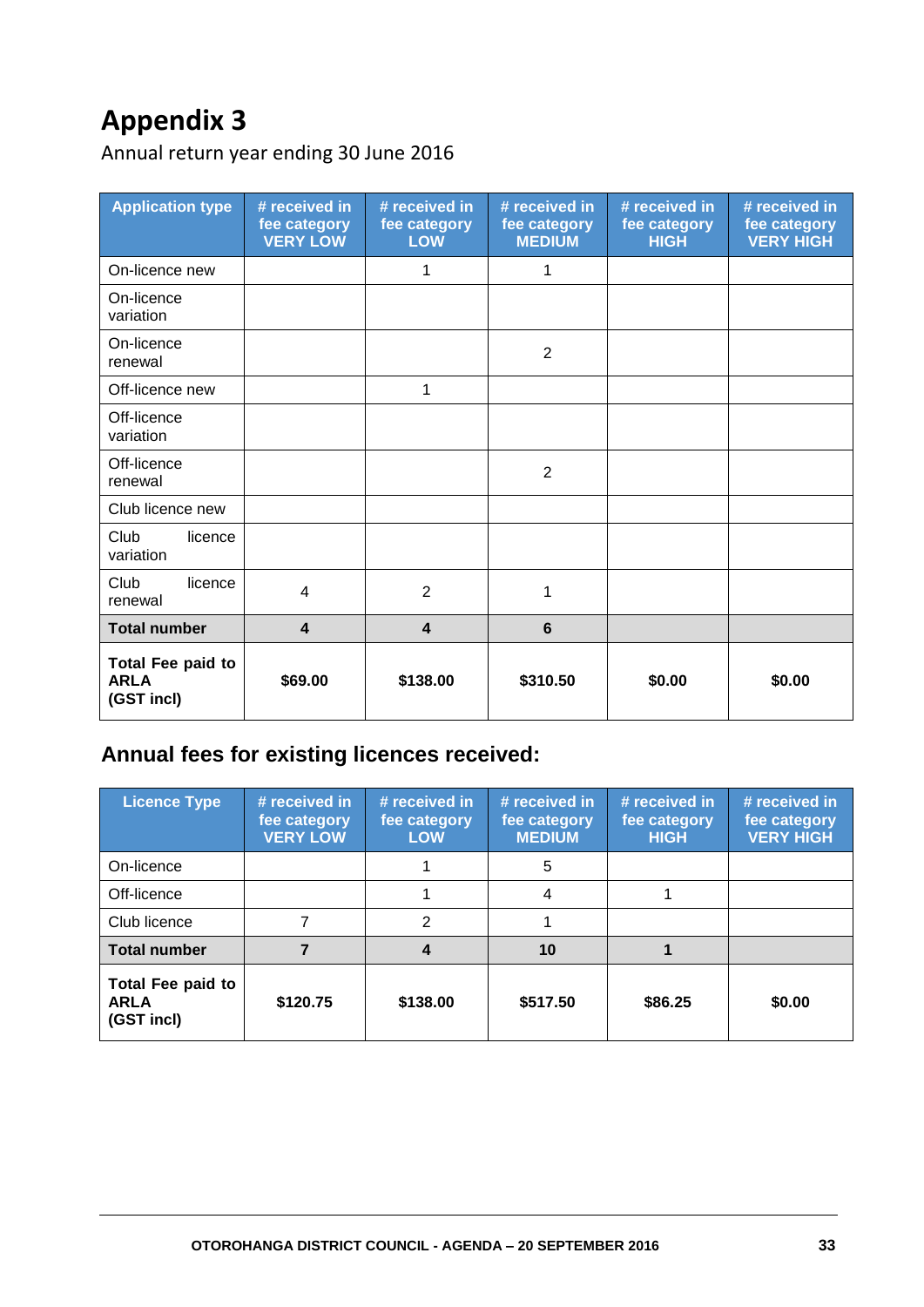# **Managers certificate applications received**

|                                          | <b>Number received</b> |
|------------------------------------------|------------------------|
| Manager's certificate new                | 12                     |
| Manager's certificate renewal            | 11                     |
| <b>Total number</b>                      | 23                     |
| <b>Total Fee paid to ARLA (GST incl)</b> | \$661.25               |

# **Special licence applications received**

|                                    | <b>Number received in</b><br>category: | <b>Number received in</b><br>category: | <b>Number received in</b><br>category: |
|------------------------------------|----------------------------------------|----------------------------------------|----------------------------------------|
|                                    | <b>Class 1</b>                         | <b>Class 2</b>                         | <b>Class 3</b>                         |
| Special licence                    |                                        | 10                                     | 27                                     |
| Temporary authority                |                                        | 6                                      |                                        |
| Permanent club charter<br>payments |                                        |                                        |                                        |
| <b>Total paid to ARLA</b>          |                                        | \$2041.25                              |                                        |

# **Appendix 4**

## **Current Licences**

#### **MANAGERS CERTIFICATES**

MC0199Janice Alecia Anderson MC0234Harmandeep Singh Bamrah MC0267Aleesha Aspery MC0269Tracey Cashmore MC0080Troy Richard Leather MC0235Rangimarie Lei Hepi MC0268Kathryn Neal MC0146Philippa Rogers MC0270Rohini Lakhera MC0271Ernest Foster MC0273Lydia Parnell MC0274Janet Clark MC0240Haylee Aroha Trangmar MC0195Jenna Andrea Connors MC0241Adele Toni Mailman MC0150Anne Marie Teki MC0095Christine Phyllis Crake MC0243Mandeep Singh MC0189Judith Geraldine Johns MC0275Pauline Tane MC0249Tracey Joanne Rowe MC0276Tyrone Tane MC0250A D Pearson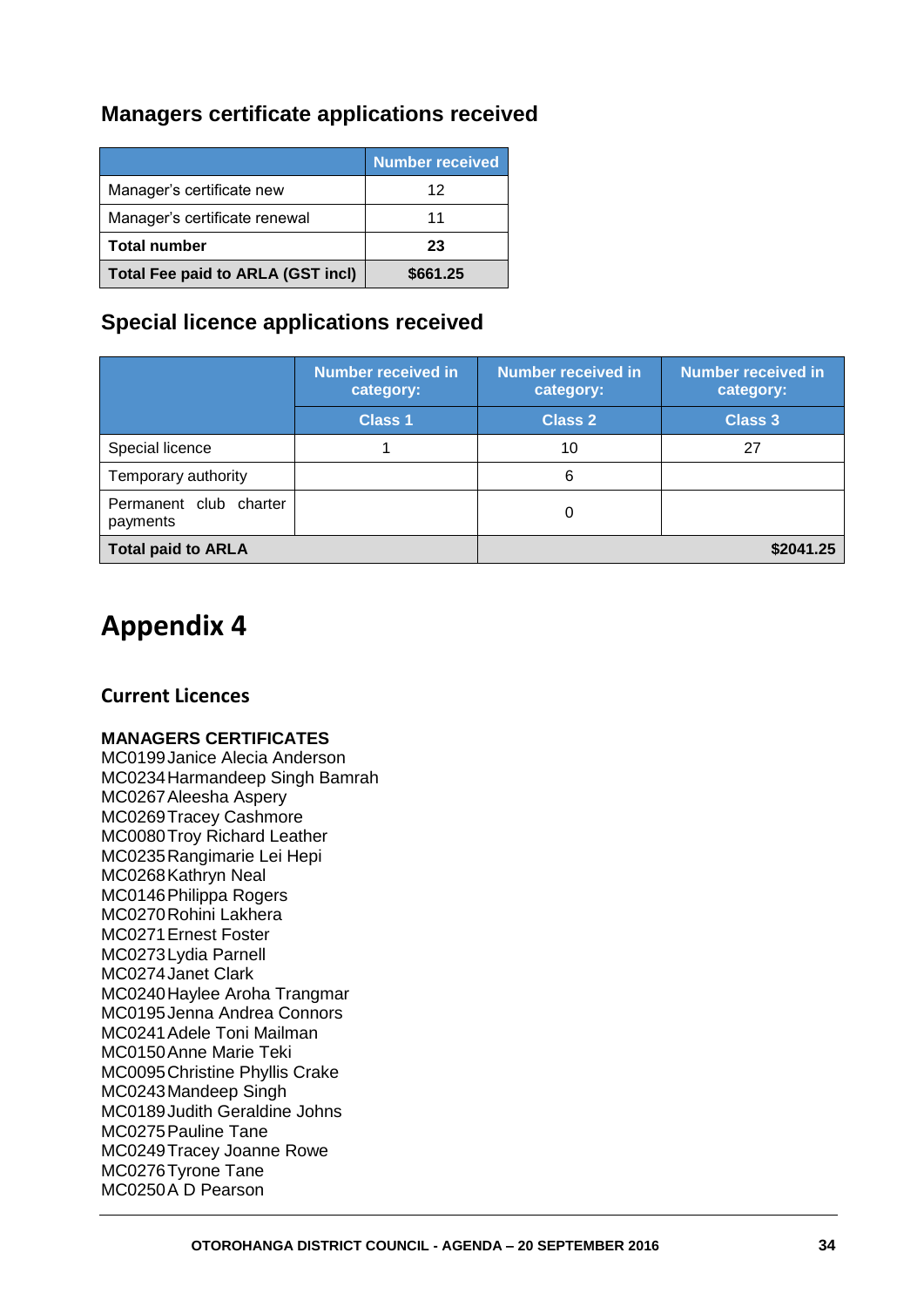MC0260E K Te Kanawa MC0157Louise Josphiene Tock MC0158Shirley Esme Elsie Gwatkin MC0259J K Cresswell MC0252Charlotte Bolger MC0253Tammy Hammersley MC0201Annie Ani-Wai Tapara MC0039Rosalie Rauora Wanden MC0205Wendy Anne Piggales MC0054Brenda Jean Rogers MC0162Janna Leigh Gray MC0171Joanne Louise Fox MC0210David Leslie Stewart Barnett MC0256N T Tamani MC0057Nancy Alona Porima MC0177Mereira Regina Richards MC0257Sandra Janet Ashley MC0203Mihi Te Ra Carr MC0272Angrej Singh MC0222Grant Joseph Scott MC0223Douglas Bruce Smith MC0277Paramjit Singh MC0106Kenneth Charles Scott MC0265Awhina Jahlene Hesketh MC0279Michele Lorraine Williams MC0280Ricky Matara MC0281Pauline Te Wao MC0185Lesley Ellen Mueller MC0266Navkiran Kaur MC0231Doris Slade MC0282Gurmeet Singh MC0022Sandra Ann Butler

#### **CLUB LICENCES**

CL0013 Kio Kio United Rugby Sports Club CL0002 Kawhia Golf Club Inc CL0014 Tigers Rugby Football Club CL0015 Otorohanga Domain Sports Assn CL0007 Otorohanga Club Inc CL0006 Otorohanga Bowling Club CL0010 Otorohanga Sports Club CL0011 Oparau Community and District Club Inc CL0003 Kawhia Sports Club Incorporated CL0001 Kawhia Boating & Angling Club Inc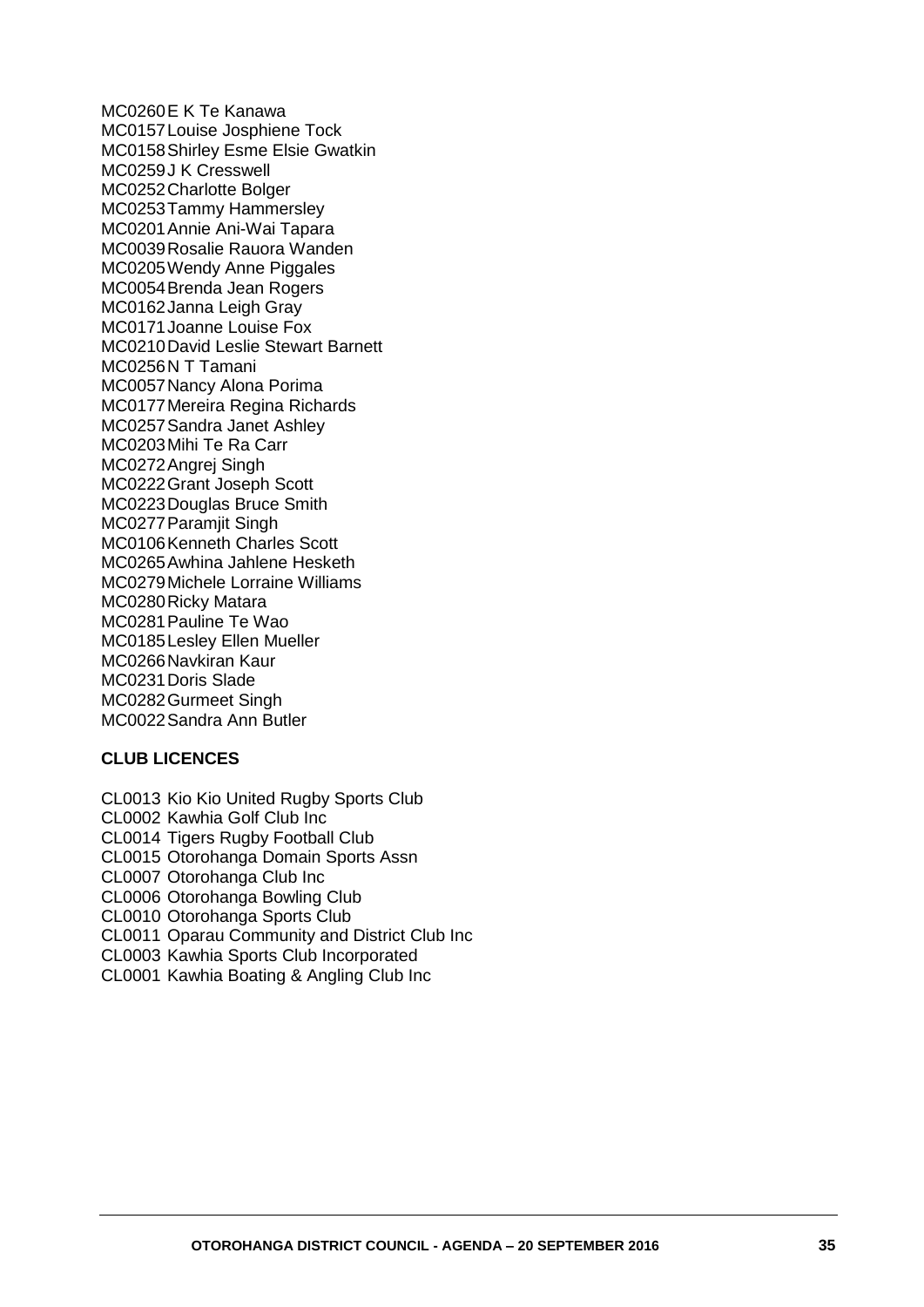#### **ON LICENCES**

ON027 The Old Hall Ltd ON028 Castle 91 ON009 The Thirsty Weta ON005 Oparau Roadhouse ON022 Kawhia Hotel 2010 Limited ON025 Lavish ON026 Thai Aroma

#### **OFF LICENCES**

OF0013 Countdown - General Distributors OF0028 Seven Stars Ltd OF0029 J & J Clark Ltd OF0014 W B & B J Rodgers Ltd OF0024 Kawhia Hotel 2010 Limited OF0026 Lavish OF0025 KB 2010 Limited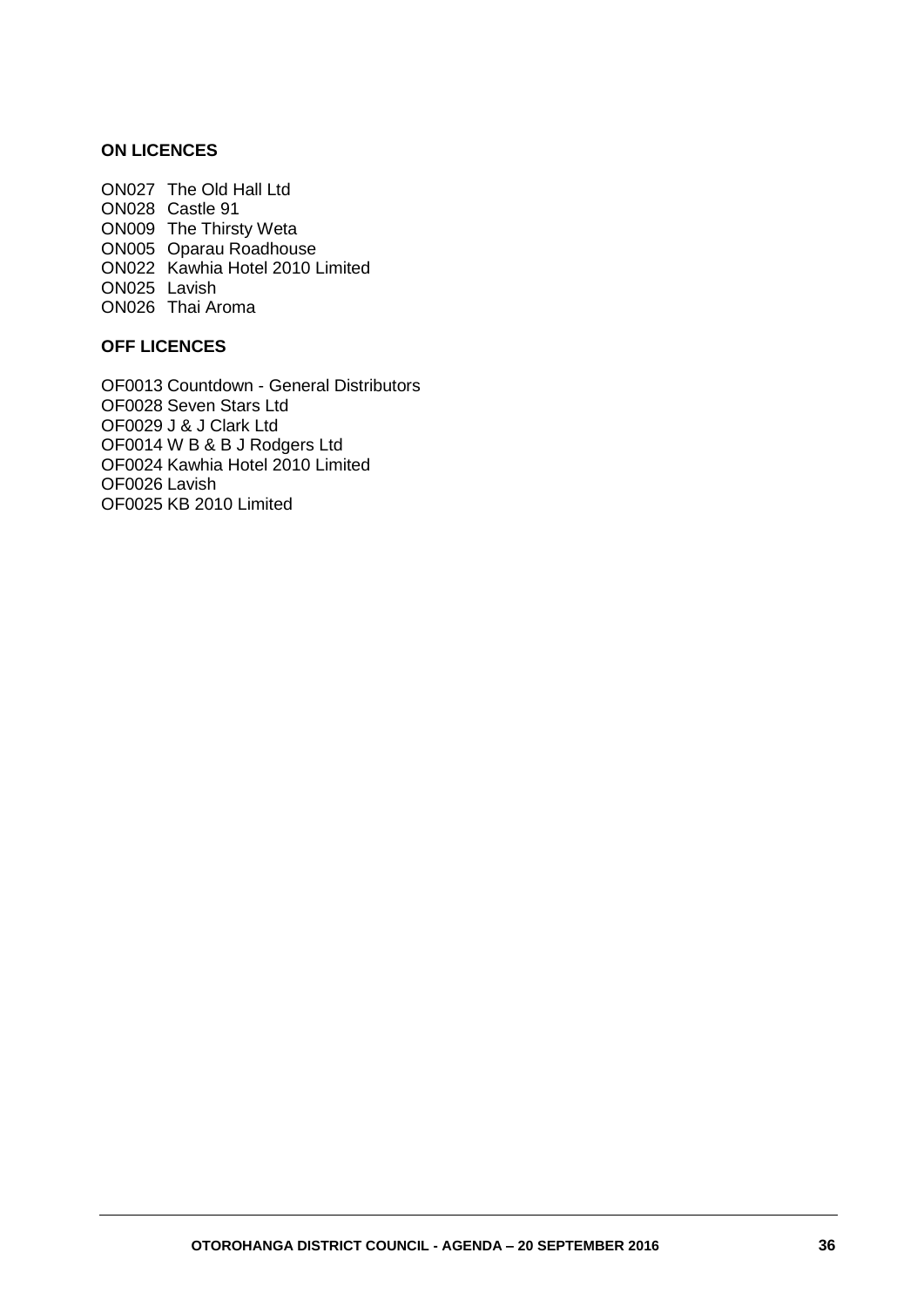| <b>ITEM 341</b> | ANNUAL REPORT ON DOG CONTROL POLICY AND PRACTICES |
|-----------------|---------------------------------------------------|
| To:             | His Worship the Mayor and Councillors             |
|                 | <b>Otorohanga District Council</b>                |
| From:           | <b>Environmental Services Manager</b>             |
|                 |                                                   |

**Date: 20 September 2016**

#### **Relevant Community Outcomes**

- The Otorohanga District is a safe place to live
- Ensure services and facilities meet the needs of the Community
- Manage the natural and physical environment in a sustainable manner

#### **Executive Summary**

The Annual Report to the Department of Internal Affairs on Dog Control Policy and Practices for the financial year 2015/16 is tabled for Councils information.

Staff Recommendation

It is recommended that:

The Annual Report on Dog Control Policy and Practices be received.

# A Loe **ENVIRONMENTAL SERVICES MANAGER**

Attachment - Annual Report on Dog Control Policy and Practices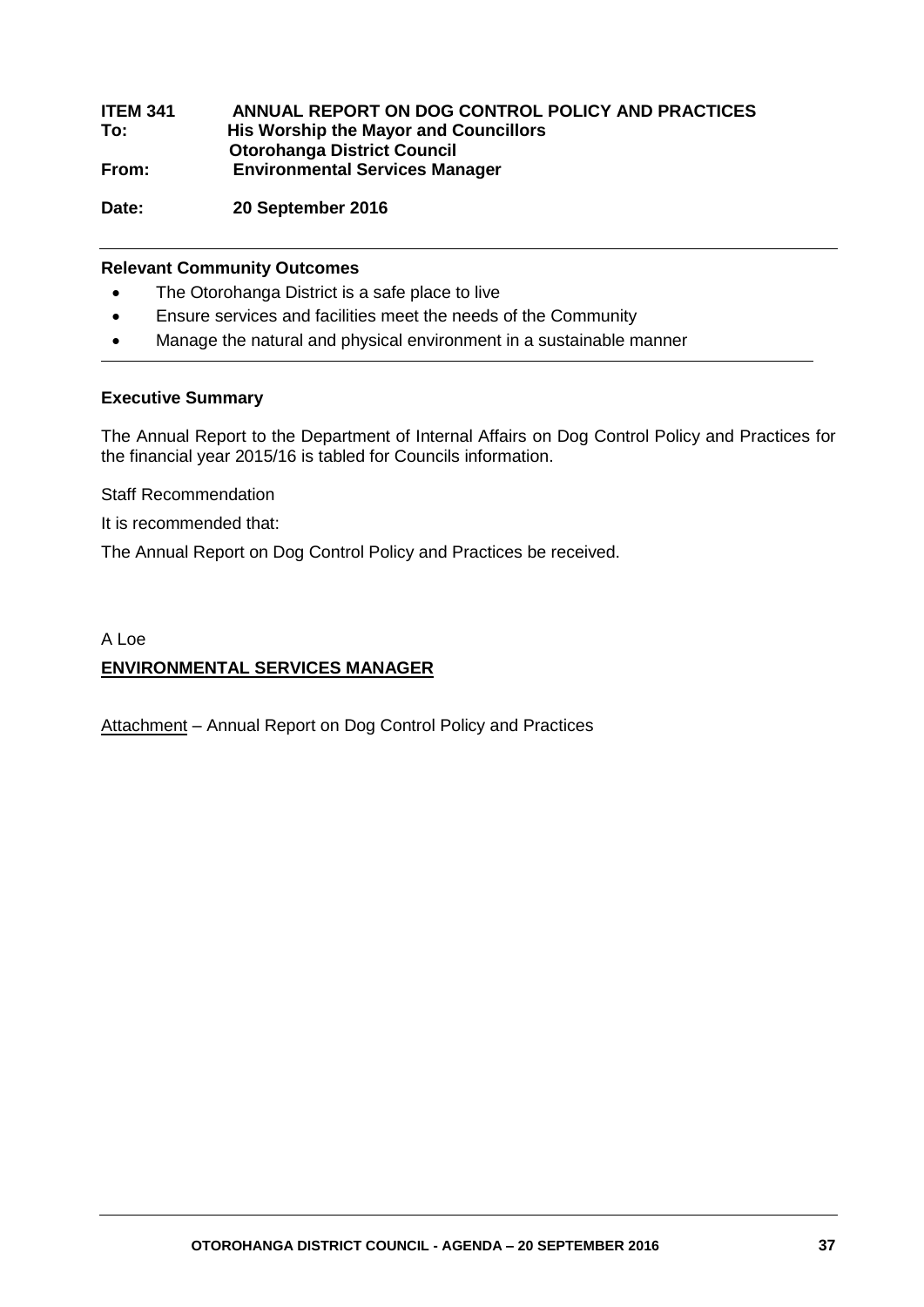#### **Otorohanga District Council Section 10A Dog Control Act 1996: Annual Report on Dog Control Policy and Practices - 1 July 2015 to 30 June 2016**

#### 1. Overview

The number of dog owners and dogs has remained at a constant level over recent years. As of 30 June 2016 there were 1296 owners and 2355 registered dogs in Otorohanga District. Of these totals 325 urban owners have 407 registered dogs.

Otorohanga District Council contracts its dog control duties to Otorohanga District Animal Control Services. There is one full time warranted Dog Control Officer and Poundkeeper. The contractor has part time staff on call to provide cover or extra staffing when required.

During the year the contract for Animal and Dog Control services was awarded to a new contractor. The previous contractor ceased operations in December 2015 and the new service provider commenced duties on 1 April 2016. During the interim period Council staff with dog and animal control experience were appointed as dog control officer and poundkeeper on an temporary basis. The new contractor has extensive experience in animal control and enforcement roles.

Council has one dog pound located in Otorohanga.

#### 2. Enforcement Practices

The Dog Control Officer provides monthly reports on dog control matters. During the year the animal control contractors reported receiving and responding to 160 complaints on dog control matters. This total does not cover the entire year due to the change in contractors and the interim period when Council staff were appointed to the role. A detailed breakdown of these complaints is not available.

The Council call centre logged 96 complaints about dogs. These complaints are listed by type in Part 2 of this report. Some of these complaints will also have been included in the total number of complaints that the contractors received.

Complaints cover a wide range of issues. Many relate to stray or wandering dogs that have been secured and require pick up. Urban area calls include dogs roaming, barking dogs and animal welfare matters. Rural owners generally report on wandering dogs and an occasional incident involving stock worrving. Any reports of dogs acting in a threatening or aggressive manner are responded to immediately as required by the conditions of the contract.

During the year 28 infringement notices were issued. Of these notices 18 were issued for failing to register in the months following the annual dog registration in July, the balance being for other breaches of the Act such as failing to keep a dog under control. No prosecutions were taken by Council for breaches of the Dog Control Act.

#### 3. Dogs Prohibited, Leash only and Exercise Areas

The main street of Otorohanga, the harbour foreshore and the Jervois St playground, both in Kawhia are designated as prohibited areas in the Otorohanga District Dog Control Policy.

Designated dog exercise areas are located on a section of Waipa River flood bank in the middle of Otorohanga and along the beach from Kawhia to Aotea in the morning and the evening. At all other times and during public holidays the beach area is a leash control area. The Otorohanga exercise area is becoming increasingly popular and additional directional signs have been installed.

All other public spaces in the District are deemed to be leash control areas.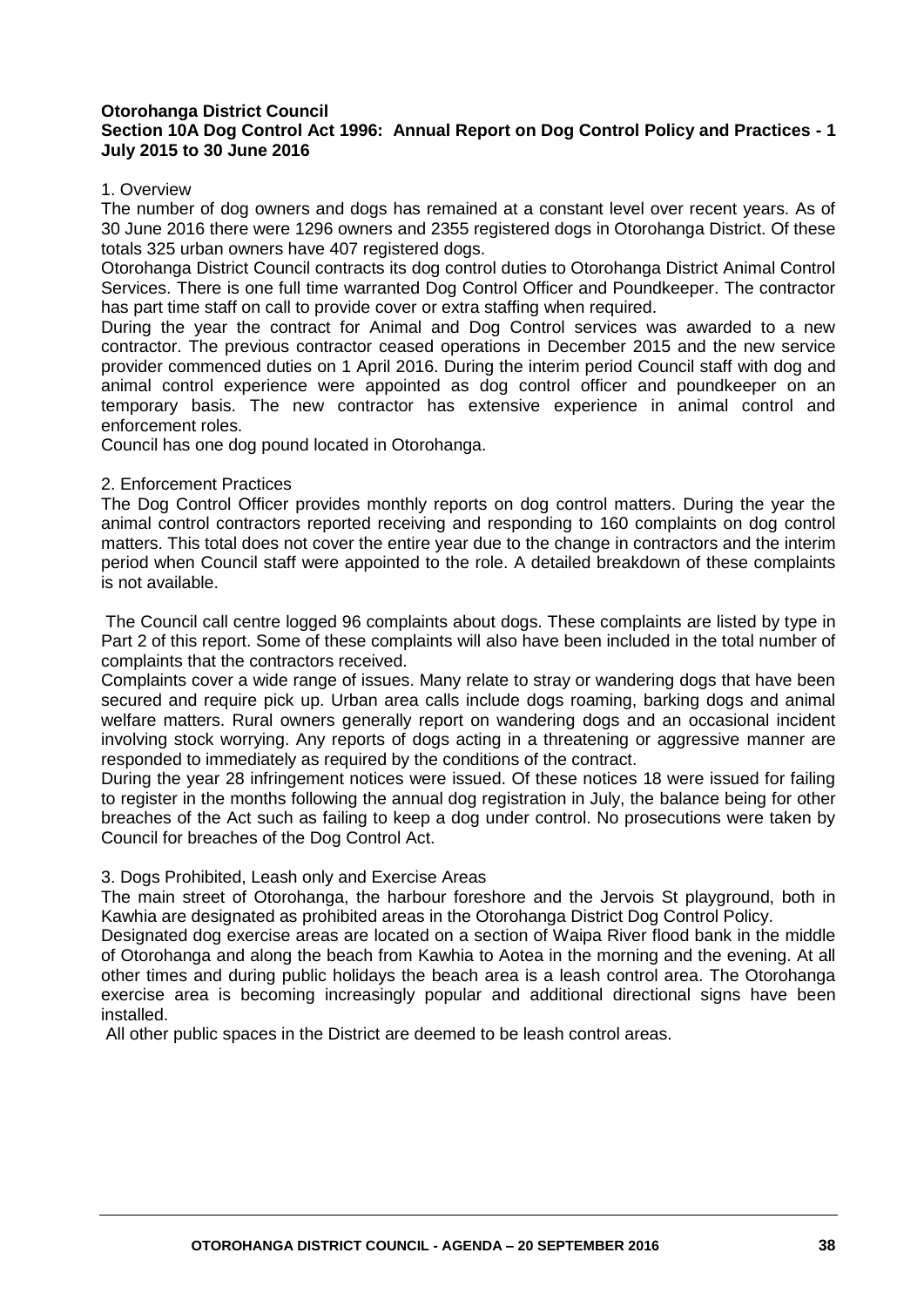#### 4. Dog Registration Fees.

The following dog control fees were approved by Council for the 2015-2016 financial year. There was no increase to the fees set the previous year.

| Urban Dogs                                     | $$124$ per dog |
|------------------------------------------------|----------------|
| Urban Dogs - Neutered                          | $$98$ per dog  |
| Urban Dogs - Special Owner Scheme              | \$98 per dog   |
| Urban Dogs - Neutered and Special Owner Scheme | $$54$ per dog  |
| <b>Rural Dogs</b>                              | $$98$ per dog  |
| Rural Dogs - Special Owner Scheme              | $$54$ per dog  |
|                                                |                |

#### 5. Dog Education and Dog Awareness

There are no dog training providers in the District. An initiative introduced by the new contractor has seen the creation of a pool of surplus dog kennels which are provided at no charge to approved owners. Many barking and roaming dog complaints have a lack of suitable housing for the dog as a key factor. This programme has seen positive feedback for Councils Dog Control Officer and in conjunction with the efforts of the Waitomo District Dog Control Officer some 16 kennels have so far been placed in both communities.

#### 6. Disqualified and Probationary Owners

There are no probationary owners or people who have been disqualified from owning a dog living in the District.

#### 7. Menacing and dangerous dogs.

At the end of the year there were 38 menacing dogs and no dangerous dogs registered in the District. These dogs have 31 owners and all properties where menacing dogs are kept are inspected by the Dog Control Officer to ensure fencing is adequate to contain the dogs. 28 menacing dogs are kept on properties within the urban area. There has been a small increase in the number of menacing dogs. In another programme to promote compliance the new Dog Control Officer is providing microchipping at a reduced rate to owners whose dogs have been classified as menacing. Microchipping a dog can impose a significant financial burden and compliance barrier. This programme has also been extended to outlying areas such as Kawhia where the cost of transporting a dog to town for microchipping is a further disincentive to complying with the provisions of the Dog Control Act. In some instances muzzles are provided to the owners of menacing dogs to reinforce the message that extra responsibilities are attached to owning classified dogs.

During the year Council declined an objection against classification from a couple who live in Otorohanga and own two dogs that were classified as menacing by behaviour by the Dog Control Officer.

#### 8. Other information.

Council places a high priority on controlling dogs roaming around urban areas in Otorohanga and Kawhia. The dog control contract specifies a minimum number of street patrols to be conducted every month. During the year the Dog Control Officers logged 31 night time patrols and 301 day time patrols in addition to their normal duties.

## Andrew Loe

Environmental Services Manager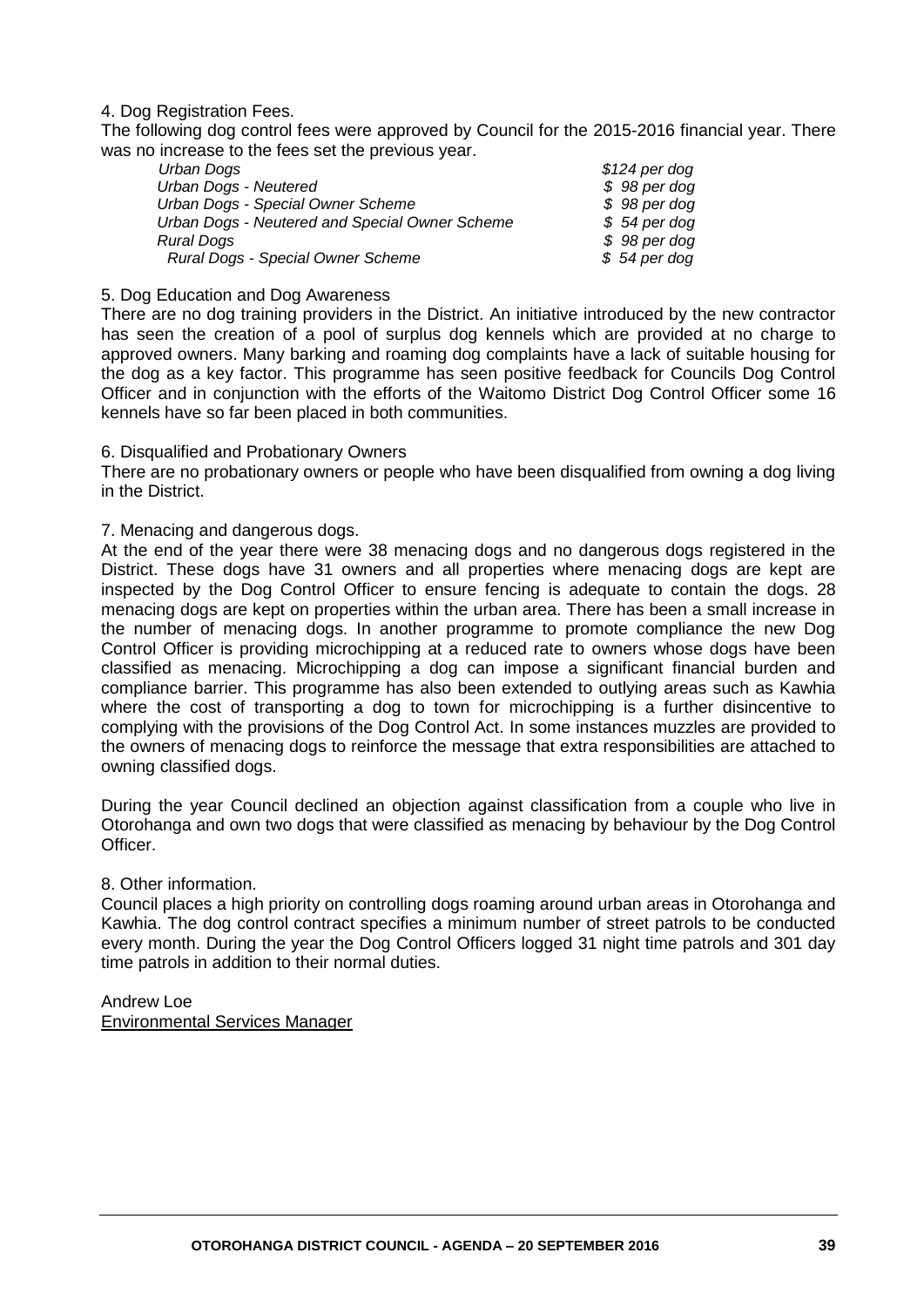#### Part 2 Statistical information

|                                                                        | At<br>2015                 | 30 | June | For period 1 July<br>15 to 30 June 2016 | Comments                                                     |
|------------------------------------------------------------------------|----------------------------|----|------|-----------------------------------------|--------------------------------------------------------------|
| Total number of registered<br>dogs                                     | 2349                       |    |      | 2357                                    |                                                              |
| Number of urban dogs                                                   | 403                        |    |      | 407                                     |                                                              |
| Total number of dog owners                                             | 1283                       |    |      | 1296                                    |                                                              |
| Number of urban owners                                                 | 303                        |    |      | 325                                     |                                                              |
| Probationary owners                                                    | Nil                        |    |      | Nil                                     |                                                              |
| Disqualified owners                                                    | One                        |    |      | Nil                                     | <b>Left District</b>                                         |
| Dangerous dogs                                                         | Nil                        |    |      | Nil                                     |                                                              |
| Menacing dogs                                                          | 33                         |    |      | 38                                      |                                                              |
| i) $s33A(1)(b)(l)$ By breed                                            | 18                         |    |      | 20                                      |                                                              |
| ii) s33C(1) By behaviour                                               | 15                         |    |      | 18                                      |                                                              |
| Total number of infringement<br>notices                                | 27                         |    |      | 28                                      |                                                              |
| Total number of complaints<br>received by Animal Control<br>contractor | 229                        |    |      | 160                                     | Due to change of<br>contractor total is<br>only for 7 months |
| Total number of complaints<br>by Council<br>received<br>call<br>centre | 72                         |    |      | 96                                      |                                                              |
| By Category<br>Roaming<br><b>Barking</b><br>Other                      | 45<br>23<br>$\overline{4}$ |    |      | 36<br>24<br>9                           |                                                              |
| number<br>of<br>Total<br>Prosecutions                                  | Nil                        |    |      | Nil                                     |                                                              |